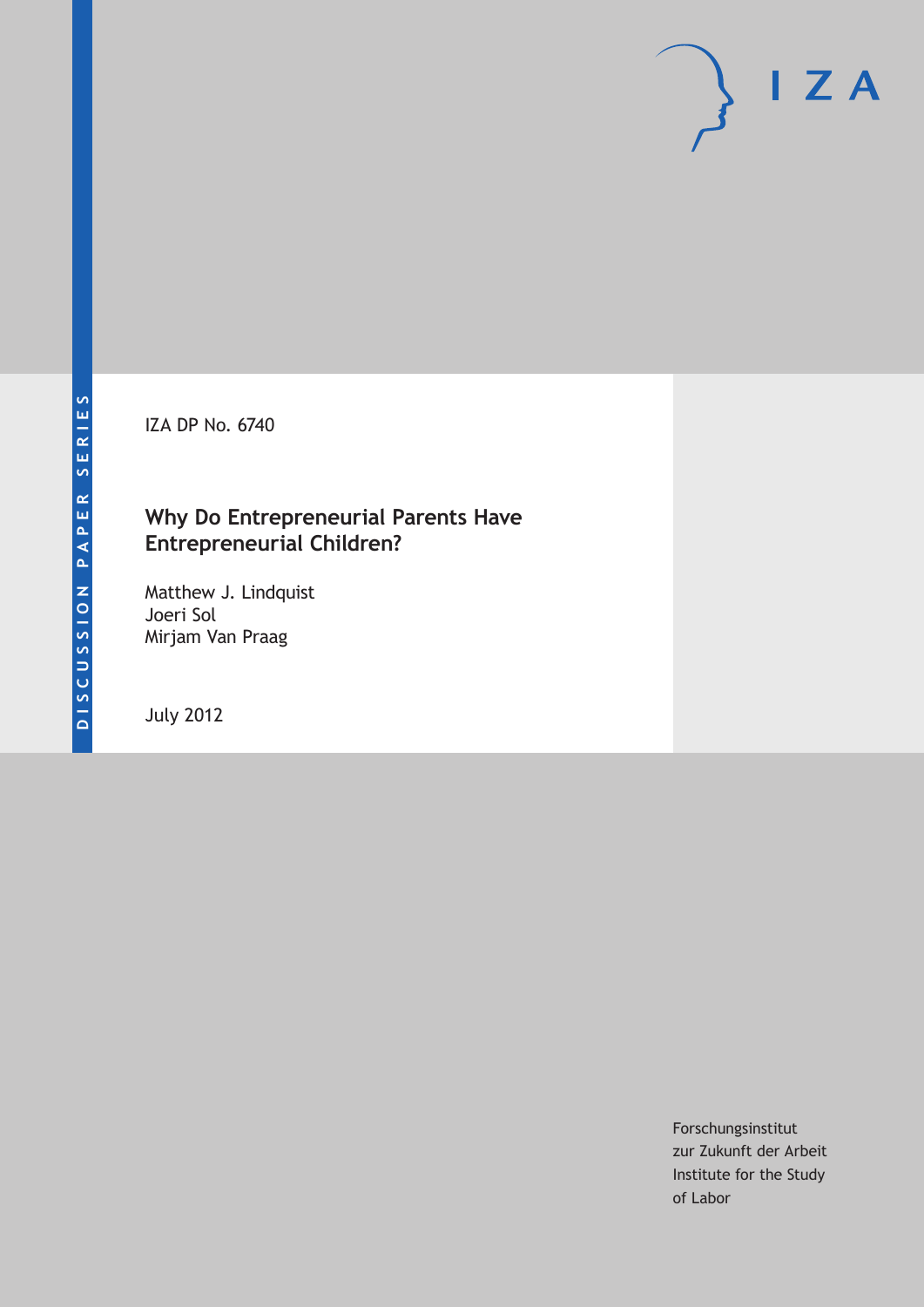# **Why Do Entrepreneurial Parents Have Entrepreneurial Children?**

### **Matthew J. Lindquist**

*SOFI, Stockholm University*

# **Joeri Sol**

*University of Amsterdam*

# **Mirjam Van Praag**

*University of Amsterdam, Tinbergen Institute and IZA*

Discussion Paper No. 6740 July 2012

IZA

P.O. Box 7240 53072 Bonn **Germany** 

Phone: +49-228-3894-0 Fax: +49-228-3894-180 E-mail: [iza@iza.org](mailto:iza@iza.org)

Any opinions expressed here are those of the author(s) and not those of IZA. Research published in this series may include views on policy, but the institute itself takes no institutional policy positions.

The Institute for the Study of Labor (IZA) in Bonn is a local and virtual international research center and a place of communication between science, politics and business. IZA is an independent nonprofit organization supported by Deutsche Post Foundation. The center is associated with the University of Bonn and offers a stimulating research environment through its international network, workshops and conferences, data service, project support, research visits and doctoral program. IZA engages in (i) original and internationally competitive research in all fields of labor economics, (ii) development of policy concepts, and (iii) dissemination of research results and concepts to the interested public.

<span id="page-1-0"></span>IZA Discussion Papers often represent preliminary work and are circulated to encourage discussion. Citation of such a paper should account for its provisional character. A revised version may be available directly from the author.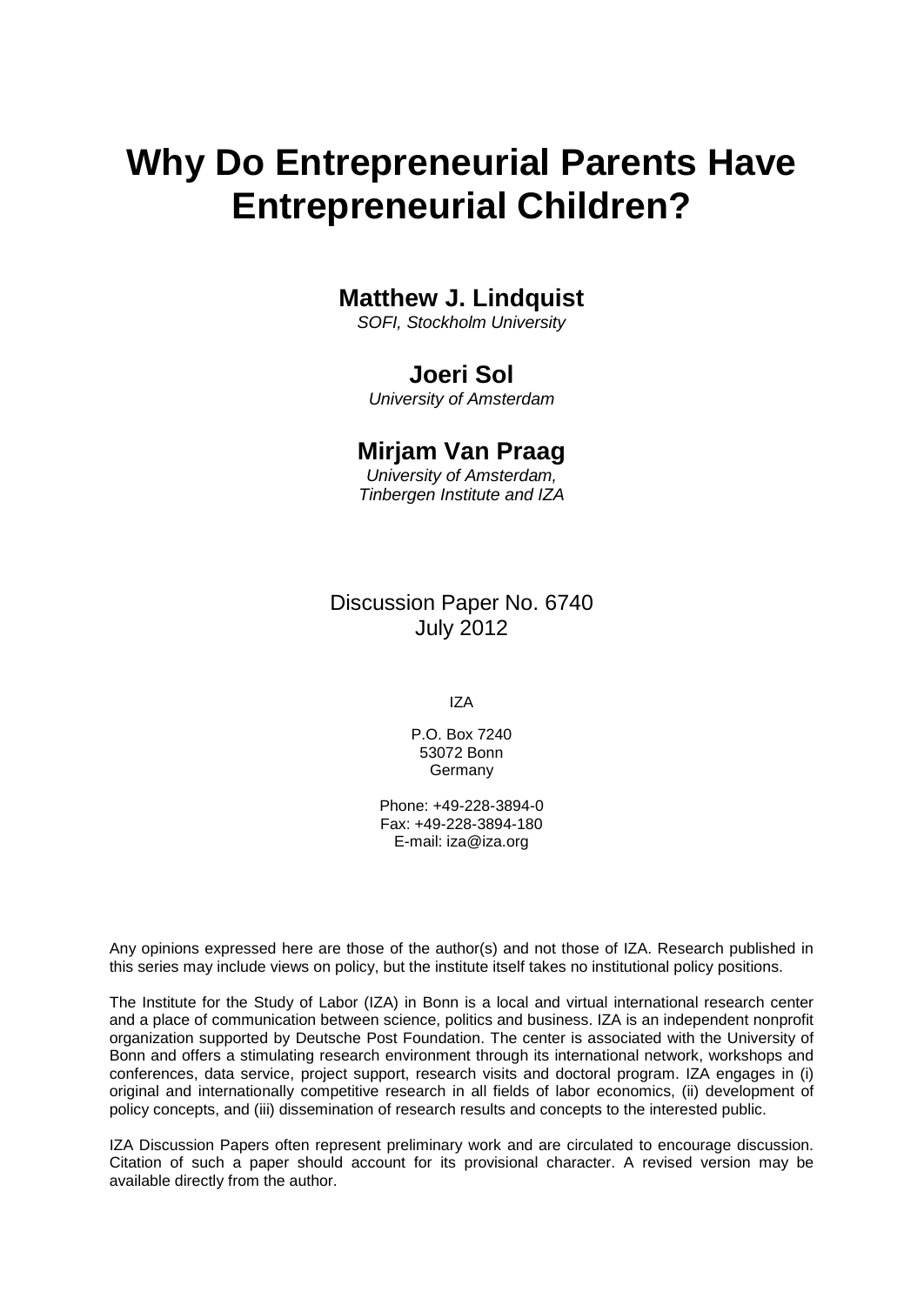IZA Discussion Paper No. 6740 July 2012

# **ABSTRACT**

# **Why Do Entrepreneurial Parents Have Entrepreneurial Children?[\\*](#page-1-0)**

Parental entrepreneurship is a strong, probably the strongest, determinant of own entrepreneurship. We explore the origins of this intergenerational association in entrepreneurship. In particular, we identify the separate effects of pre- and post-birth factors (nature and nurture), by using a unique dataset of Swedish adoptees. Its unique characteristic is that it not only includes data on occupational status for the adoptees and their adoptive parents, but also for their biological parents. Moreover, we use comparable data on entrepreneurship for a large, representative sample of the Swedish population. Based on the latter sample, and consistent with previous findings, we show that parental entrepreneurship increases the probability of children's entrepreneurship by about 60%. We further show that for adoptees, both biological and adoptive parents make significant contributions. These effects, however, are quite different in size. The effect of post-birth factors (adoptive parents) is approximately twice as large as the effect of pre-birth factors (biological parents). The sum of these two effects for adopted children is almost identical to the intergenerational transmission of entrepreneurship for own-birth children. We explore several candidate explanations for this important post-birth effect and present suggestive evidence in favor of role modeling.

JEL Classification: J24, J62, L26

Keywords: adoption, entrepreneurship, self-employment, intergenerational mobility, occupational choice, role model

Corresponding author:

Mirjam Van Praag Amsterdam School of Economics University of Amsterdam Roetersstraat 11 1018 WB Amsterdam The Netherlands E-mail: [c.m.vanpraag@uva.nl](mailto:c.m.vanpraag@uva.nl)

We thank Erik Plug and seminar participants at IZA (Bonn) and ISEG (Lisbon) for their useful comments. Matthew Lindquist gratefully acknowledges financial support from the Swedish Council for Working Life and Social Research (FAS).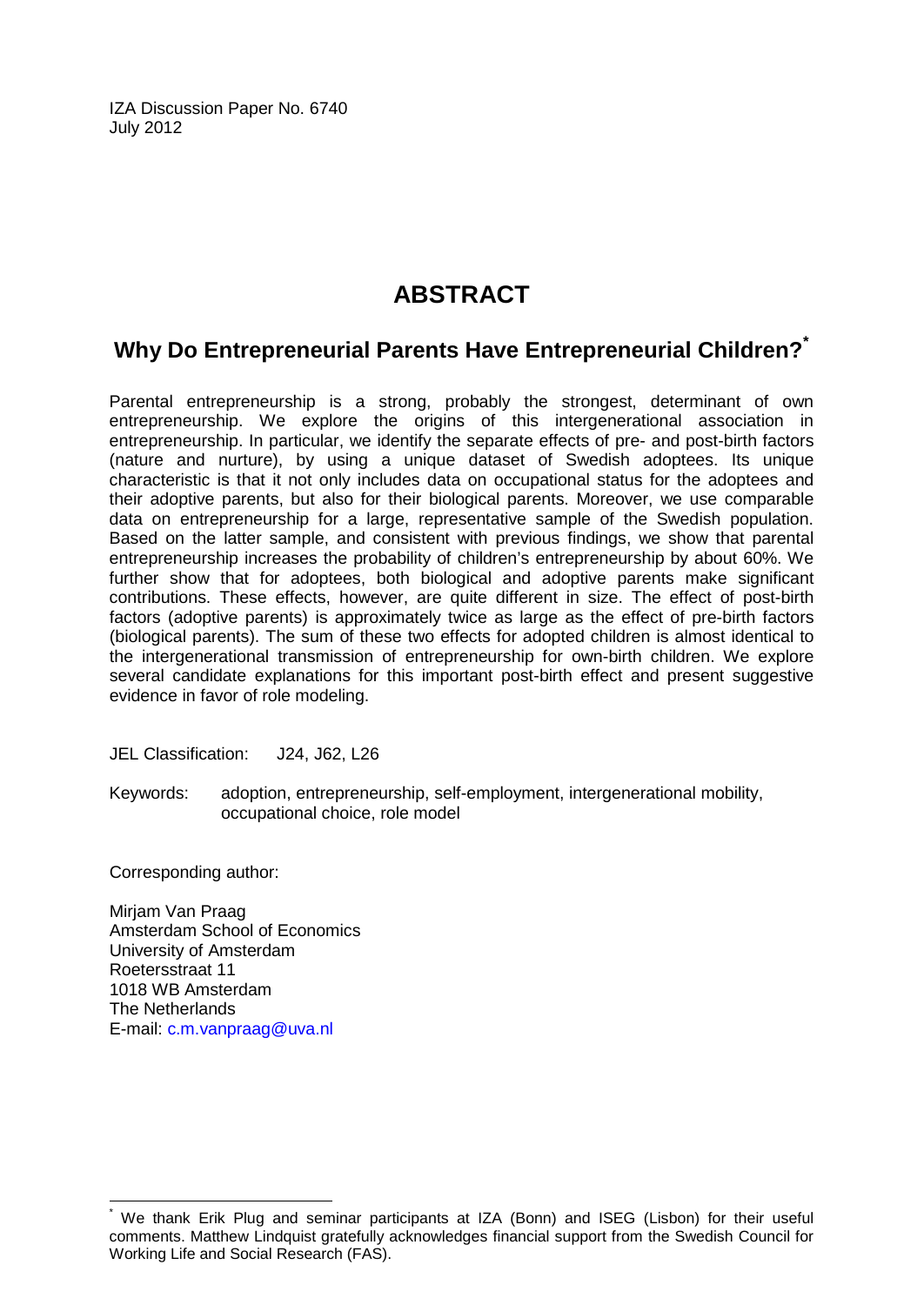#### **1. Introduction**

l

Why do some people become entrepreneurs, but not others? The entrepreneurship literature asserts a number of environmental factors and heritable traits that influence this choice.<sup>1</sup> The single strongest predicator of entrepreneurship is parental entrepreneurship. Having an entrepreneur for a parent increases the probability that a child ends up as an entrepreneur by a factor of 1.3 to 3.0 (Arum and Mueller 2004, Colombier and Masclet 2008, Dunn and Holtz-Eakin 2000, and Sørensen 2007).

While this stylized fact is widely accepted, there is no consensus concerning the origins of this intergenerational transfer of entrepreneurship. Thus far, none of the studies that explore various environmental explanations control for the transfer of genes from parent to child. This may bias their results given that recent twin studies find a large genetic component in the choice to become an entrepreneur (Nicolaou et al. 2008, Zhang et al. 2009, Nicolaou and Shane 2010, and Nicolaou and Shane 2011).

We contribute to this literature by decomposing the intergenerational transmission of entrepreneurship into pre-birth and post-birth factors using Swedish adoption data that include information on entrepreneurship for all four parents of adopted children who were born in Sweden. This allows us to gauge the relative importance of nature and nurture in the reproduction of entrepreneurship from one generation to the next. We run comparable exercises for a large, representative sample of non-adoptees as well.

We find that having an entrepreneur for a parent increases the probability that ownbirth children become entrepreneurs by 60%. The size of this effect is consistent with earlier

<sup>&</sup>lt;sup>1</sup> Environmental factors include capital constraints (Blanchflower and Oswald 1998), peer effects (Nanda and Sørensen 2010), and regional influences (Reynolds, Storey, and Westhead 1994). Several heritable traits, such as risk aversion (Cesarini et al. 2009a), extraversion (Bouchard and Loehlin 2001), and overconfidence (Cesarini et al. 2009b), relate to the choice for entrepreneurship; see van Praag and Cramer (2001), Baron and Markman (2003), Koellinger et al. (2007), respectively for evidence that these traits relate to entrepreneurship choices. For other factors that influence the decision to become self-employed and for the discussion of different definitions used for entrepreneurship see Parker (2009). In this paper we use entrepreneur and self-employed interchangeably. For the description of our identifying variable for entrepreneurship see Section 3.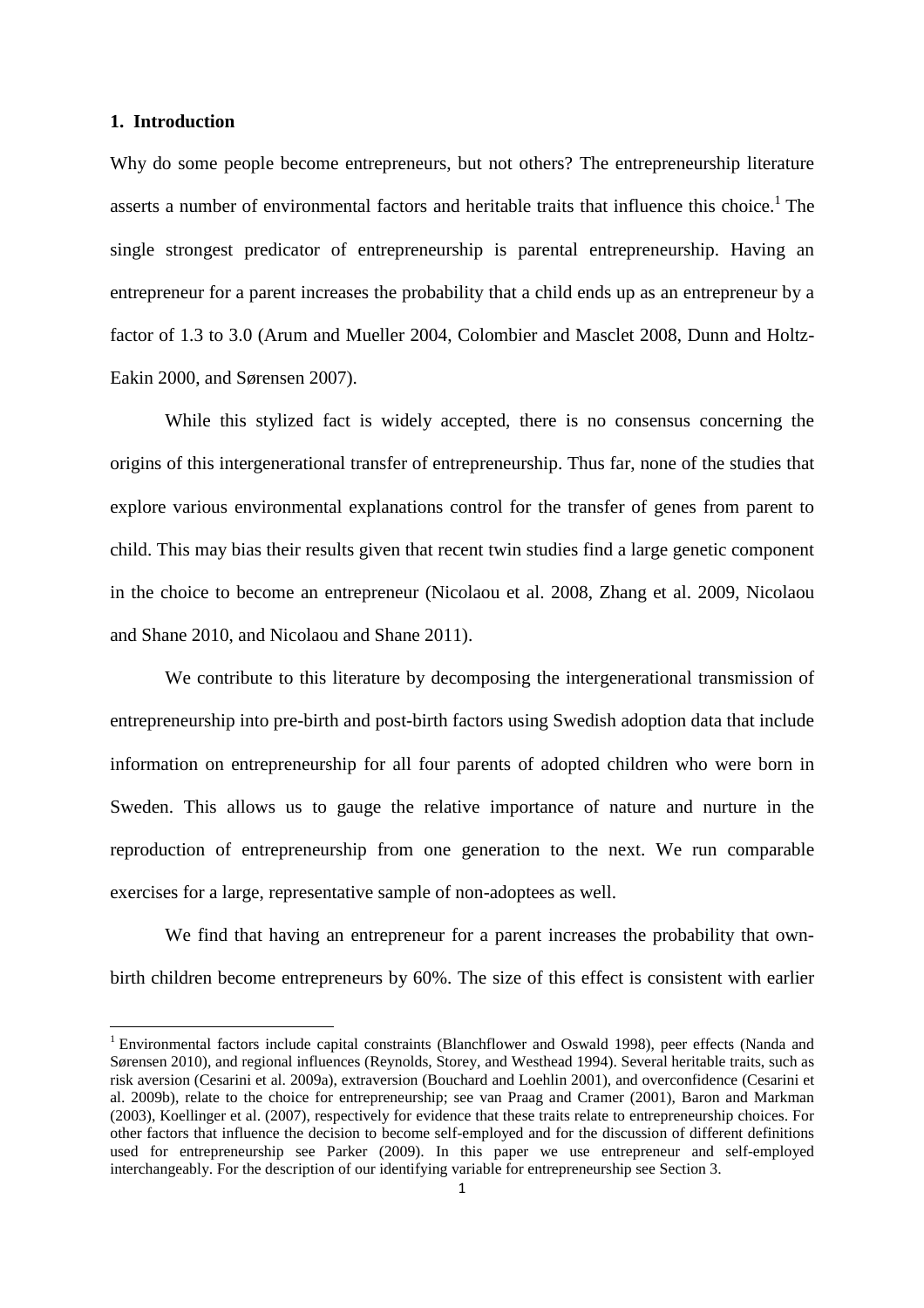studies. Our decomposition exercise with adopted children reveals that both biological and adoptive parents make significant contributions. The effect of post-birth factors (i.e., the effect of adoptive parents) is approximately twice as large as the effect of pre-birth factors (i.e., the effect of biological parents). The difference is significant, and robust to several definitions of entrepreneurship. Being adopted appears to have no impact on the intergenerational transfer of entrepreneurship; that is, the parent-child transmission for ownbirth children falls within the confidence interval of the summed effect of the biological parents and adoptive parents for adopted children. We find no evidence of non-linear effects.

We then examine several candidate explanations of our post-birth effect. Parker (2009) summarizes the empirical evidence for and against different explanations of the intergenerational transfer of entrepreneurship that exists in the literature. He argues that there is little evidence for two of the most common hypotheses: (i) the inheritance of the family business,<sup>2</sup> and (ii) access to cheap capital provided by self-employed parents.<sup>3</sup> There is mixed evidence for: (iii) acquisition of general business human capital due to the proximity of selfemployed parents, (iv) industry- or firm-specific human capital formation, possibly including access to the business network of parents, and (v) correlated preferences between parents and their offspring, possibly enhanced by role modeling (with the understanding that preferences may have an heritable component).

 $\overline{a}$ 

<sup>&</sup>lt;sup>2</sup> Inheritance can only explain a small fraction of this intergenerational association. US evidence produces estimates that between 6% (Fairlie and Robb, 2007a) and 14% (Lentz and Laband, 1990) of the businesses are acquired by inheritance, Canadian evidence produces an estimate of 5.5% (Aldrich, Renzulli, and Langton, 1998). Sørensen (2007) addresses inheritance indirectly with Danish panel data; almost 8% of the children's entries into self-employment occur at the same time and in the same industry as the parents' exit. In our data, only 2.2% of all entrepreneurs enter for the first time in the same industry as their parent and in the same year as their parent exits entrepreneurship. If we broaden this measure to include offspring that become an entrepreneur one year before or after their parent's exit, then this number rises to 4.4%.

 $3$  Dunn and Holtz-Eakin (2000) show that the assets of self-employed parents have a positive and significant effect on the transition into entrepreneurship, however the marginal effects are almost negligible. In Sørensen (2007), parental wealth does not explain the transfer of entrepreneurship. Moreover, less than 8% of the business owners borrow capital from family (Fairlie and Robb, 2007a and Aldrich et al., 1998). Finally, in our analysis, neither parental income nor parental wealth explain the intergenerational transfer of entrepreneurship.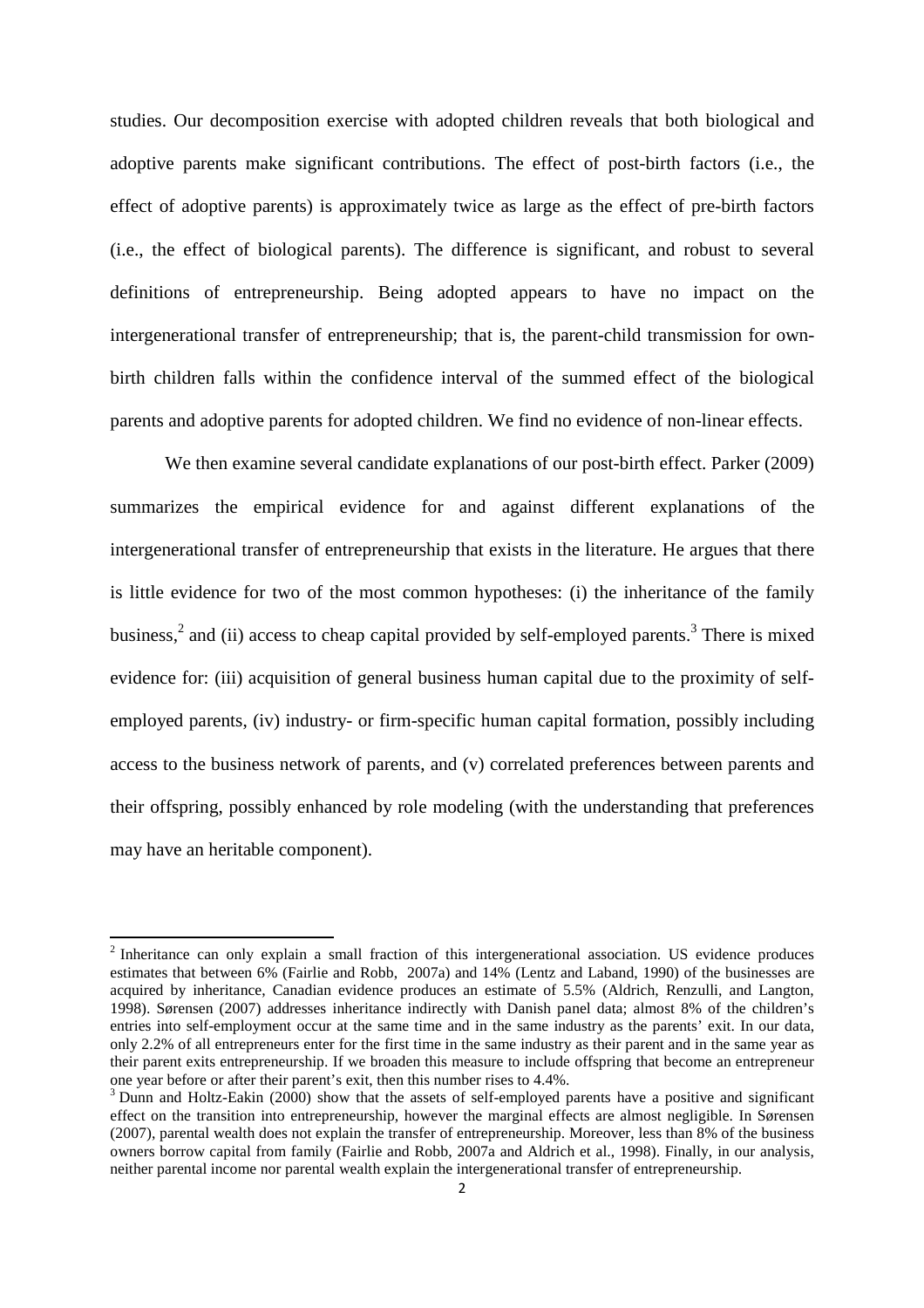If it is easier for children of entrepreneurs to obtain 'general business' or managerial human capital, entrepreneurship might be a more promising career path and thus correlate across generations. Fairlie and Robb (2007a) find that having self-employed parents increases profits and sales, and lowers closure, but only when the entrepreneur has work experience in the family business. In contrast, Sørensen (2007) and Roberts (1991) find no evidence that the children of self-employed perform better as entrepreneurs. In our paper, the intergenerational transfer of entrepreneurship remains similar in magnitude when we use stricter definitions for entrepreneurship, that are associated with successful entrepreneurship; that is, adding restrictions on legal form (incorporation), business duration, income or both. Thus, our findings do not support the hypothesis that entrepreneurial parents who perform better have a higher rate of intergenerational transmission, or that the association is stronger for enterprising children who are more successful.

Evidence in favor of the hypothesis that children of entrepreneurs have more opportunity to acquire industry- or firm-specific human capital, and may benefit from their parents' networks is less thin. Second generation entrepreneurs are two to three times more likely to work in the same occupation as their fathers (Corak and Piraino 2011, Dunn and Holtz-Eakin 2000, and Laband and Lentz 1983). Sørensen (2007) also finds that the children of entrepreneurs choose the same industry as their parents more often, but shows that this is likely to be the result of taste, as it is unrelated to the performance of enterprising offspring. We address the specific human capital explanation by including industry dummies in our intergenerational transfer model. The inclusion of these dummies leads to a drop of our estimates of (at most) 10%, suggesting that the acquisition of industry specific human capital can only explain a small part of the intergenerational association in entrepreneurship.

The fifth explanation put forth in Parker's (2009) overview is that entrepreneurial parents may transmit the taste for entrepreneurship through role modeling. This may be as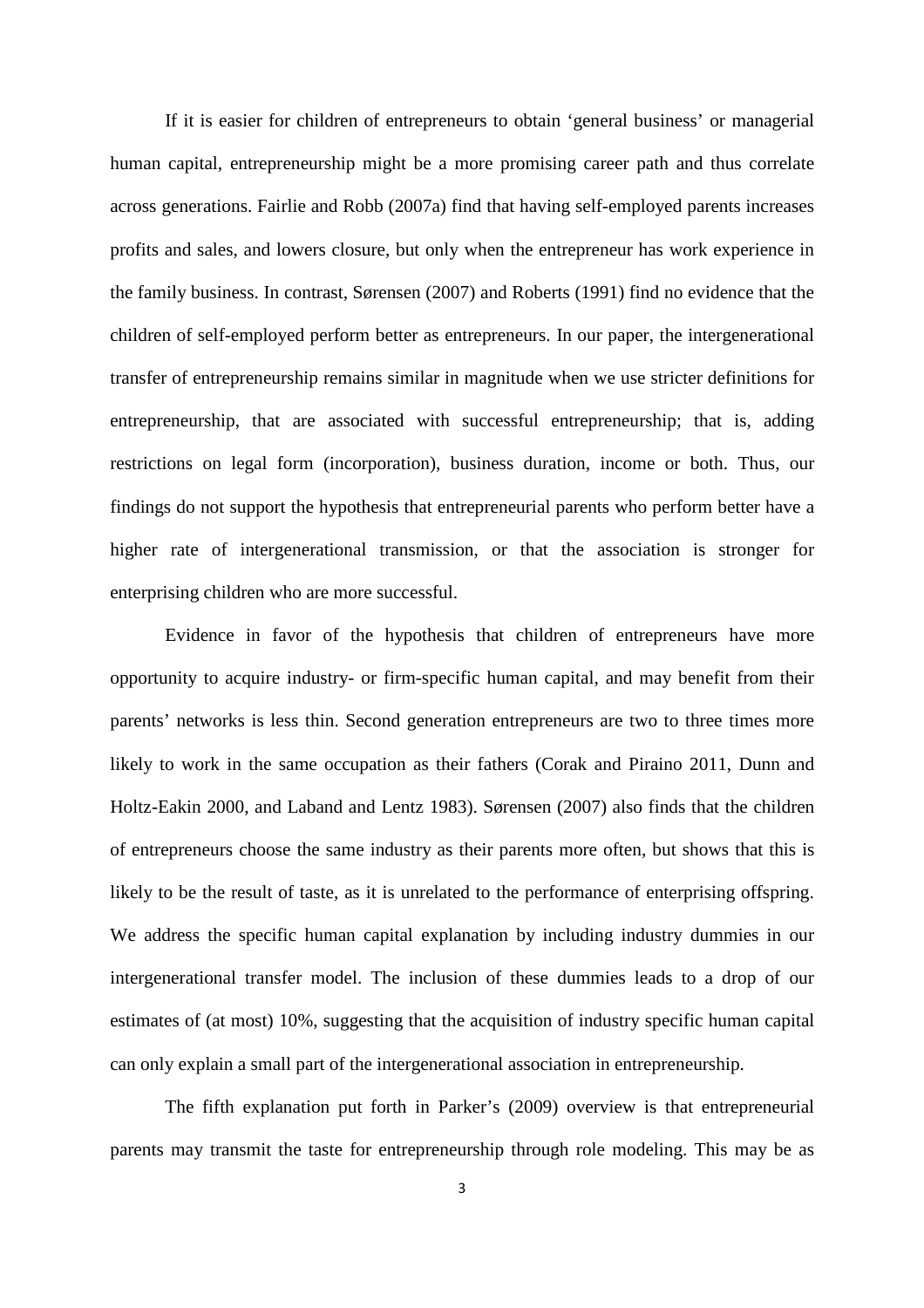subtle as increasing the child's awareness of entrepreneurship as a career option (Carroll and Mosakowski 1987), or shaping the child's values, such as a taste for autonomy. Sørensen (2007) shows a sizeable transmission of entrepreneurship for children who have only been exposed to parental entrepreneurship before the age of 16.

We address role modeling by exploring differential parent-child transmissions of entrepreneurship among the same sex. A stronger same sex transmission of entrepreneurship suggests the presence of role modeling; based on role model identification theory, role models are more often of the same gender (Ruef et al. 2003). More generally, homophily is prevalent in many relationships; that is, individuals have a tendency to bond easier with similar others (McPherson et al., 2001). We show that the transmission of entrepreneurship from mothers to daughters is significantly stronger than that from fathers to daughters, and for sons the effect of entrepreneurial fathers is significantly stronger than the effect of entrepreneurial mothers.<sup>4</sup>

Whereas none of the previous studies could control for a genetic transfer of entrepreneurship (and its correlates), our adoption study addresses to what extent the mechanisms above are driving a pure nurture effect, over and above the genetic transfer of entrepreneurship. Our methodology builds on earlier adoption studies by Björklund et al. (2006) who study the intergenerational transmission of income and education and by Hjalmarsson and Lindquist (2011) who study intergenerational correlations in crime.

Behavioral genetics employs two other methodologies to study whether behavior has a genetic component; genome-wide association studies and twin studies. Genome-wide association studies try to identify genetic markers that are associated with the phenomenon under study. So far, this approach has not successfully been employed to study entrepreneurship (Koellinger et al. 2010). Twin studies take advantage of the fact that

<sup>&</sup>lt;sup>4</sup> These findings can also be consistent with higher nurturing efforts by parents in same sex children (Thomas 1994). We distinguish between these two explanations in Section 6.1 by including information on the number of brothers and sisters. Role modeling seems to be the likely explanation for our findings.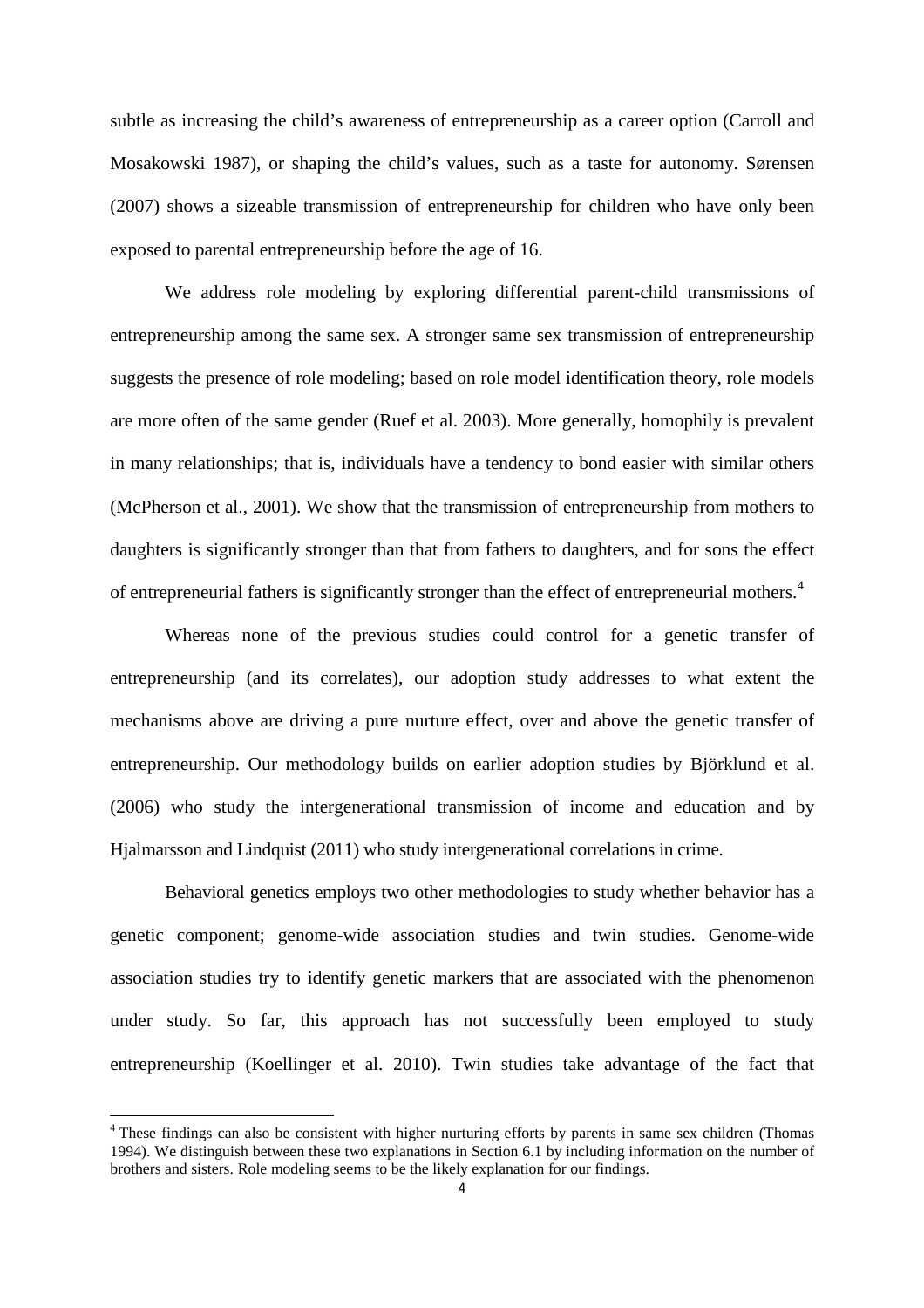monozygotic twins share all of their genes, where dizygotic twins only share half the genes on average. In case the identical (MZ) twins exhibit behavior that is more similar within pairs than the behavior within pairs of fraternal (DZ) twins, one can conclude that this behavior has a genetic component.

Three recent twin studies find that roughly 40% of the variation in entrepreneurship is explained by genes. Nicolaou et al. (2008) employed a British sample of roughly 1600 pairs of female twins; Zhang et al. (2009) and Nicolaou and Shane (2010) replicated the analysis with both male and female twins, in samples of over 2000 pairs of Swedish twins and 650 pairs of twins from the US, respectively. A notable difference between the latter studies is that the genetic component in Zhang et al.  $(2009)$  only manifests itself for female twins,<sup>5</sup> while Nicolaou and Shane (2010) find a genetic component for both male and female twins. In so much that MZ twins may share more similar environments than DZ twins, the results from these studies should be viewed as upper bounds on the relevance of genes (Koellinger et al. 2010).

Twin studies may help inform our study, but are not directly comparable to our analysis. Twin studies provide a decomposition of the total variation into nature, shared-, and non-shared environment, whereas we decompose the parent-child correlation in entrepreneurship into pre-birth factors and post-birth factors. Interestingly, Nicolaou et al. (2008) and Nicolaou and Shane (2010) find no significant role for twins' shared environment in the choice to become self-employed. This finding stands in stark contrast to our own findings, since it leaves no scope for role modeling or other forms of parental influences that affect siblings to the same degree.

The entrepreneurship literature has grown considerably over the last decade. This is partly motivated by the effects of entrepreneurship on job creation and innovation (see, for

 $\overline{a}$ 

 $<sup>5</sup>$  For male twins they find that entrepreneurial status is explained solely by non-shared environmental factors.</sup>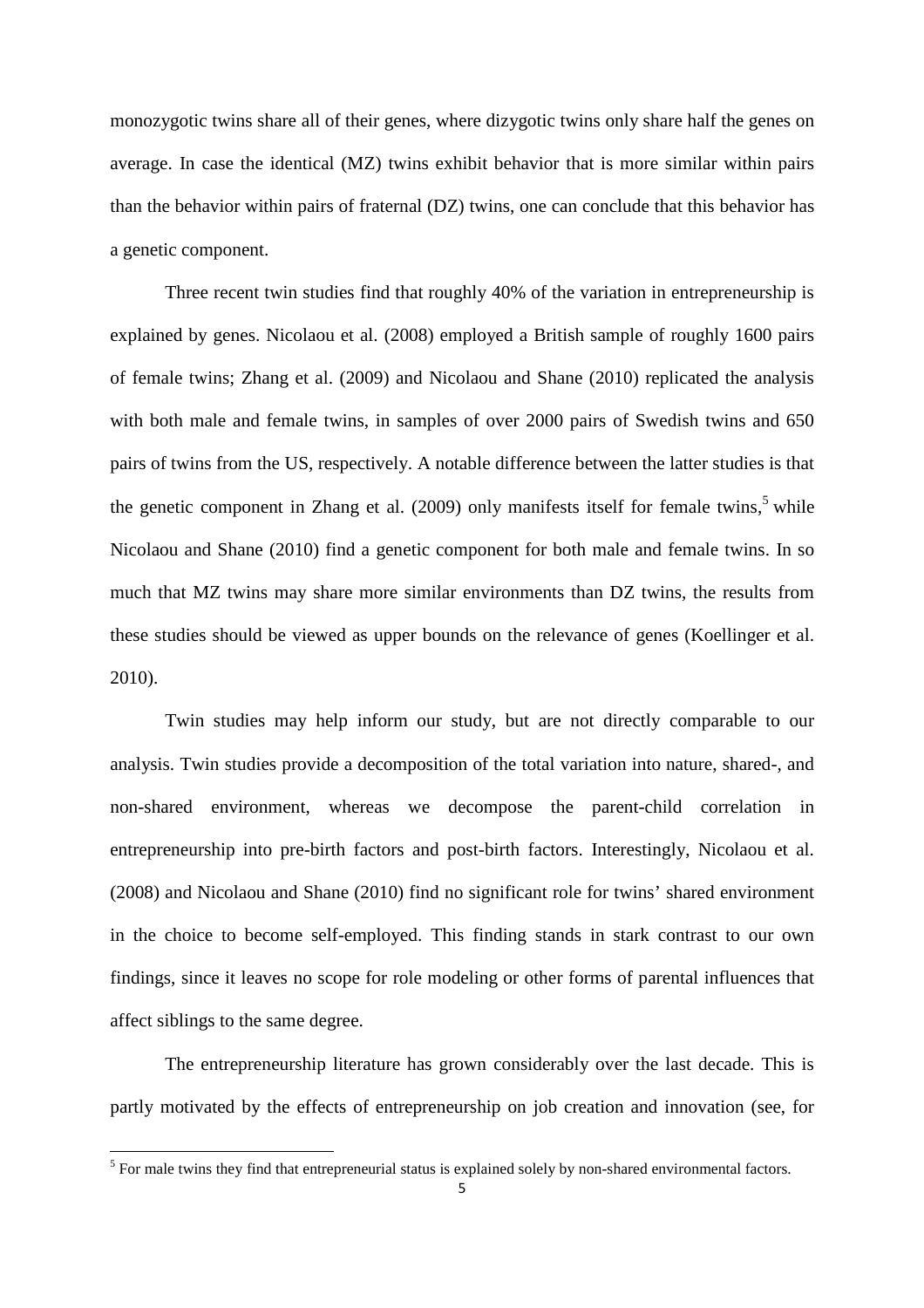example, Acs 1999, Birch 1979, and Van Praag and Versloot 2009, and Shane 2009 who provides a critical note). Governments develop public policy at various levels in order to promote entrepreneurship (e.g., Klapper, Laeven and Rajan, 2006; Storey, 2006). Therefore, increased understanding of the origins of the transmissions of entrepreneurship may help to guide public policies and entrepreneurship education. Our results suggest that there is scope to sway people in the direction of entrepreneurship, either by public policies or within the education system, as post-birth factors play an important role in determining this occupational choice. In addition, our findings suggest that a further exploration of the effects and determinant of role models for entrepreneurship may be fruitful; Bosma et al. (2012) take a first step in this direction.

Our paper proceeds as follows: We present our empirical methodology and discuss threats to identification in Section 2. In Section 3 we provide a description of the Swedish adoption procedure, our data set, and a set of descriptive statistics. Our baseline results of the intergenerational transmission of entrepreneurship and decomposition exercise are presented in Section 4, which is followed by a sensitivity analysis in Section 5. Section 6 examines the plausibility of several nurture explanations for the post-birth transmission of entrepreneurship. Section 7 concludes.

#### **2. Empirical Methodology**

#### **2.1 Regression Models**

We begin by regressing our measure of entrepreneurship for a non-adopted child born into family *i* on our measure of entrepreneurship for the parents, in order to obtain an estimate of the intergenerational association in entrepreneurship, *β1*:

(1) 
$$
E_i^{bc} = \beta_0 + \beta_1 E_i^{bp} + V_i^{bc}.
$$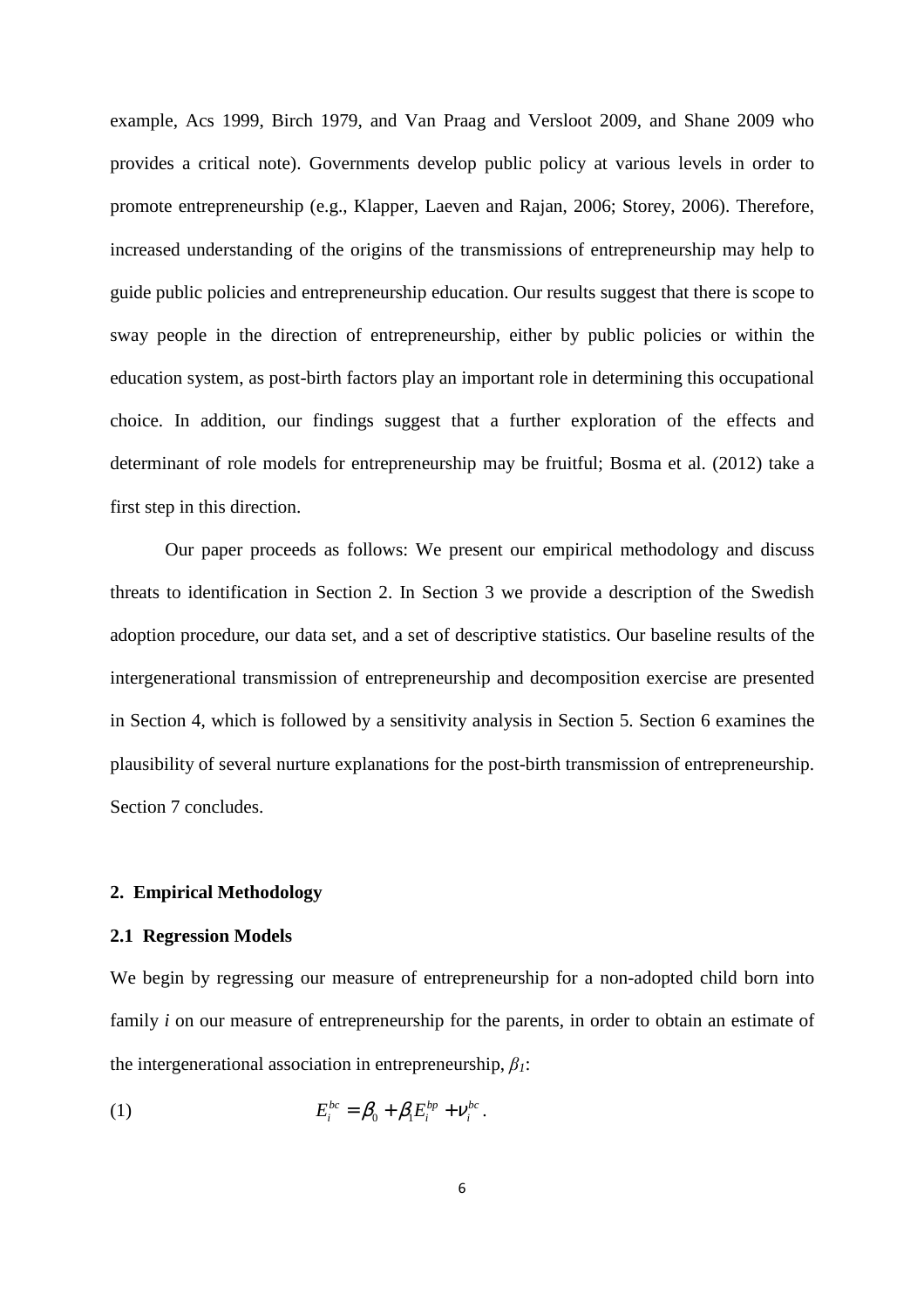Previous research has found strong intergenerational associations in entrepreneurship. Thus, we expect  $\beta$ <sup>*I*</sup> to be significantly positive.

The key question addressed in this paper is *why* we find an intergenerational association in entrepreneurship? Potential mechanisms can be placed into two broad categories that we label pre-birth and post-birth factors. Pre-birth factors include genetic influences and intra-uterine environment. Post-birth factors include parental role modeling, direct transfers of (general or specific) human capital, financial capital, or inheritance of the family business.

Our methodology makes use of adoption data with information on all four parents of adopted children in order to estimate these pre-birth and post-birth effects directly. With these estimates, we can assess the relative importance of pre- and post-birth factors for generating the observed intergenerational association in entrepreneurship, *β1*.

Using our adoption data, we estimate the following linear regression model:

(2) 
$$
E_j^{ac} = \alpha_0 + \alpha_1 E_i^{bp} + \alpha_2 E_j^{ap} + V_j^{ac}.
$$

We regress our measure of entrepreneurship for a child born into family *i* but then adopted by family *j* on the entrepreneurship status of all four parents. Under certain assumptions (spelled out in Section 2.2), the coefficient on biological parents' entrepreneurship,  $\alpha_1$ , is a consistent estimate of pre-birth effects and the coefficient on adoptive parents' entrepreneurship,  $\alpha_2$ , is a consistent estimate of post-birth effects. An additional set of assumptions is required to generalize our estimates of the relative importance of pre- and post- birth effects beyond our sample of adopted children (these are also spelled out in Section 2.2).

We estimate equations (1) and (2) using OLS. The terms  $v_i^{bc}$  and  $v_j^{ac}$  in equations (1) and (2) are the OLS regression error terms. Since entrepreneurial activities are bound to vary at different stages of the life-cycle, and since our data are partially censored by age (more on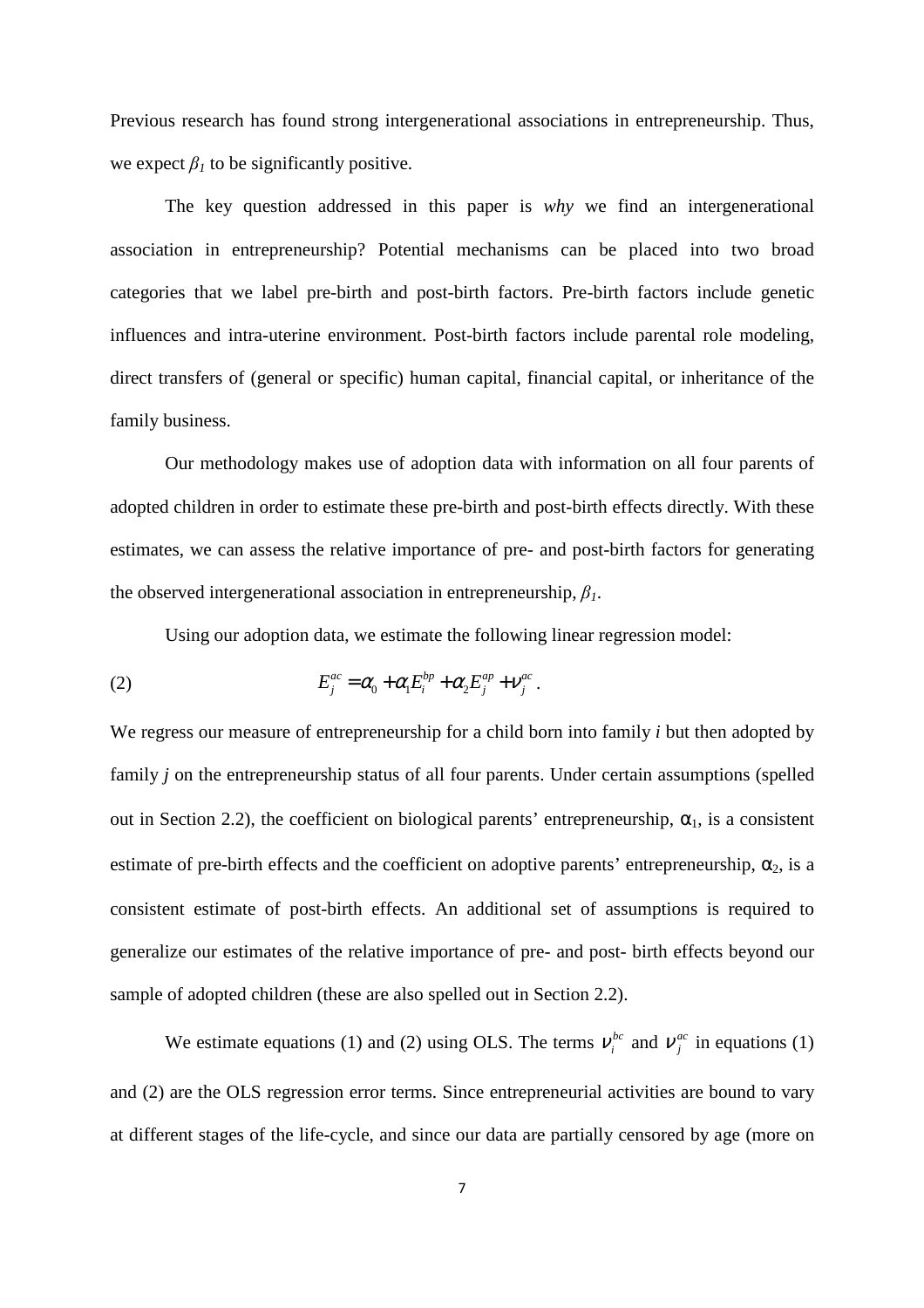this in Section 3), we include year of birth dummies for children and each parent in our regressions. We also include a county of residence dummy for where the child lived in 1965 (when young) to control for variations in business activities across geographic areas and a gender dummy for the child to account for gender differences in entrepreneurship.

#### **2.2 Identifying Assumptions**

In order to interpret  $\alpha_1$  and  $\alpha_2$  as pre- and post-birth factors, we have to make two assumptions. First, we assume that adoptees are randomly assigned to families or that they are assigned to families according to rules that one can control for. If adoption agencies use information about the biological parents to match children to adoptive parents, then the preand post-birth characteristics will be correlated, yielding biased coefficients. Second, we assume that children move immediately to their adopting family. If this assumption is violated, then it is possible that the estimated pre-birth effects are too high since they capture some of the post-birth environment; in contrast, the estimated post-birth effects will be too low.

To compare  $\beta_1$  with  $(\alpha_1 + \alpha_2)$ , we must make three additional assumptions. First, biological and adopted children are drawn from the same distribution of children. That is, adopted away children have the same pre-birth characteristics as own-birth children. Second, biological and adopting parents are drawn from the same distribution of parents. That is, adoptive parents provide the same post-birth environment as own-birth parents. Third, parents treat adopted and own-birth children similarly.

We have also assumed that pre-birth and post-birth factors enter the production function of the child's entrepreneurship choice linearly and additively. However, geneenvironment interactions are a widely discussed issue in the behavioral genetics literature. In case of significant gene-environment interactions our linear model will be misspecified.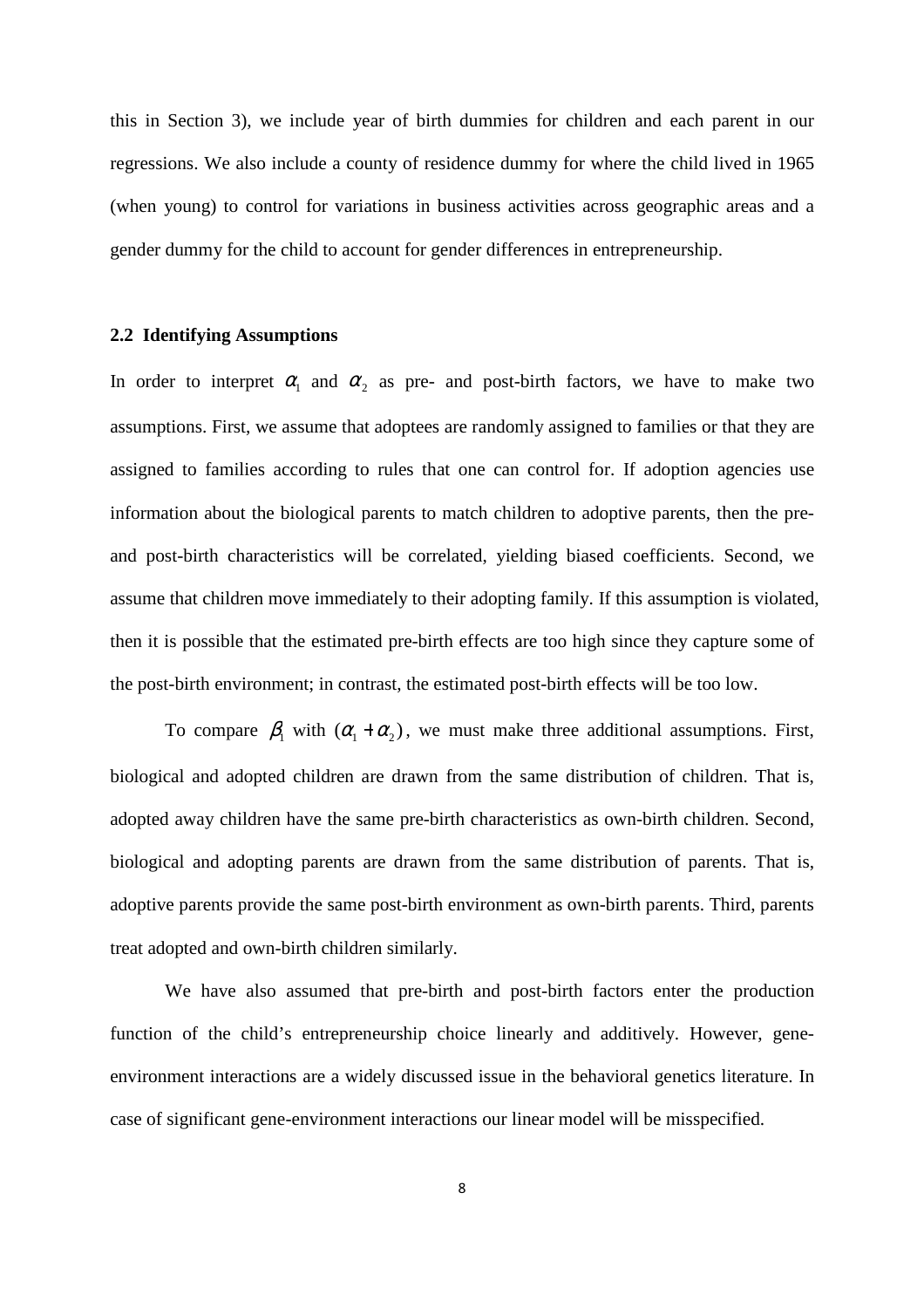All of the assumptions above may be readily violated. In Section 5, we discuss the extent to which these assumptions are satisfied and the potential sensitivity of the baseline results to violations of these assumptions.

#### **3. Institutions and Data**

#### **3.1. Adoptions in Sweden**

 $\overline{a}$ 

In this Section, we present a brief description of the Swedish adoption process.<sup>6</sup> We focus on adoption procedures that were in place during the 1940's, '50's, and '60's, since this is the system that our cohorts of children were born into. All adoptions in Sweden are made through the court system. Private adoptions were (and still are) illegal. Courts acted in conjunction with the local social welfare authorities that, in turn, had the primary responsibility for investigating the suitability of prospective adopting parents and for safeguarding the interests of the children.

Adoption of small children was done anonymously.<sup>7</sup> However, the identities of the biological parents (when known) and adopting parents were recorded in the court decision and were kept in the census records as well. Due to the formal nature of the adoption process, the biological mother is typically known to the social authorities. Also, one of the first jobs of the social worker assigned to the case was to attempt to identify the biological father. This is how we can link adopted children to their biological and adopting parents.

<sup>&</sup>lt;sup>6</sup> Our description is based primarily on three sources: Barnhuset (1955), Bohman (1970) and Nordlöf (2001) and closely follows the presentation in Hjalmarsson and Lindquist (2011).

<sup>&</sup>lt;sup>7</sup> Until 1959, adoptions in Sweden were so-called "weak" adoptions. That is, not all ties between the biological parents and their adopted away child were permanently cut. Biological parents still had a legal responsibility to support the child economically if the new, adopting family could not. Furthermore, the adopted child would still inherit from his/her biological parents. The legalities concerning weak adoptions, however, did not lead to any direct contact between the adopted away child and his/her biological parents. Starting in 1959, all legal ties between biological parents and their adopted away children were permanently cut. From then on, only "strong" adoptions were allowed. In 1971, all weak (pre-1959) adoptions were turned into strong adoptions.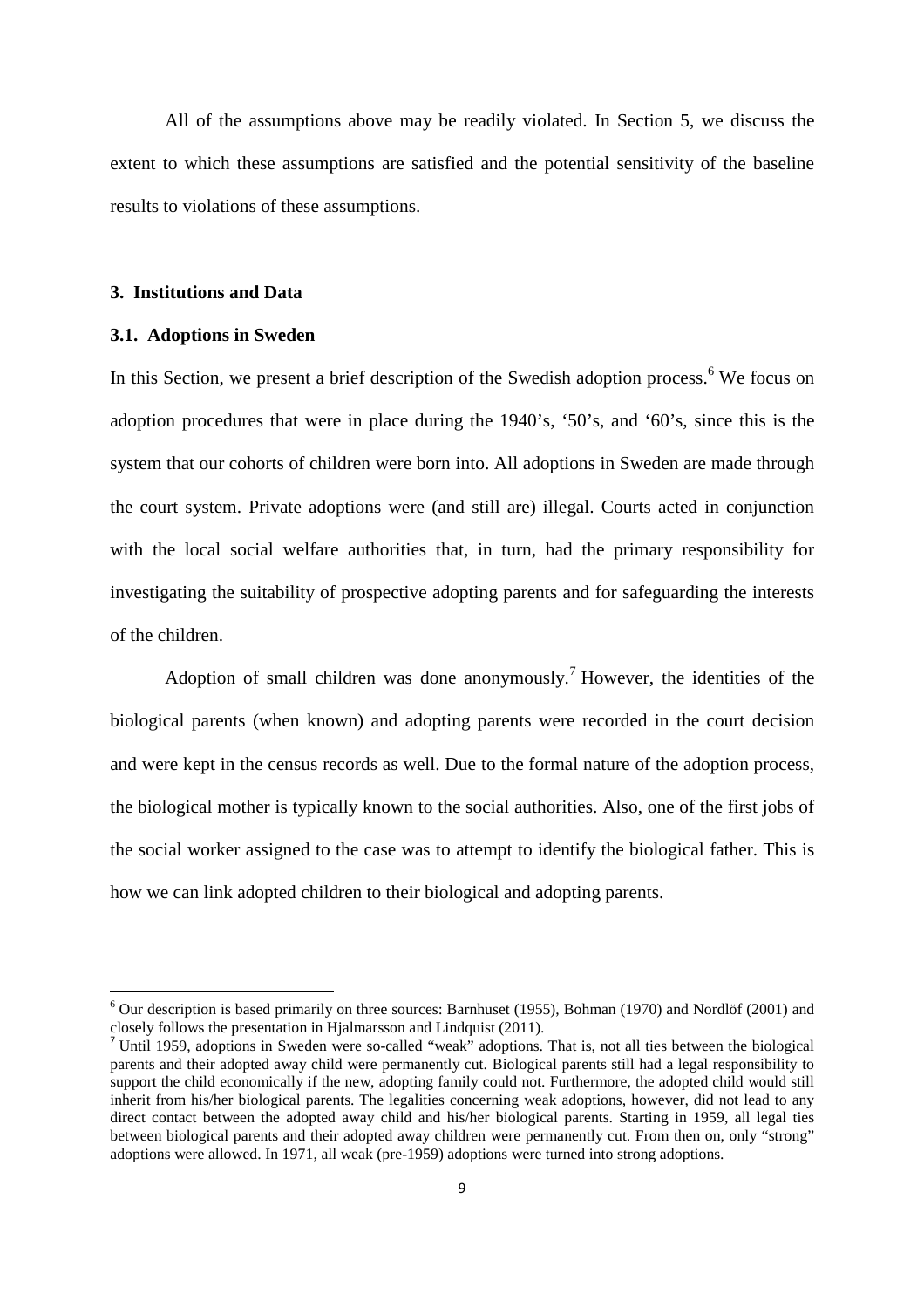There were very few explicit legal requirements concerning who was eligible to adopt a child. Adopting parents had to be at least 25 years old and free of tuberculosis or sexually transmitted diseases. Adoption by relatives was allowed, but very rare (Nordlöf 2001). Informally, the local social authorities used the following rules and recommendations. The adopting family must have adequate housing and the adopting father should have a steady income. The couple should be legally married and the adopting mother should be able to stay at home, at least while the child was small. The adopting couple should not have any biological children and it should be highly unlikely that they could in the future. The adopting parents should not be too old. In practice, as we shall see in the data in the next Section, adoptive parents tend to be somewhat positively selected in terms of education and income, but not to the same degree that we see today in the modern adoption process.

Children were not placed into their new families at random. Whenever possible, the social authorities wanted to match children based on their biological parents' intellectual capabilities, particular talents and physical appearance. Their hope was that parents would "recognize" themselves in their adopted child and that the child would feel a sense of belonging. However, after conditioning on a set of observable characteristics (age, marital status, income and education), the evaluation literature (reviewed in Bohman 1970) finds no evidence that the social authorities were able to predict which parents would provide the needed emotional environment. It was hard to say *ex ante* who would grow into their role and become a good parent and who would not. The evaluation literature also argues that it is actually these types of less well defined variables (emotional environment, parenting skills, marital harmony, etc.) that are correlated with adopted children's maladjustment, school performance and anti-social behavior; adoptive parents income, education, etc. are not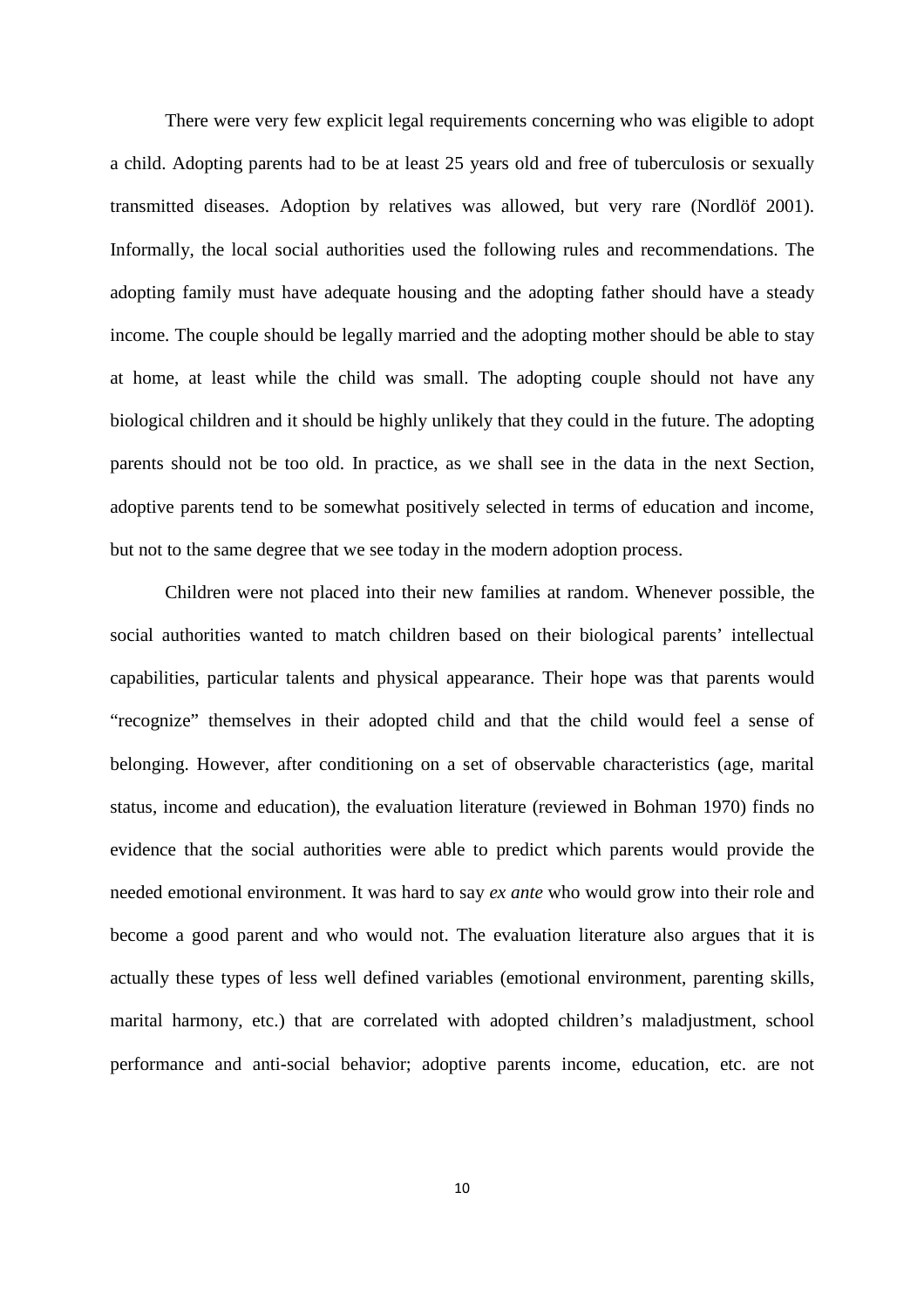(Bohman 1970). In this sense, one can argue that many important "environmental" factors are conditionally randomly assigned to children.<sup>8</sup>

In general, children put up for adoption were born to unwed mothers, had lower birth weights and poorer health outcomes (Bohman 1970). There were four initial placement possibilities for newborn children. Babies were either placed in a special nursery, in a home for unwed mothers, in temporary foster care, or directly in the home of the adopting family. Prior to 1970, children with visible handicaps, severe health problems or whose parents suffered from severe cases of mental illness, alcoholism or criminality were not always put up for adoption. In many instances, these children were either put into foster care or institutional care. This means that those children who were put up for adoption were a positively selected group from a somewhat negatively selected pool of children (in terms of birth weight, health outcomes and parental histories). The sample of adoptees studied by Bohman (1970), for example, had the same average birth weight and health outcomes (at ages  $10 - 11$ ) as their non-adopted peers in school.

Lastly, the relative importance of the four types of placement changed over time. In Stockholm County, for example, the share of children that were permanently placed in their adoptive homes before age one rose between 1940 and 1973 from 63 to 83 percent (Nordlöf 2001). The share of children arriving at their permanent adopting home between ages one and two fell from 16 to 11 percent and ages two and three from 10 to 3 percent (Nordlöf 2001). Thus, 90 – 97 percent of all children were permanently placed before age three during this time period. Using nationwide data drawn from the same sources as our own data, Björklund et al. (2006) report that 80 percent of adoptees born in the 1960s were living with their new

<sup>&</sup>lt;sup>8</sup> One example of this is that prospective parents were interviewed on health issues and marital harmony. The explicit goal of these interviews was to place children in stable homes with lower chances of dissolution due to death or divorce. Despite these efforts, the sample studied by Bohman (1970) experienced the same rate of parental death and divorce as the population at large.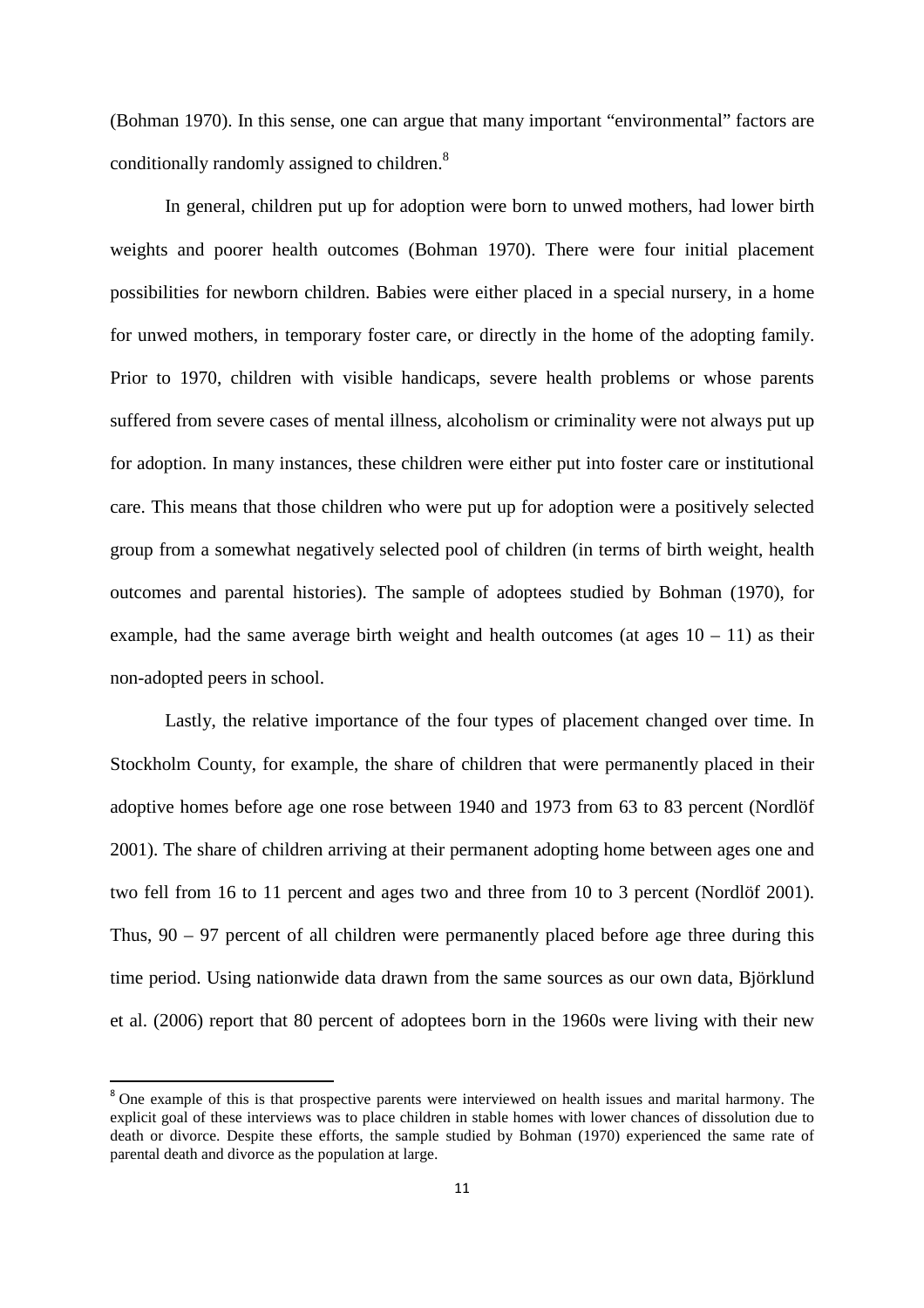families before age one. Using the census data from 1960, 1965 and 1970, our analysis shows a similar percentage of 75-80%. In sum, a non-trivial share of our sample of adopted children has been placed in their adoptive families after the age of one.<sup>9</sup>

#### **3.2. Data and Descriptive Statistics**

The data were assembled as follows. Statistics Sweden began by drawing a 25 percent random sample from Sweden's Multigenerational Register, which includes all persons born from 1932 onwards who have lived in Sweden at any time since 1961. Statistics Sweden also identified *all* individuals adopted by at least one parent in Sweden. Mothers and fathers, brothers and sisters, and children of each adopted individual as well as each index person in the 25 percent random sample were matched onto the sample. Register data concerning entrepreneurship (defined as self-employed who derive the majority of their taxable income from a business that they own in full or in part), income, education, industry, place of residence, year of birth and death, and year of immigration and/or emigration were then matched to this sample using the unique identification number that each Swedish resident is assigned.

Since adoption in Sweden is a centralized legal procedure, the registry identifies whether a person has been adopted and identifies all adoptive mothers and fathers. For those adopted children who were born in Sweden and included in our baseline sample, we can also identify 85 percent of their biological mothers and 43 percent of their biological fathers.<sup>10</sup>

 $9$  The actual placement guidelines in 1945 suggested that a child should be adopted at age one after a six month trial period in the home. In 1968, the guidelines suggested that the baby should be placed with its new family at age  $3 - 6$  months and be adopted  $3 - 4$  months later. When these guidelines were not followed, the tendency was to place the baby earlier (rather than later) with the adopting family (Nordlöf 2001). Note also that some adoptees may be misclassified as "late" adoptees, because they were first placed in a foster home and later adopted by their foster parents (Bohman 1970). Also, children were most likely registered at their biological mothers address until the official adoption process was complete.

 $10$  In Section 5, we address the issue of missing fathers.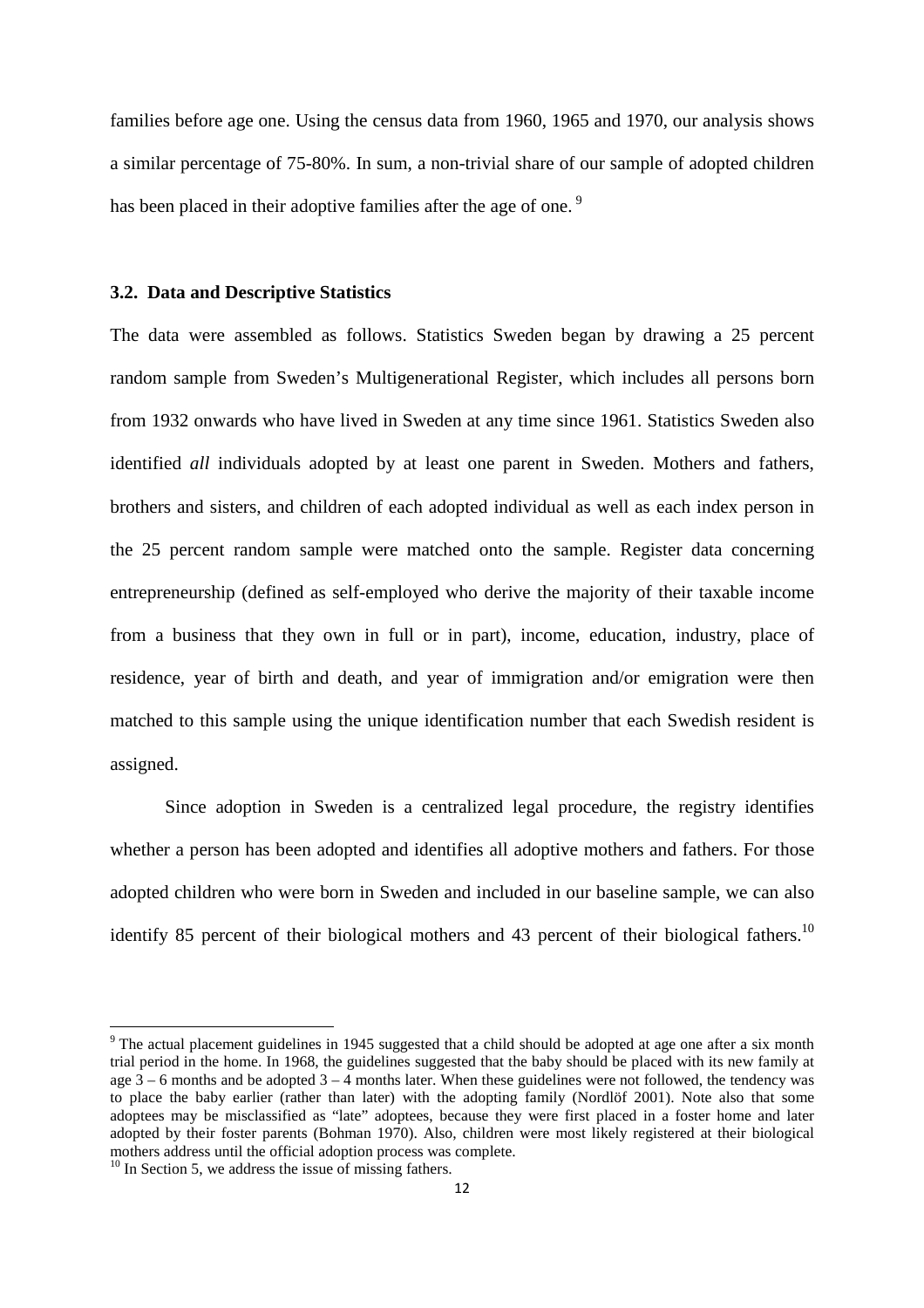Knowing the identities of the biological parents of adopted children is quite unique to these Swedish data and is the key to our empirical strategy.<sup>11</sup>

We use this data set to create two samples; an adoptive sample and a non-adoptive sample. Table 1 lists the sample restrictions that we impose and the corresponding impacts on sample sizes. Our raw data set contains 7,408,044 non-adopted individuals and 143,490 individuals adopted by at least one parent. Restricting our adoption sample to those adopted by both parents reduces it to 91,447 individuals. We restrict our non-adoption sample to the 2,448,405 index persons (i.e., those in the original 25 percent random sample).

For both the adoption and non-adoption samples, we impose the following additional restrictions. Since we only have information on the biological parents of adopted away children who were born in Sweden, we eliminate all children in both samples who were born abroad. We also omit all children with at least one parent born before 1920. These individuals are most likely too old to have a chance to show up in our data on entrepreneurship, which start in 1985. Children who died or emigrated from Sweden before 1985 are dropped from the sample, as they cannot show up in our data on entrepreneurship. Likewise, we omit any child who had at least one parent (biological or adoptive) die or emigrate from Sweden before 1985. Together, these sample restrictions yield a non-adoption sample of 1,437,623 individuals and an adoption sample of 17,639 individuals.

We also eliminate individuals born in 1970 or later. We choose this year as our cutoff because (i) the birth control pill was approved in 1965 and (ii) legal abortions were gradually introduced in Sweden from 1965 to 1975. As a result of these medical and legal changes, the number of Sweden born adoptees fell dramatically and the biological parents of adopted away children became more negatively selected over time. Lastly, we drop all children for which we cannot identify both biological parents. This leaves us with 412,183 non-adopted children

<sup>&</sup>lt;sup>11</sup> The only other (non-Swedish) data set that we are aware of that has information on all four parents is a new, Taiwanese data set. Tsou et al. (2012) use this data to study the intergenerational transmission of education.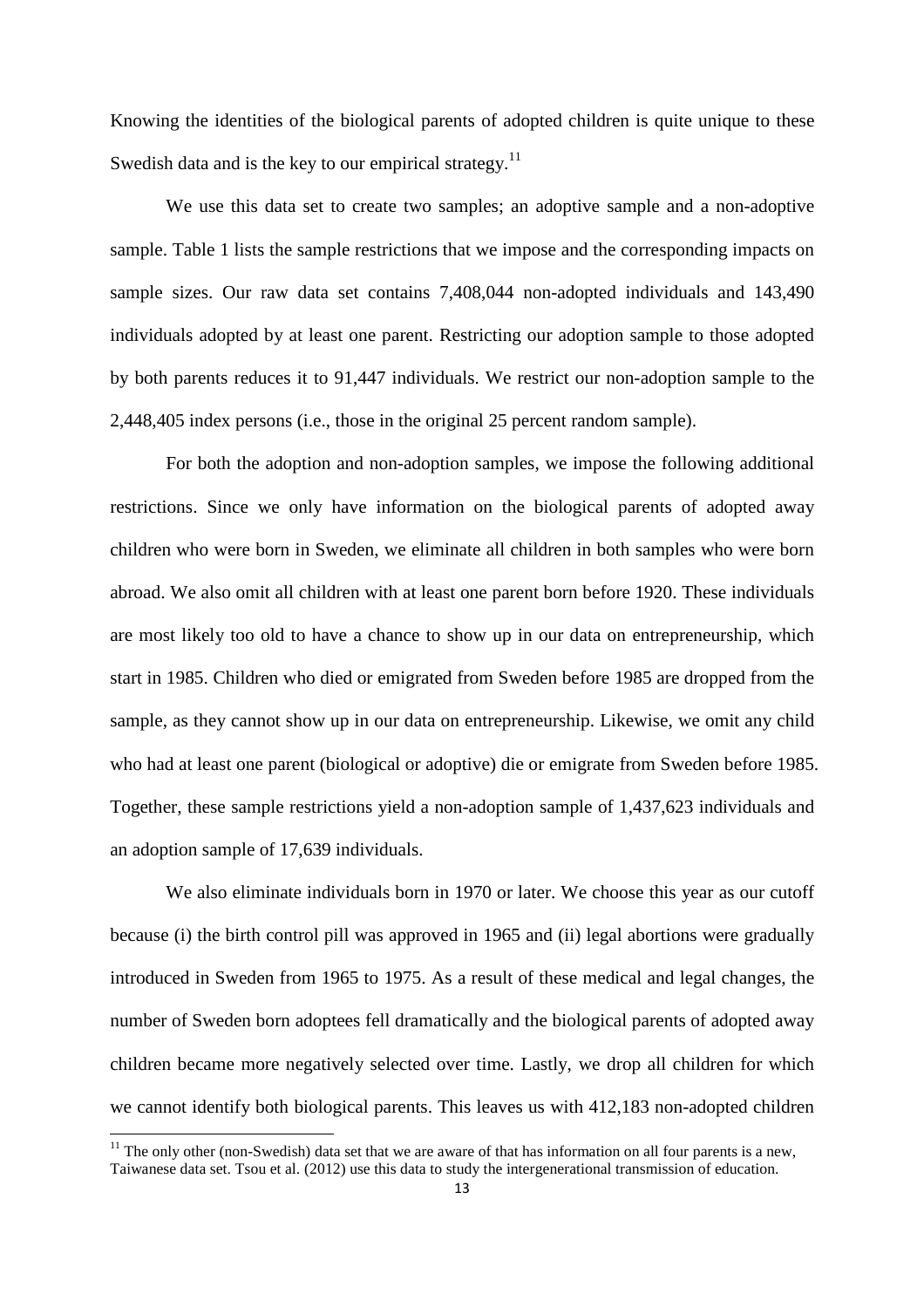and 3,941 adopted children in our baseline sample. Among the adoptees, we have 2,149 sons and 1,792 daughters.

As mentioned above, we have access to data concerning entrepreneurship, income, education, and industry. For the years 1985 to 2008, we know if the individual received the majority of his or her taxable labor income from an unincorporated enterprise. This enterprise could be owned and operated solely by him- or herself or together with others. Thus, information on self-employment status is known for these years. For the years 1993 to 2008, we also know if a person received the majority of his or her taxable labor income from an incorporated enterprise owned in part or in full by him- or herself. We use these two pieces of information (self-employment and incorporated) in order to categorize people as entrepreneurs (more on this shortly).<sup>12 13</sup>

We use the above information to create our baseline measure of "entrepreneurship". Our primary outcome variable, *Entrepreneur*, is an extensive margin variable equal to one if the individual was either self-employed in an unincorporated firm or owner of an incorporated firm at least once between the years 1985 and 2008, and zero otherwise. Recall that individuals are classified as entrepreneurs if their largest source of labor income is derived from a company (either incorporated or unincorporated) that they own in full or in part. We also create a second, more narrow definition of entrepreneur, *Incorporated*, which is equal to one if an individual derived the majority of his/her taxable income from an incorporated

<sup>&</sup>lt;sup>12</sup> The fact that we do not have information before 1993 on those working in their own incorporated enterprise, implies that we are underestimating the true extent of entrepreneurship for the years 1985-1992. For the years 1993-2001, roughly 2 percent of the sample is employed in his or her own incorporated enterprise each year. Thus, one might assume that it is approximately true for the years 1985-1992 as well.

<sup>&</sup>lt;sup>13</sup> Note that Farmers are included in Statistics Sweden's definition of entrepreneurs, since farms are typically run as companies (either incorporated or unincorporated). Statistics Sweden changed their routines for collecting information on entrepreneurship in 2004. At the same time, they also changed the definition so that it now includes those who are self-employed in enterprises that report zero profits or even losses. This produces a discrete upwards jump in the number of self-employed in our data. The share of entrepreneurs in our sample rises from 4.2% in 2003 to 4.8% in 2004. This jump is mainly due to an increase of self-employed working in incorporated businesses, which goes up from 2.5% to 3.7% of our sample. But, just as before, an individual must still derive the majority of their labor income from this enterprise to be classified as an entrepreneur.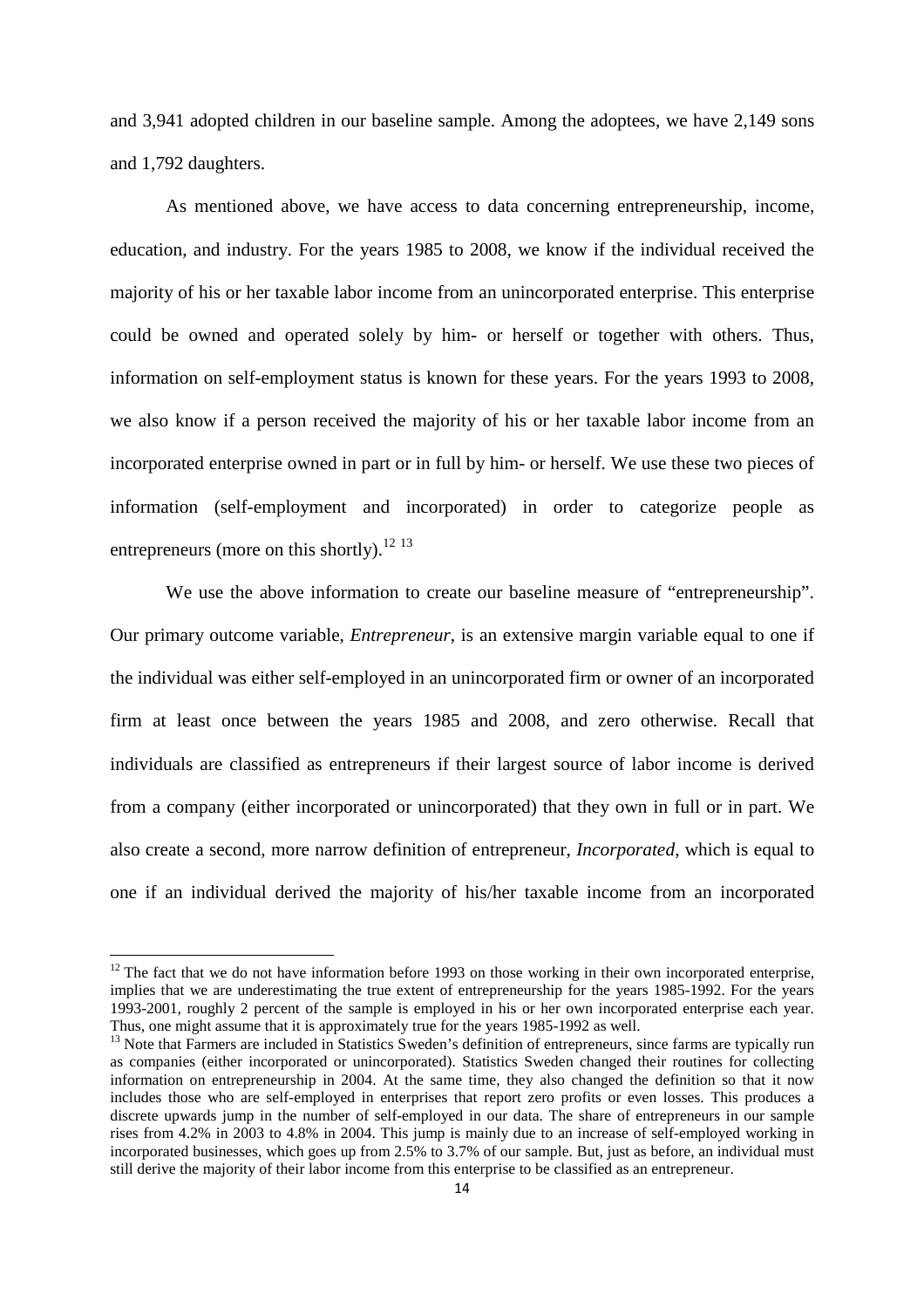enterprise that he/she was at least part owner of at least once between the years 1993-2008, and zero otherwise.

We have tax register data for the years 1968-2007 for each person in our sample. We use these data to create two measures of income. The first variable, *Income*, is equal to the log of average income, which is income averaged across all available income years for each person. There are very few zeros or missing in our income tax data. Those zeros that do exist are treated as missing and, hence, not included in average income. The income definition that we use is pre-tax net total factor income, which is the broadest definition of income available to us. We also create a second income variable labeled, *Entrepreneurial Income*, which is equal to the log of average income using income only from those years an individual is labeled an *Entrepreneur*.

*Education* is measured in 7 levels: (i) less than 9 years of grade school, (ii) completed 9 years of grade school, (iii) at most 2 years of high school, (iv) 2 to 3 years of high school, (v) less than 3 years of college, (vi) at least 3 years of college, and (vii) graduate studies.<sup>14</sup> Education levels are translated into the variable *Years of Schooling* as follows; 7, 9, 11, 12, 14, 15.5, and 19 years. We also have information concerning the *Industry* in which people work. This is comprised of 42 two-digit SNI industry codes.

Descriptive statistics for our baseline sample are shown in Table 2. Part a shows means and standard deviations, whereas part b shows correlations of interest. When focusing on the children, the values of our measures of entrepreneurship are quite similar for own-birth and adopted children. The share of both types of daughters labeled *Entrepreneur* is 14 percent, and also the share of *Incorporated* is similar (4 percent). For sons, the share of *Entrepreneurs* is 25 and 23 percent for own-birth and adopted sons, respectively. The difference in terms of

<sup>&</sup>lt;sup>14</sup> Most of this information has been taken from Sweden's national education register for the year 1990. If education was missing in this primary source, then secondary sources were searched. This was done in the following order: the national education registers for 1993, 1996 and 1999 and, finally, the 1970 Census.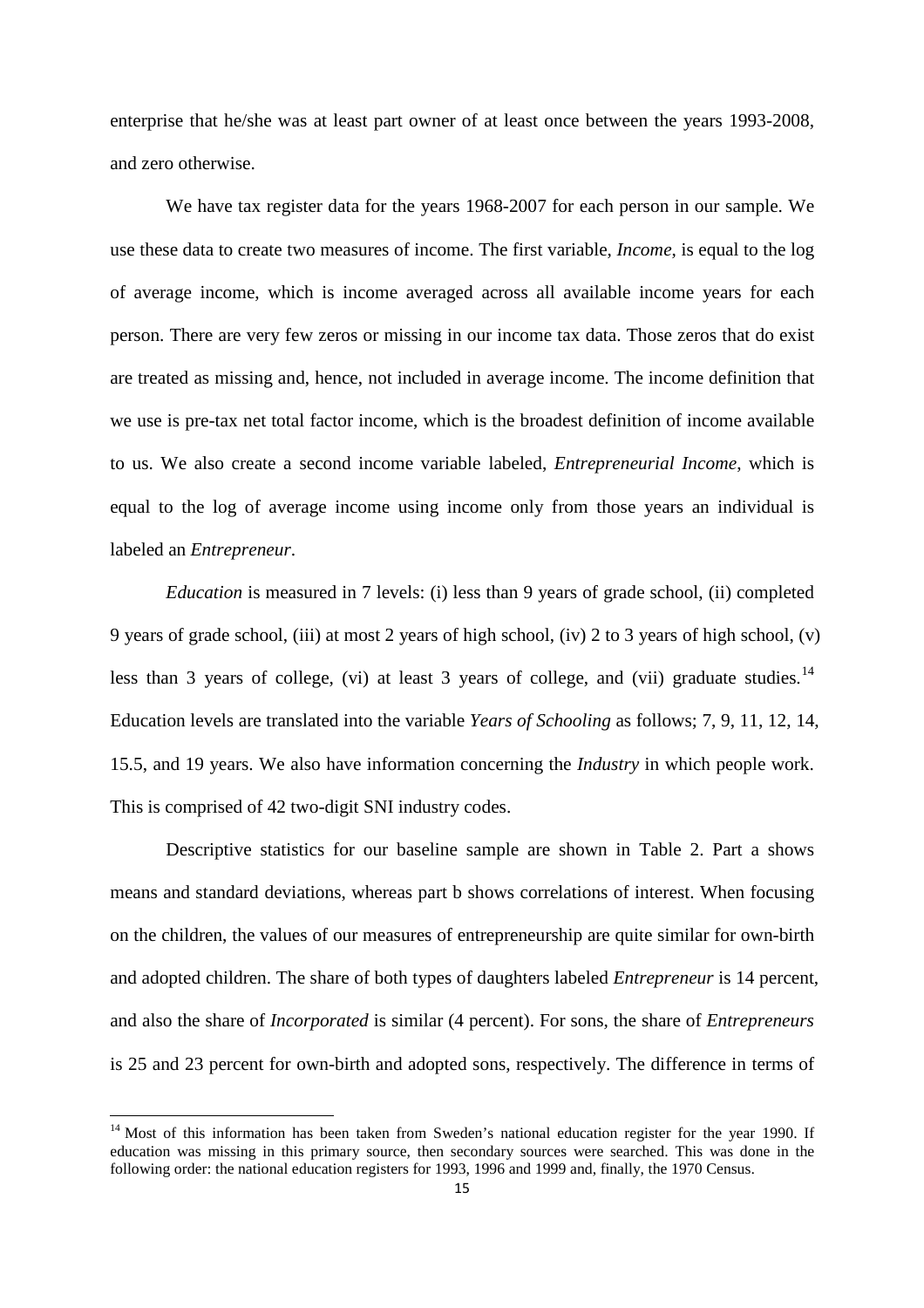*Incorporated* are somewhat larger (in relative terms). The share of *Incorporated* is 11 percent for own-birth sons and 8 percent for adopted sons. Adopted children have (on average) slightly lower levels of income and education than own-birth children. They are also roughly 2.5 years younger than own-birth children in our sample.

Adoptive parents and parents with own-birth children have nearly identical values for *Entrepreneur* and *Incorporated*. The variables for birth parents who put a child up for adoption, on the other hand, are much lower. The share of *Entrepreneurs* among birth mothers who adopt away their child is 10 percent, while for adoptive mothers and mothers with own-birth children the share is 15 percent. The share of *Incorporated*, however, is 2 percent in all three groups of mothers. The share of *Entrepreneurs* among birth fathers who adopt away their child is 20 percent, while for adoptive fathers and fathers with own-birth children the share is 27 and 26 percent, respectively. The share of *Incorporated*, however, is roughly the same in all three groups of fathers. It lies between 4 and 5 percent. Note also that the adoptive parents are several years older (on average) than the parents with own-birth children, who are, in turn, several years older than the birth parents who adopt away their child. Adoptive fathers have a full year of schooling more than birth fathers of adopted children and their incomes are also higher.

Taken together, these statistics indicate that the degree of entrepreneurship is somewhat lower among the birth parents of adopted away children. These children are adopted by parents who display the same degree of entrepreneurship as other parents. They also highlight the importance of controlling for year of birth in the empirical specifications, as adopted children tend to be younger than own-birth children and adoptive parents tend to be older than biological parents. We also see some evidence in our data that the birth parents of adopted children are slightly negatively selected in terms of their average education and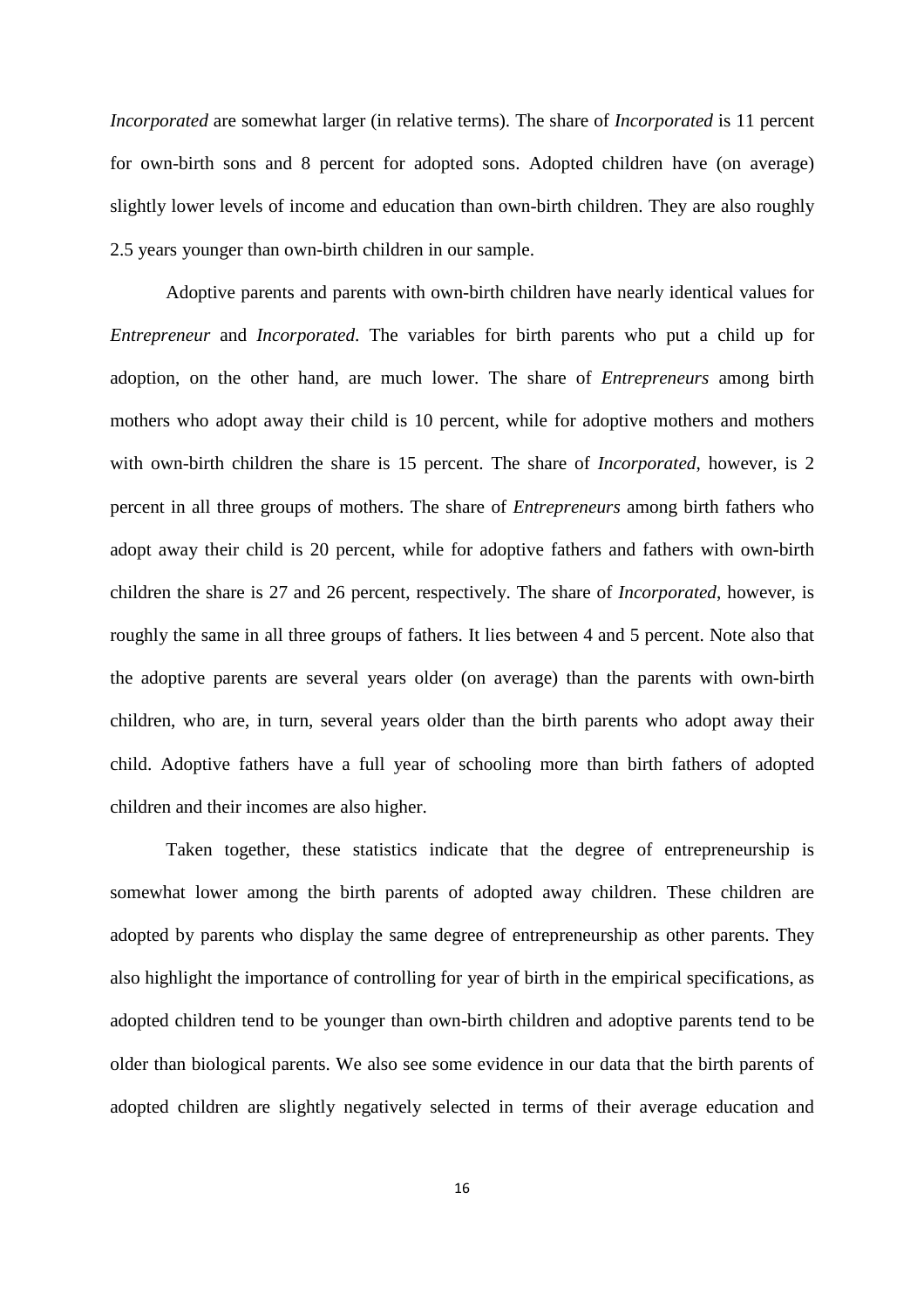income levels. In contrast, adoptive parents (in particular fathers) are positively selected in terms of education and income.

Part b of Table 2 shows that the likelihood of being an *Entrepreneur* is higher for children with parents who were entrepreneurs. For own-birth children the correlation between their own *Entrepreneur* status and their parents is between 11 and 12 percent and similar for both parents. For adopted children, the correlation between parental and own entrepreneurship is larger for adoptive parents than for the biological parents and, again, not much different for fathers and mothers.

Part b of Table 2 further shows that the entrepreneurship status of fathers and mothers is highly correlated, around 40 percent. This may be due to assortative mating or setting up firms jointly. For the biological parents of adopted children this correlation is much lower, but significant (6.5%), consistent with the fact that these parents have often not long been together. Finally, it is also notable that the entrepreneur status of biological and adoptive parents is unrelated. Children of entrepreneurial parents are not more or less likely to be placed with adoptive parents who are also entrepreneurs.

#### **4. Results: The relative importance of nature and nurture**

#### **4.1 Baseline results**

Table 3 presents the results of the baseline regressions for the sample of own-birth children in the top panel and for the sample of adopted children in the middle panel. The dependent variable in all equations is a dummy that is one for "children" who have been or are entrepreneurs and zero otherwise (*Entrepreneur*). The explanatory variable of interest in Column (1) is a dummy (defined likewise) that indicates whether either parent is or has been an entrepreneur. In column (2) only the fathers' entrepreneurial experience is considered, whereas column (3) does so for the mothers. Column (4) includes all parents in one regression.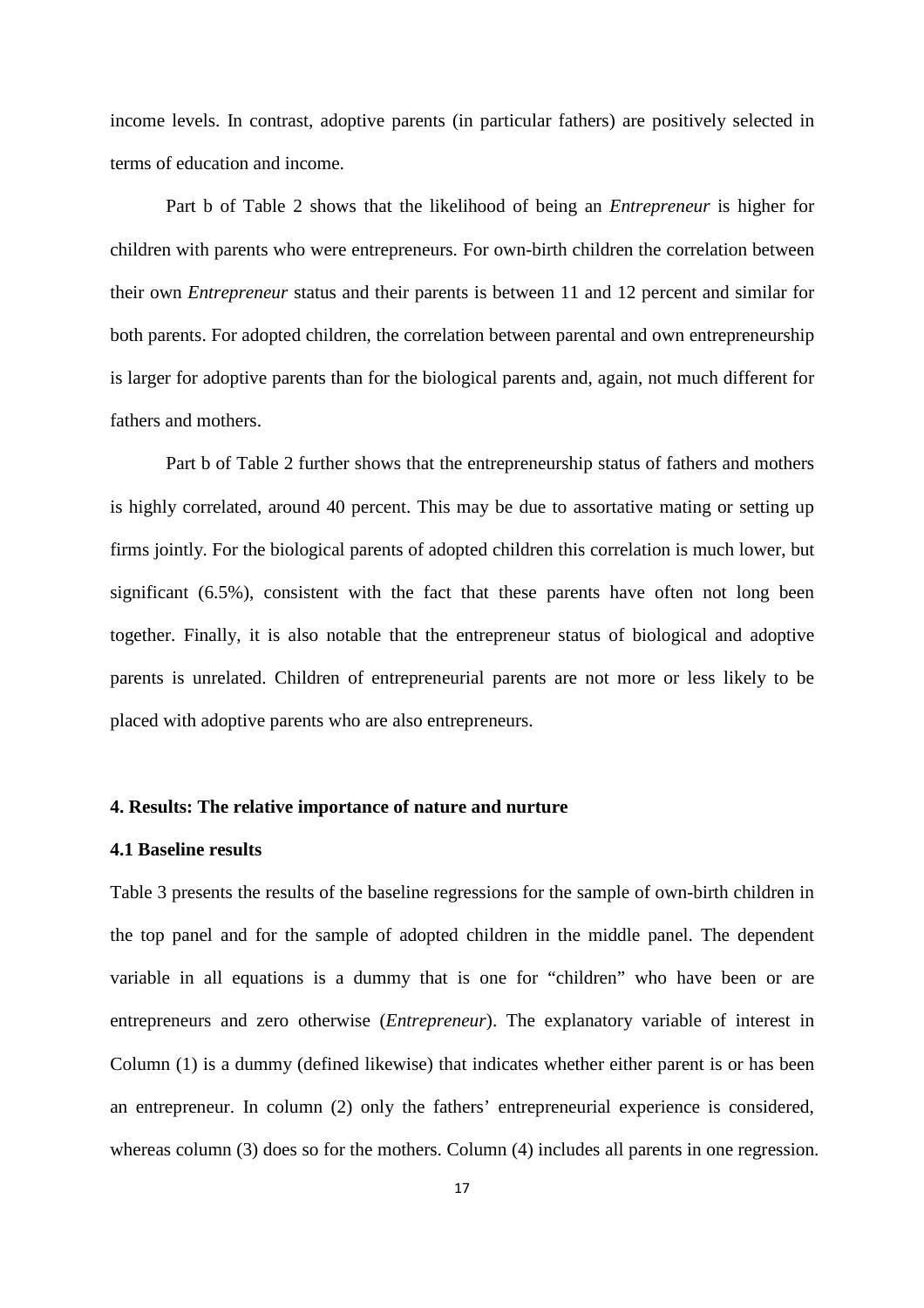Besides the coefficients that indicate the effect of these variables on the child's likelihood of entrepreneurship in terms of percentage points, the table also shows the effect in percentages. All regressions include year of birth dummies for children and parents, and gender and county of residence (in or around 1965) dummies for the child. The coefficients of these control variables are not reported for ease of presentation. The bottom panel provides F-tests on the equality of pre- and post-birth factors and a comparison of the estimates between the two samples.

 First, consider the top panel, where we show the intergenerational transfer of entrepreneurship for own-birth children. Taken as a whole, the likelihood to experience a spell of entrepreneurship significantly increases by having an entrepreneur for a parent. Parental entrepreneurship raises the probability that the offspring will experience entrepreneurship by 11.6 percentage points (or 61%, see column (1)). In addition, the results indicate that the entrepreneurial experience of fathers and mothers is equally important. The effects of parental entrepreneurship (in columns (2) and (3)) when fathers and mothers are included separately are similar in magnitude to column (1), but decrease when both are included simultaneously (column (4)). The drop in the coefficients indicates that the entrepreneurship likelihood of the partners is correlated positively (see Table 2b). Still, either parents' experience with entrepreneurship significantly increases the probability that a child ends up as an entrepreneur by roughly 45%. Thus, the child is almost twice as likely to become an entrepreneur when both parents have experienced entrepreneurship.

 Next, in the middle panel, we decompose the intergenerational transmission estimates in pre- and post-birth factors based on the sample of adopted children. The entrepreneurial experience of both biological parents and adoptive parents significantly raise the probability that an adoptee will be observed as an entrepreneur. Biological parents' entrepreneurship increases the offspring's tendency to become entrepreneurs by approximately 20%. The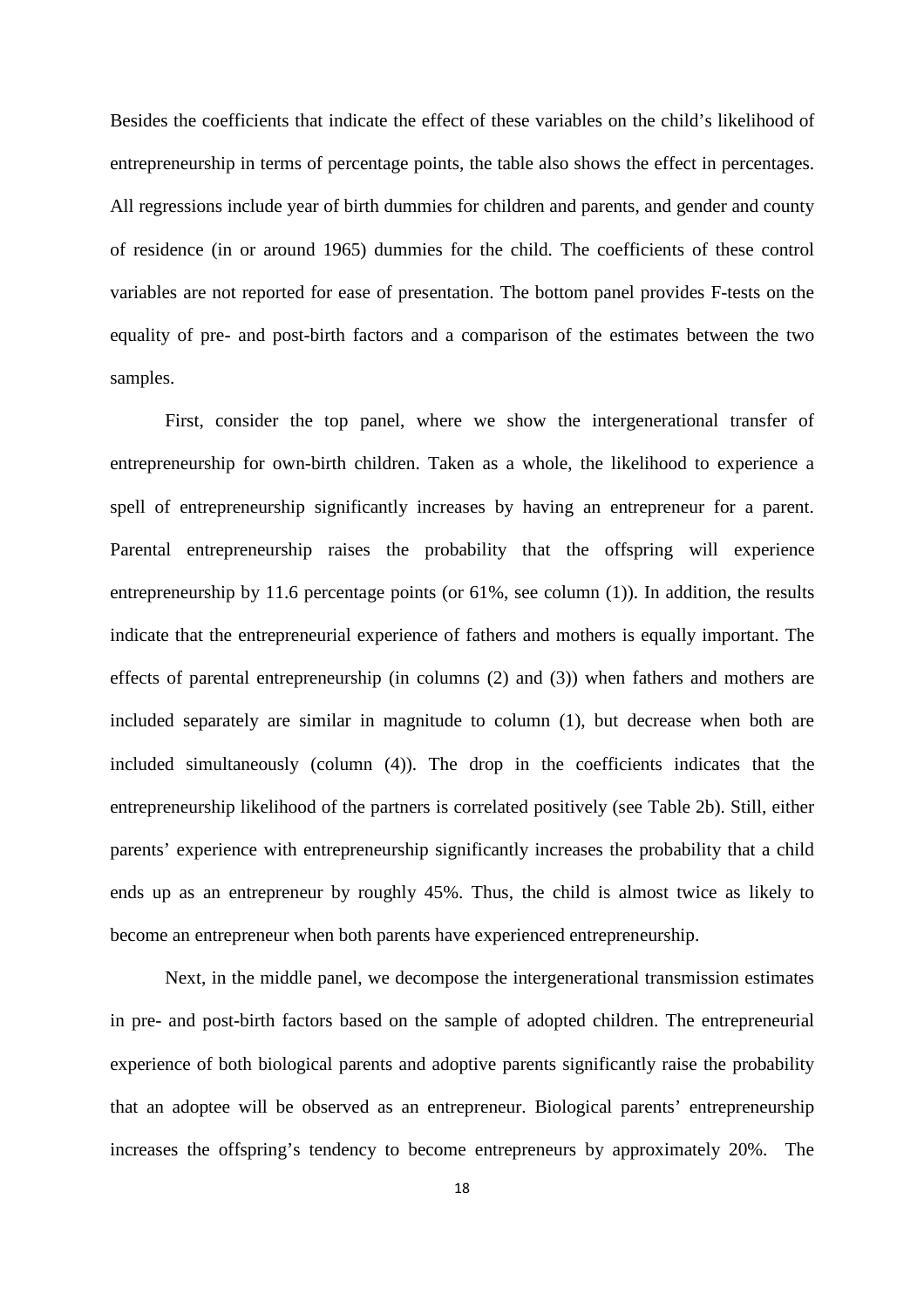estimates are consistent across regressions, and significant at the 5% level except for the biological mothers' experience.<sup>15</sup> The effect of biological fathers and mothers is almost identical in size, which makes it unlikely that the in utero environment influences this occupational choice. The estimates for the effect of adoptive parents' entrepreneurship indicate that post-birth factors contribute about twice as much to the intergenerational transfer of entrepreneurship as pre-birth factors do. A history with entrepreneurship among adoptive parent raises the likelihood that an adoptee will be observed as an entrepreneur by  $45\%$ .<sup>16</sup> The F-tests in the bottom panel show that the effect of the adoptive parent is significantly larger than the effect of the biological parent (for column 1 the *p*-value is 0.026).

 Finally, the bottom panel of Table 3 presents the sum of biological and adoptive parent coefficients and the confidence intervals of these sums. The total effect of pre-birth and postbirth factors for adoptees is remarkably similar to the intergenerational association for ownbirth children. That is, we find no evidence that being adopted has an impact on the intergenerational transfer of entrepreneurship.

 In summary, Table 3 gives us the following insights: First, there is a significant parentchild transmission of entrepreneurship. The likelihood that someone is observed as an entrepreneur increases by about 45% to 65% if the parent is or was an entrepreneur. This finding is consistent with earlier studies; e.g., Sørensen (2007) found an effect of similar size in Denmark. Second, this transmission is the same for entrepreneurial fathers and mothers. Third, when considering adopted children, we see that both biological and adoptive parents have a significant contribution. Approximately one third of the intergenerational association in entrepreneurship is due to pre-birth factors, whereas two-third of the effect is due to post-  $\overline{a}$ 

<sup>&</sup>lt;sup>15</sup> It may well be that the difference in significance is due to the lower occurrence of entrepreneurship among mothers than fathers (see Table 2). In section 5.2 we show indeed that the effect of biological mothers turns significant once we extend our sample size to those adoptees for whom the information on the biological fathers is missing.

<sup>&</sup>lt;sup>16</sup> Again, we see a drop in the coefficients when both adoptive fathers and mothers are included. This drop is not observed for the biological parents of adoptees: for them the entrepreneurship outcome of the father and the mother is much less strongly correlated (see Table 2b).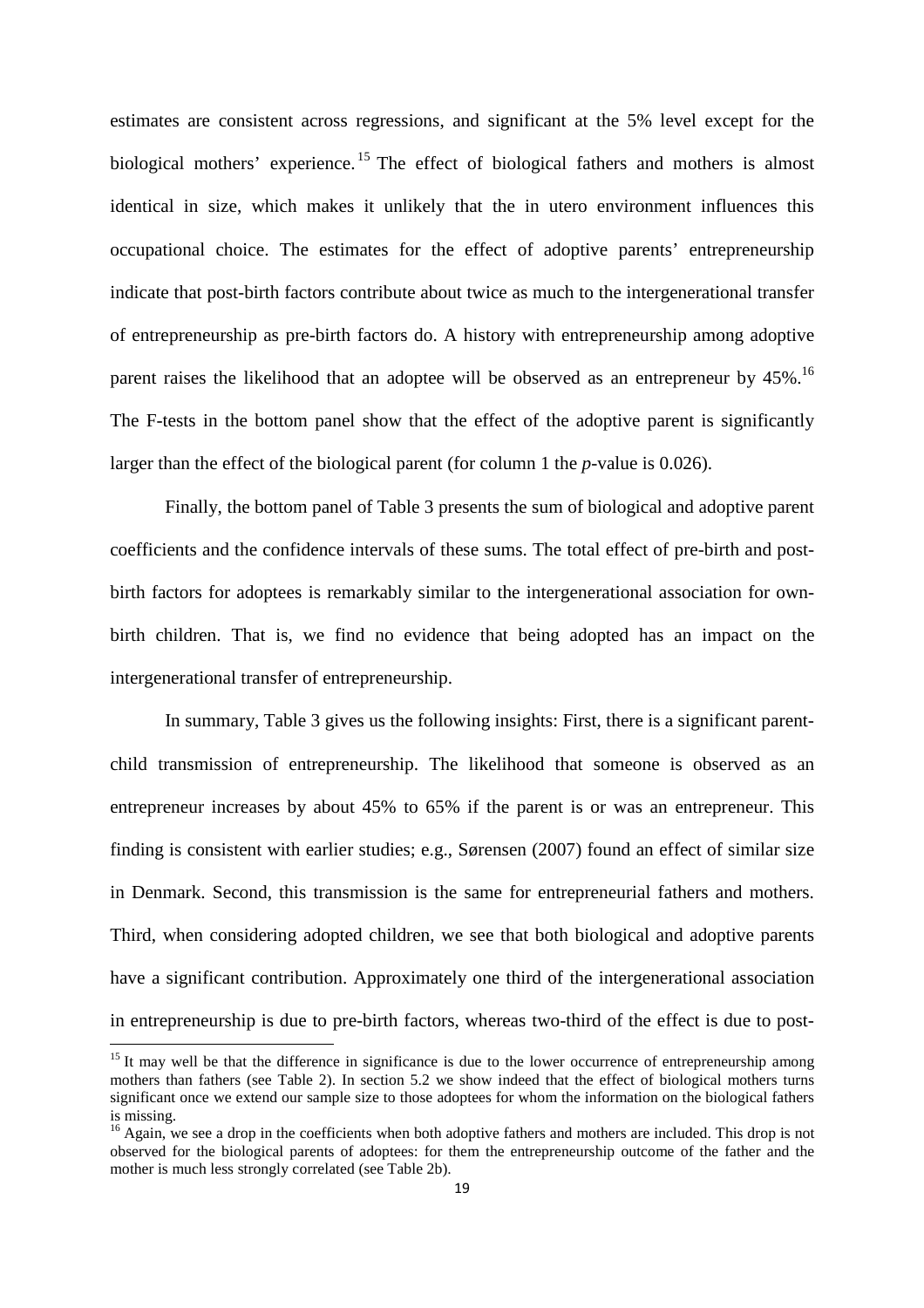birth factors. The difference between the size of the effects of pre-birth and post-birth factors is significant. Fourth, being adopted has no impact on the intergenerational transfer of entrepreneurship; that is, the parent-child transmission for non-adoptees falls within the interval of the summed effect of the biological parents and adoptive parents for adopted children.

#### **4.2 Stricter definitions of entrepreneurship**

The definition of entrepreneurship used in Table 3 implies that observations are counted as entrepreneurs as soon as they either have ever been registered as self-employed or as owner of an incorporated business; no matter how long, serious or successful their spell of entrepreneurship was. Table 4 (a and b) reports the intergenerational transmission estimates for various (stricter) definitions of entrepreneurship, using similar regressions as in column (1) of Table 3. In Table 4 Part A the stricter definition of entrepreneurship is applied only to the children. In Table 4 Part B the stricter definition is also applied to the definition of parental entrepreneurship.

 The first column of Table 4 is a copy of the first column of Table 3 and serves as a benchmark. The dependent variable in column (2), "Entrepreneur\_1", is equal to one whenever someone has been the owner of an incorporated firm and zero otherwise. This definition leaves us with 40% of the entrepreneurs in the base sample. "Entrepreneur\_2" in column (3) restricts the original definition in terms of duration and equals one if someone has been an entrepreneur for at least three years and is zero otherwise, thereby cutting off 30 percent from the original sample of entrepreneurs. For "Entrepreneur\_3" in column (4) we cut off the same percentage, i.e. the bottom 30 percent, but in this case by using the entrepreneurial (log) income distribution. The dependent variable in column (5) combines the definitions used in columns (3) and (4). It is one for entrepreneurs who have been in business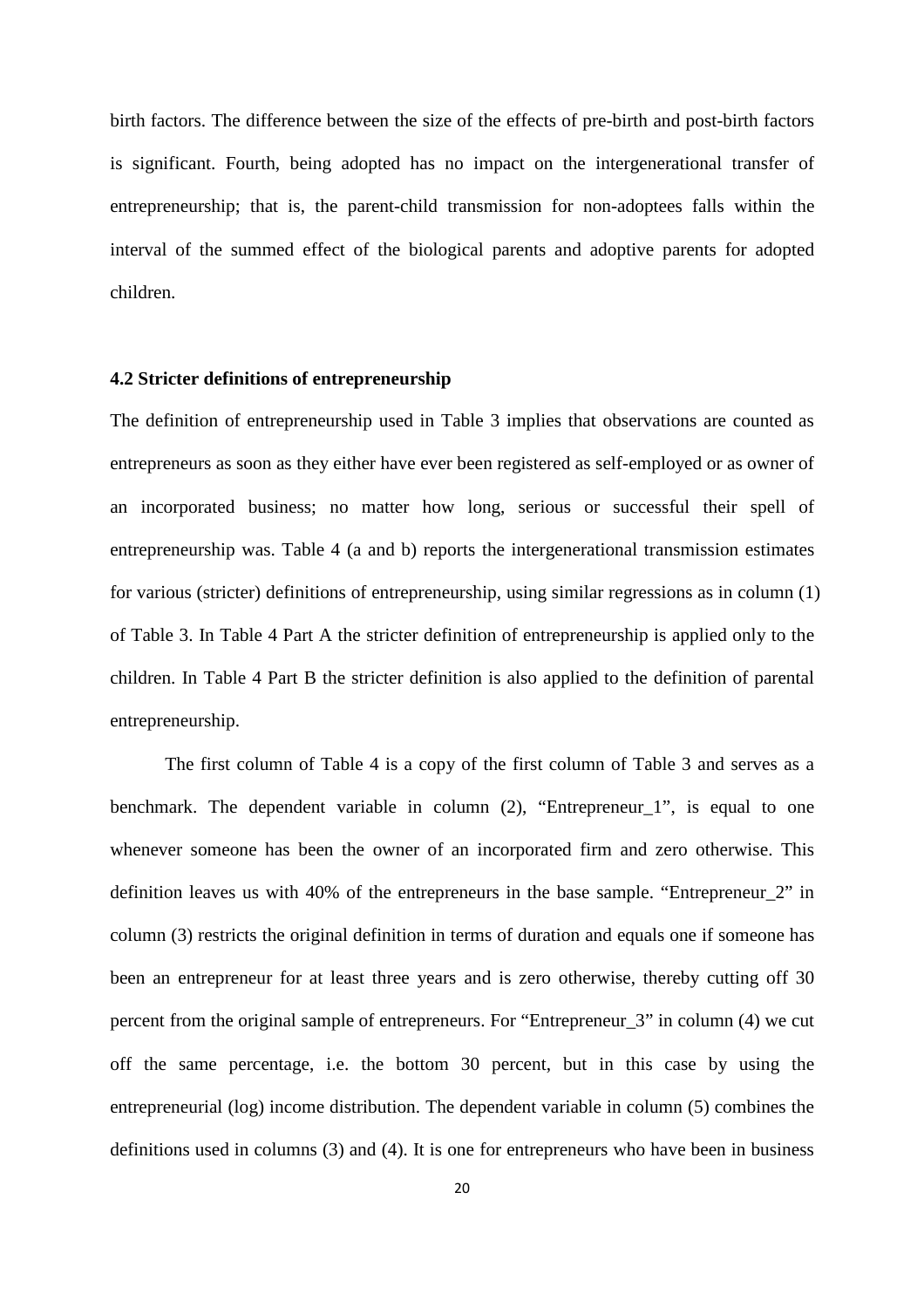for at least three years and earned incomes belonging to the upper 70% of the income distribution. This is the case for half of the entrepreneurs used in Table 3.<sup>17</sup>

 Table 4 shows that entrepreneurial parents raise the probability of a child to become an entrepreneur by approximately 45% to 65%, also when restricting the sample of entrepreneurs to only those who satisfy stricter definitions of entrepreneurship.<sup>18</sup> Both when applying the stricter definition of entrepreneurship to the children only (Part A) and when applying it symmetrically to both the child and their parents, we find effects resonating the results in Table 3.<sup>19</sup> When we consider the sample of adopted children, we find a larger effect of the adoptive parents than of the biological parents for all definitions of entrepreneurship. The ratio of the pre- and post-birth factors' remains approximately one third (biological) versus two thirds (adoptive), and is significantly different except in column (4). Moreover, as we saw in Table 3, the sum of the effects of the biological and adoptive parents estimated on the sample of adoptees is of similar magnitude as the effect of parental entrepreneurship on their children's entrepreneurship for non-adoptees. In short, our conclusion from Table 3 remain largely unchanged when using stricter definitions of entrepreneurship, irrespective of whether we use them for the children only (Part A) or symmetrically (Part B).

 A comparison of Table 3 and Table 4 may also lead to the somewhat deeper discussion of what exactly is transmitted by entrepreneurial parents. Does the intergenerational transfer of entrepreneurship stem from a transmission of preferences or from talents and advantageous circumstances? In the case of preferences, one would expect that the estimated effects of parental transmissions do not increase when using more success-related

 $17$  If the duration and income distributions were independent, this would lead to a sample of 49 percent of the original (70%x70%). However, due to a positive correlation (0.16) the percentage is  $\overline{52}$ .

 $18$  Please note that the estimated effects in percentage points are lower for stricter definitions due to their lower average levels in the sample.

<sup>&</sup>lt;sup>19</sup> One notable exception are the results for 'entrepreneur 1', incorporated entrepreneurship, where the parental transmission is more than three times as large when the stricter definition of entrepreneurship is also applied to parents. It seems to manifest itself through post-birth factors only.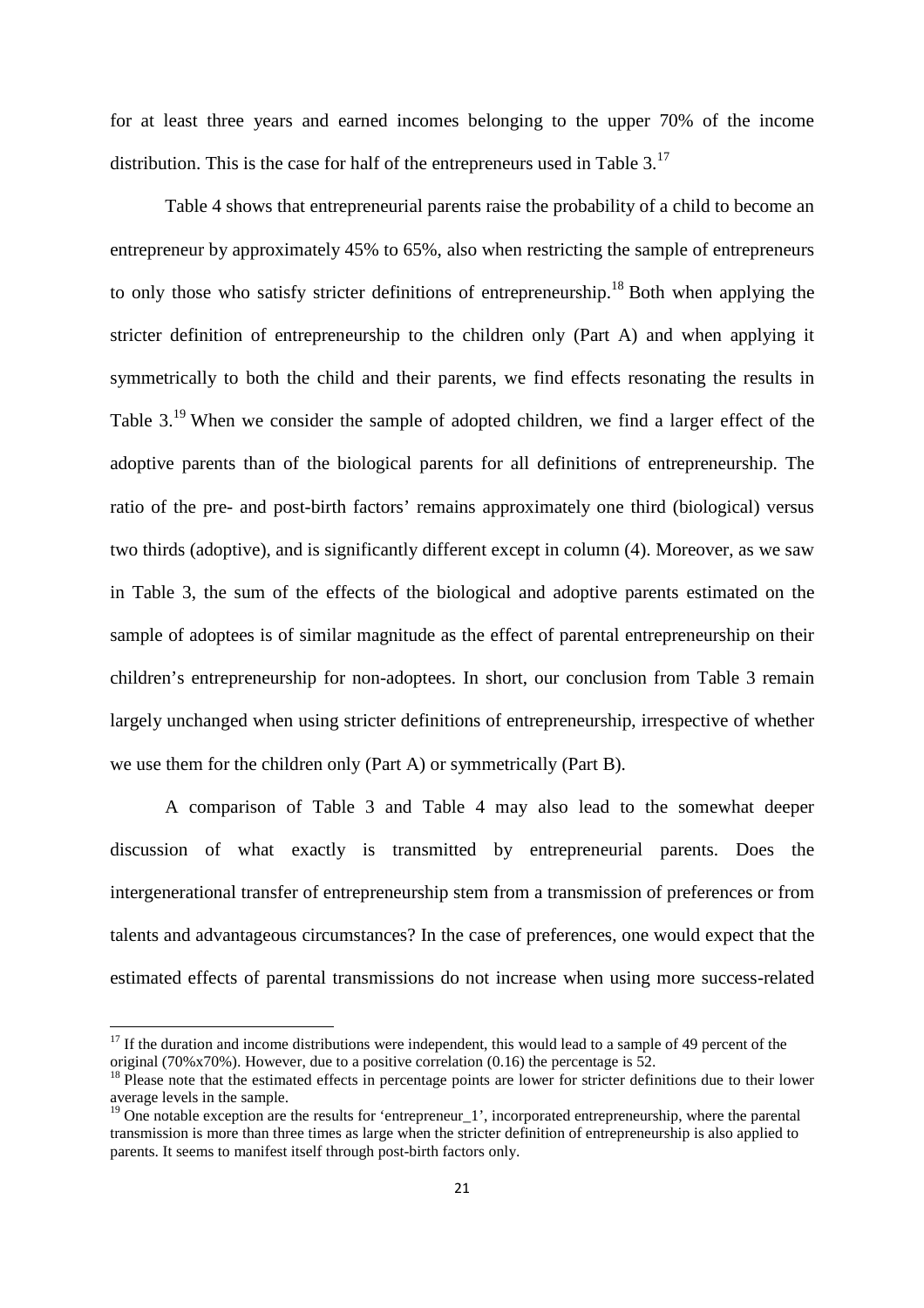definitions of entrepreneurship. However, in the second case, if talents and performance enhancing circumstances play a role, one would expect that the parental transmission coefficients would become stronger when using stricter definitions. Our findings suggest that the transmission of tastes and preferences play a larger role than performance enhancing factors.<sup>20 21</sup> This is especially true for pre-birth factors. The transmission of entrepreneurship via adoptive parents to children seems to become weaker when using stricter definitions of entrepreneurship.

In summary, Table 4 indicates that the results in Table 3 carry over when using stricter definitions of entrepreneurship. Thus, our main result holds, regardless of the definition of 'who is an entrepreneur', which is much debated in the entrepreneurship literature (e.g., Parker, 2009). Moreover, if anything, the mechanism underlying the transmission of entrepreneurship seems rather related to tastes and preferences than to ability and performance. Some caution is warranted as the estimates in Table 4 are less precise due to the lower base percentage of entrepreneurs when using stricter definitions. In Section 6 we'll run additional analyses to deepen the insight in the underlying post-birth mechanisms, i.e., the nurture effect.

#### **5. Sensitivity Analysis**

l

In this section, we address the validity of our underlying assumptions and test how sensitive our baseline results are to departures from these assumptions. We run sensitivity analyses for

 $20$  An additional 'back of the envelope' analysis, similar to Table 4 part A, confirms the idea that parental entrepreneurship is unrelated to entrepreneurship performance. For the entrepreneurs in the sample we have estimated three different performance equations, separately for own-birth and adopted children. We use Entrepreneur\_1 (i.e., incorporation), 'Years entrepreneur' (continuous), and 'Entrepreneurial income' (continuous), as the dependent variables, respectively. Parental entrepreneurship does not affect the likelihood of incorporation, nor entrepreneurial income significantly. It does have a positive effect on 'Years entrepreneur'. When focusing on the sample of adoptees who are entrepreneurs, we see that biological parents play no significant role at all, whereas the adoptive parents affect 'Years Entrepreneur' but not income or incorporation. The results from these estimations are available upon request.

<sup>&</sup>lt;sup>21</sup> Stretching this result a bit would mean that parental entrepreneurship could be used as an instrument for entrepreneurial intentions or choices among offspring while being unrelated to ability as an entrepreneur.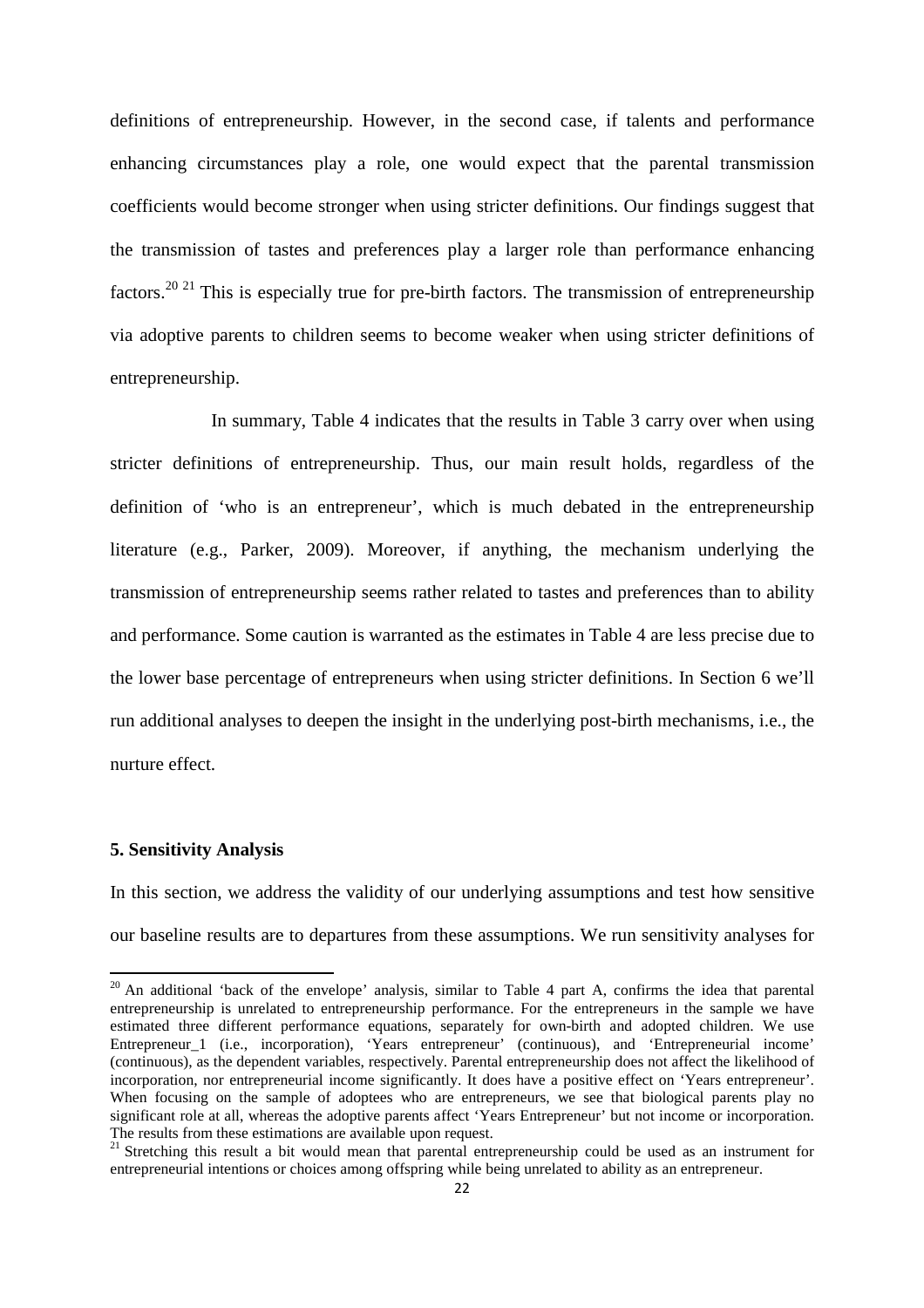six possible problems: (i) non-random assignment of adoptees to their adoptive parents, (ii) many adoptees have unknown fathers, (iii) non-linear effects could influence our estimates of pre- and post-birth factors, (iv) pre-birth characteristics of adopted children may differ from those of own-birth children, (v) adoptive parents may be different from birth parents of nonadopted children. Lastly, since we observe both parents and children in our data contemporaneously, we investigate the potential role played by reverse causality. The results are summarized in the following Subsections and in Table 5. We cannot perform valid sensitivity analyses the two remaining assumptions: (i) not all children are adopted as babies, and (ii) adoptive parents may treat their children differently from own-birth parents. <sup>22 23</sup>

#### **5.1 Nonrandom Assignment**

l

In case nonrandom placement of children to adoptive families occurs, our estimates of the decomposition of the pre- and post-birth factors might become biased, as we may pick up post-birth effects in our pre-birth estimates, and vice versa. Fortunately, by means of the detailed information on the biological parents of adoptees we can test the sensitivity of our results to the violation of this assumption (albeit only based on observable characteristics). Nonrandom placement with respect to entrepreneurship status does not seem to be an issue, as the biological and adoptive parents' entrepreneurship status are uncorrelated, even after

<sup>&</sup>lt;sup>22</sup> A non-trivial share of our sample of adopted children may have experienced post-delivery placements longer than 12 months (see Section 3.1). If late placements affect later outcomes in a manner that is different from direct placements in the adopting family, then we may be underestimating the post-birth effects of these children's adopting parents, or overestimate the pre-birth effects of parents who adopt away. However, we do not see this as overly problematic, given that our main message is that nurture matters more than nature.

<sup>&</sup>lt;sup>23</sup> In order to generalize our findings from adopted children to all children, we need to assume that adoptive parents do not treat their adopted children differently from how biological parents treat their own-birth children (nor should adoptees respond systematically different from own-birth children to the received parenting). While this is not something that one can easily test directly, we can examine the parent-offspring associations found in the small number of families in which both adopted children and own-birth children live together and share a common set of parents. We do not find significant differences between the parent-offspring associations in entrepreneurship and the summed biological and adoptive parent estimates for 250 and 217 own-birth children and adoptees, respectively. Unfortunately, the sample size does not allow a firm conclusion about differential treatment of adopted children versus own-birth children.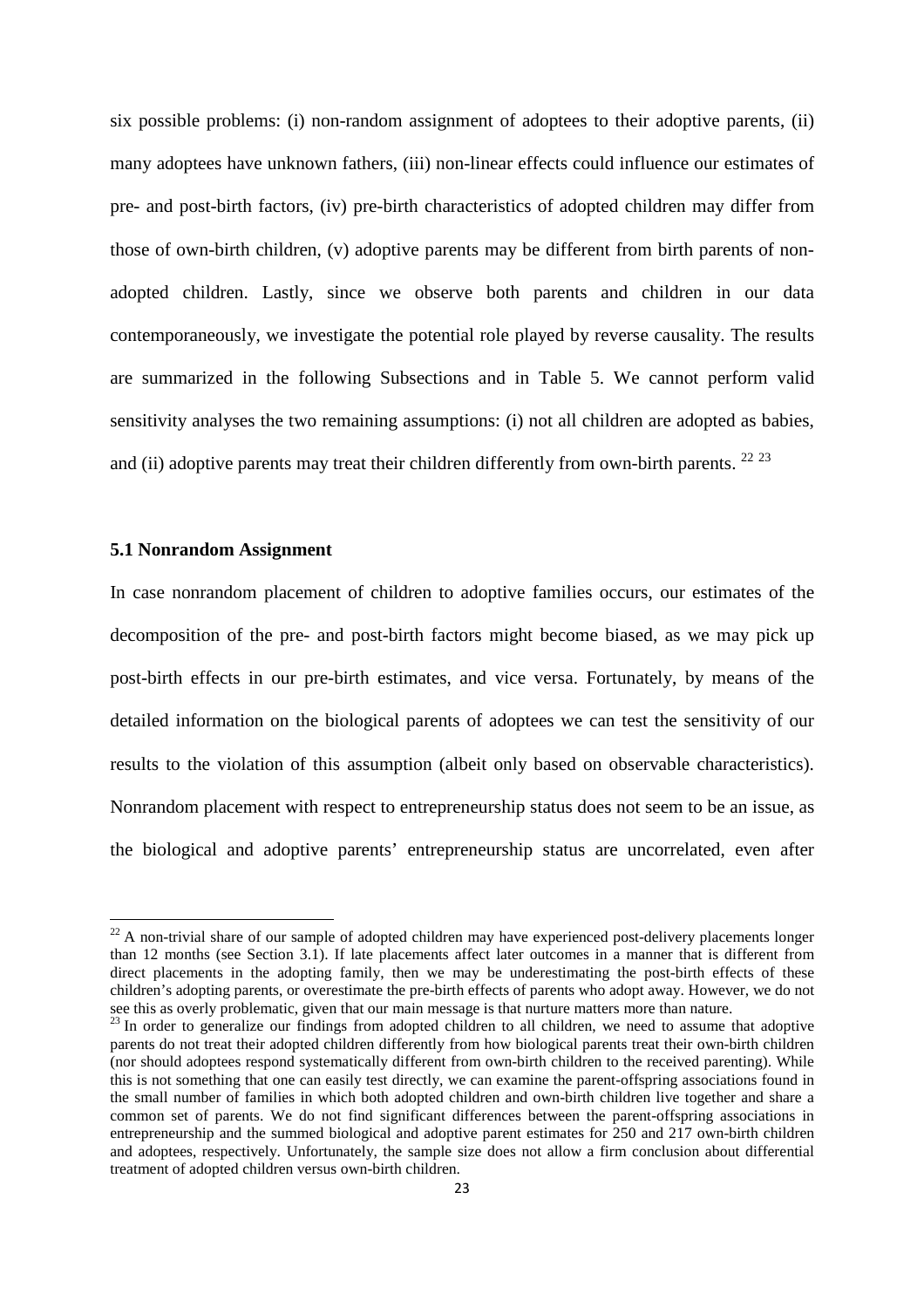controlling for other observable characteristics.<sup>24</sup> We further check the validity of this suggestion by assessing to what extent our baseline results (row (1) of Table 5) for the adoptive parents change upon the exclusion of the biological parents' entrepreneurship status (row (2) of Table 5). We perform the same test on the estimates of the coefficients of the biological parents' entrepreneurship status by excluding the adoptive parents' entrepreneurship status controls from the regression (row (3) of Table 5). The resulting coefficients (in row (2) and (3)) are very similar to the corresponding estimates of the baseline equation (row  $(1)$ ).

Finally, from Bjorklund et al. (2006), we know that the correlation between adoptive and biological parents is not zero when considering education level or income. Therefore, we check whether our baseline estimates for adopted children change upon the inclusion of controls for the education and income levels of the biological parents (row 4) and the adoptive parents (row 5) respectively. The results hardly change. All in all, our sensitivity analysis shows no evidence of nonrandom placement in terms of entrepreneurship nor does nonrandom placement in terms of education and income affect our results.

#### **5.2 Unknown Fathers**

l

A second concern is that our estimates may be biased due to restricting the sample of adoptees to those for whom data are available for both of the biological parents. This restriction is substantial, for more than half of the adoptees the information on the biological fathers is missing. Row (6) of Table 5 shows the results of re-estimating the effects of the entrepreneurship status of biological and adoptive mothers on the adoptees' outcome for the

<sup>&</sup>lt;sup>24</sup> We estimate regressions of adoptive parent entrepreneurship status on the biological parents' entrepreneurship status in three specifications: (i) no controls, (ii) the same birth year and county controls as in Table 3 and (iii) extra controls for education levels (dummies) and incomes of the biological and adoptive parents, see Appendix Table A1. It shows that the resulting coefficients are zero suggesting that non-random placement with respect to entrepreneurship status is no issue.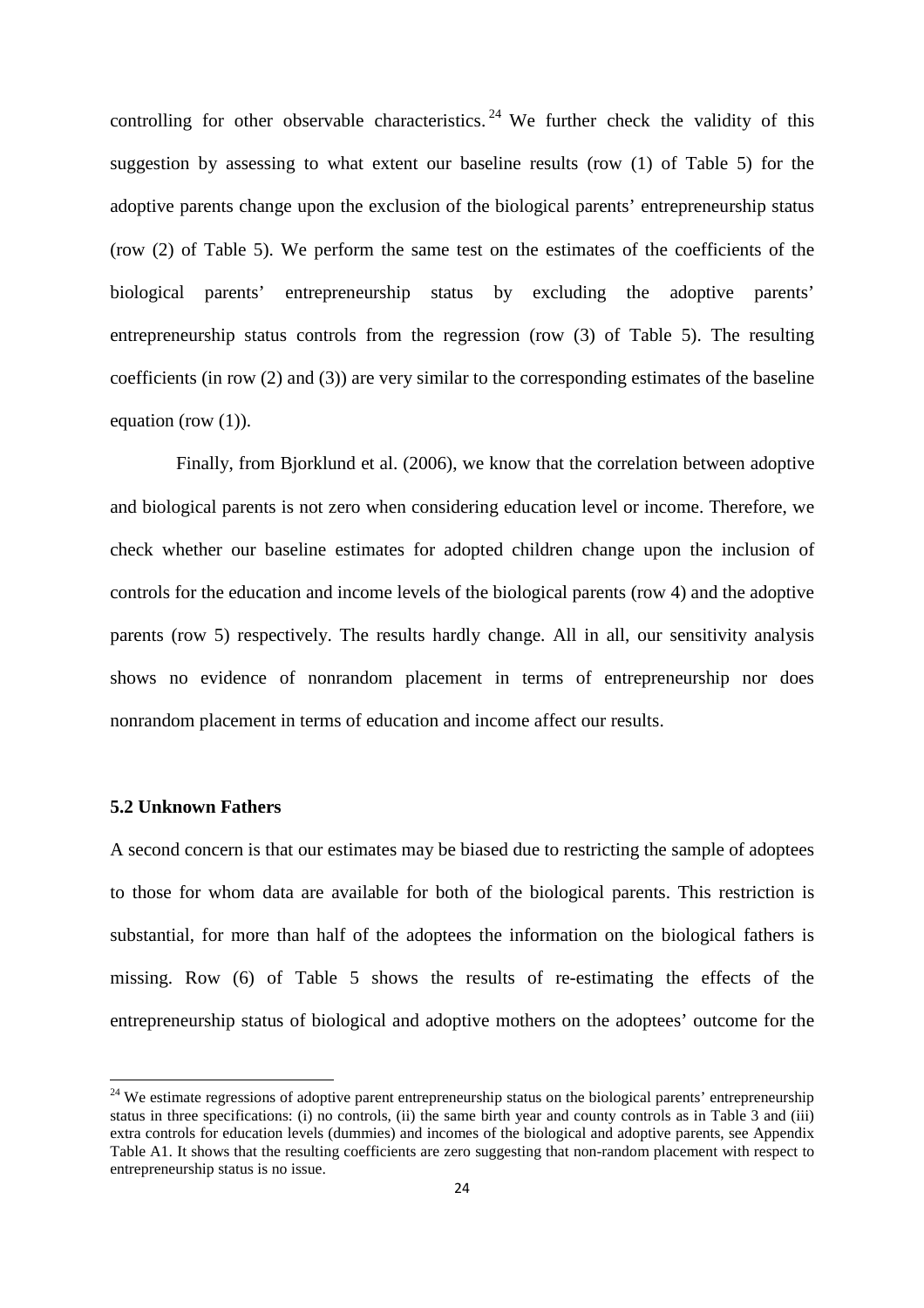extended set of adoptees. The estimated coefficients hardly change and the effect of the biological mother becomes significant due to the larger sample size.

#### **5.3 Non-linearities**

We can allow for non-linearities by interacting the entrepreneurship status of the biological parents with the status of the adoptive parents (i.e. allowing for gene-environment interactions). For example, a positive interaction effect would indicate that pre- and post-birth factors are complements in the production of child entrepreneurship. That is, children with entrepreneurial birth parents who are adopted by entrepreneurial adoptive parents are even more likely to become entrepreneurs than a similar child who is adopted by nonentrepreneurial parents.

We re-estimate the baseline regressions for adoptees while including an interaction term that is equal to one when both sets of parents include at least one entrepreneur (row (7), columns 1 and 2), when both fathers are entrepreneur (row (7), columns 3 and 4) and when both mothers are entrepreneur (row (7), columns 5 and 6). The coefficients belonging to the interacted terms are all zero (not tabulated), implying no significant interaction between preand post-birth entrepreneurial backgrounds. The other estimates are similar to the baseline results.

#### **5.4 Comparable Samples**

The parents of adopted children may be different from the parents of own-birth children. Adoptive parents tend to be somewhat older, higher educated, and earn higher incomes than average (see Table 2). On the contrary, parents who adopt away their children tend to be younger, lower educated, and earn lower incomes than average. In case these differences affect our estimates, the comparison between adopted and non-adopted children becomes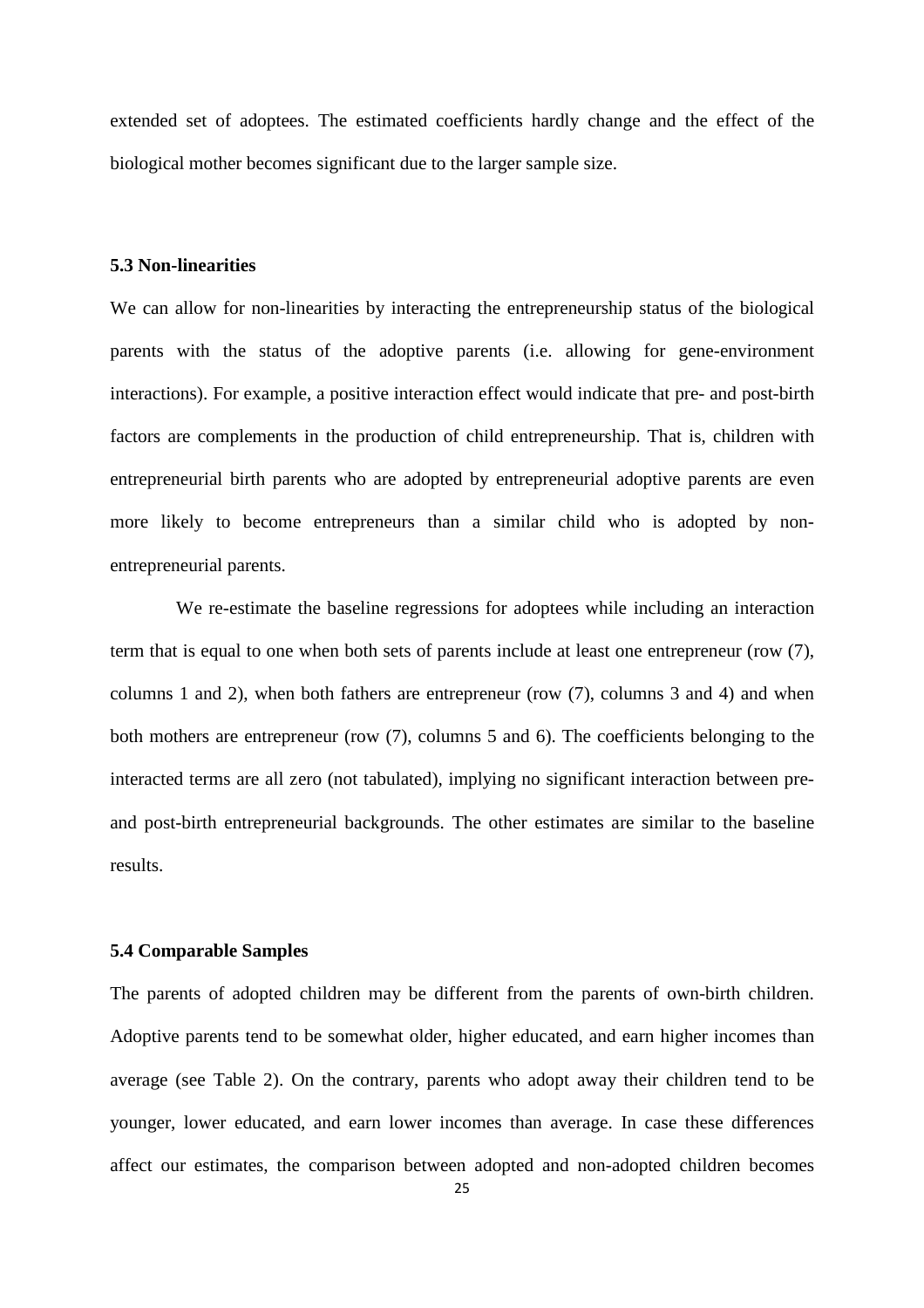problematic. To investigate whether our baseline results for adoptees are a reasonable comparison to non-adoptees, and thus externally valid, we re-estimate the baseline equations for non-adoptees using two different, more comparable samples. The first sample addresses the issue that adoptive parents tend to be positively selected, i.e., adopted children may face advantageous post-birth environments. It consists of own-birth children and their parents, where we require that the parents have similar observables to those of *adoptive parents*. Likewise, the second new sample consists of own-birth children and their parents, where the parents are required to have similar observables to the *biological parents of adopted children*. This sample addresses the issue that adoptees may be endowed with less advantageous prebirth characteristics, since biological parents tend to be negatively selected. Both samples are created using a propensity score matching method.<sup>25</sup>

 Rows (9) and (10) of Table 5 present the results of re-estimating our baseline intergenerational association of entrepreneurship for these new samples of own-birth children and parents. The results are very similar to the baseline results for non-adopted children (row (8) of Table 5). They all fall within the ranges of the summed effects of biological and adoptive parents for adoptees that were indicated in the bottom panel of Table 3.<sup>26</sup> As far as can be judged from propensity matching on observable characteristics, our baseline estimates are not sensitive to the fact that adopted children and their adoptive parents are different from own-birth children and their parents: These differences do not translate into meaningful changes in the estimated intergenerational association in entrepreneurship.

<sup>&</sup>lt;sup>25</sup> We employed a nearest neighbor matching method without replacement. In case of a tie, we included both neighbors. Adopted children were matched to own-birth children using an estimated propensity score. The propensity score was estimated using a probit model with adopted (yes=1, no=0) as the dependent variable. Regressors included the child's birth year, gender, mother's age at child's birth, father's age at child's birth, mother's income, father's income, mother's education, father's education, mother's entrepreneurship status and father's entrepreneurship status. When estimating the propensity score for our first sample of "positively" selected parents, we matched biological parents with own-birth children to adoptive parents. When estimating the score for our second sample of "negatively" selected parents, we matched biological parents with own-birth children to the biological parents of adopted away children.

<sup>&</sup>lt;sup>26</sup> The coefficient in row 10 for the negatively selected group of fathers of own-birth children changes, however, quite a bit (two percentage points).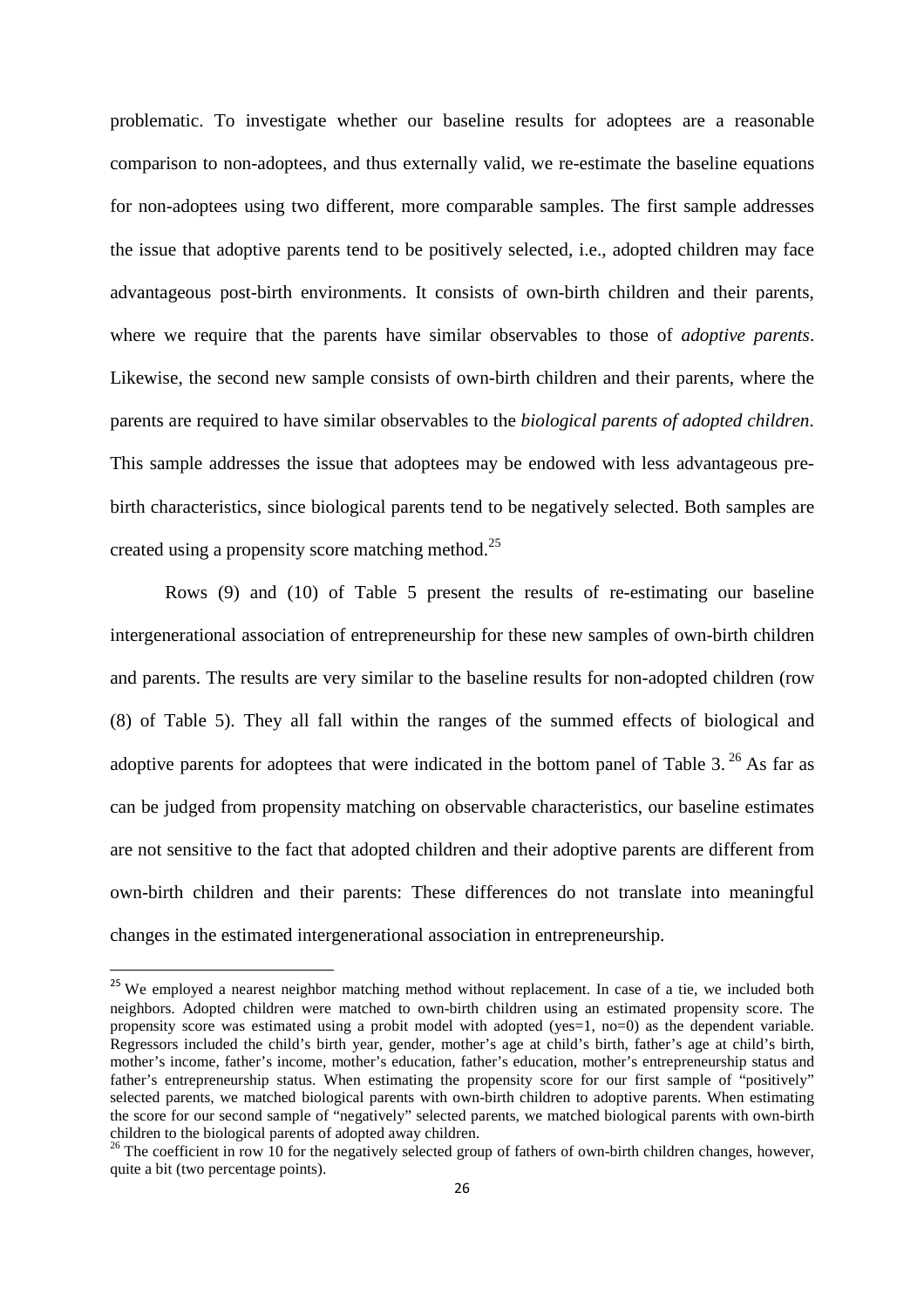#### **5.5 Reverse Causality**

Could it be that children's entrepreneurship affects their parents' decision to become entrepreneurs? In our data, we find that 50 percent of all fathers and 40 percent of all mothers who are entrepreneurs are observed as entrepreneurs already in 1985 (the first year that we have data for), while only 8 to 15 percent of all entrepreneurial children are entrepreneurs in 1985. Also, we can see in our data that 59 percent of all entrepreneurial mothers and 63 percent of all entrepreneurial fathers have their first year as an entrepreneur *before* their child has his or her first year as an entrepreneur. These two facts speak against reverse causality, although not conclusively. To further investigate the direction of causality we have also run a set of Granger causality tests. These tests confirmed the notion that the parent-offspring association in entrepreneurship is mainly driven by the influence that parents have on their children and not vice-versa.<sup>27</sup>

#### **6. An Exploration of the Entrepreneurial "Nurture" Effect**

Thus far, we have learned that post-birth factors matter more for the intergenerational transfer of entrepreneurship among adoptees than pre-birth factors do. But what exactly is this entrepreneurial "nurture" effect? In this section, we explore the plausibility of several candidate explanations that exist in the literature (recall our discussion in the introduction).

First, children may eventually inherit the family business. Although we cannot address this mechanism directly, other studies find that inheritance is generally not large enough to fully explain the intergenerational transfer of entrepreneurship, and so do we (see footnote 2).

The second mechanism is that children of entrepreneurs may have access to 'cheaper' capital. Table 6 addresses this mechanism in more detail. Column (1) shows the baseline

 $\overline{a}$ 

 $27$  The results from the Granger causality tests are available upon request.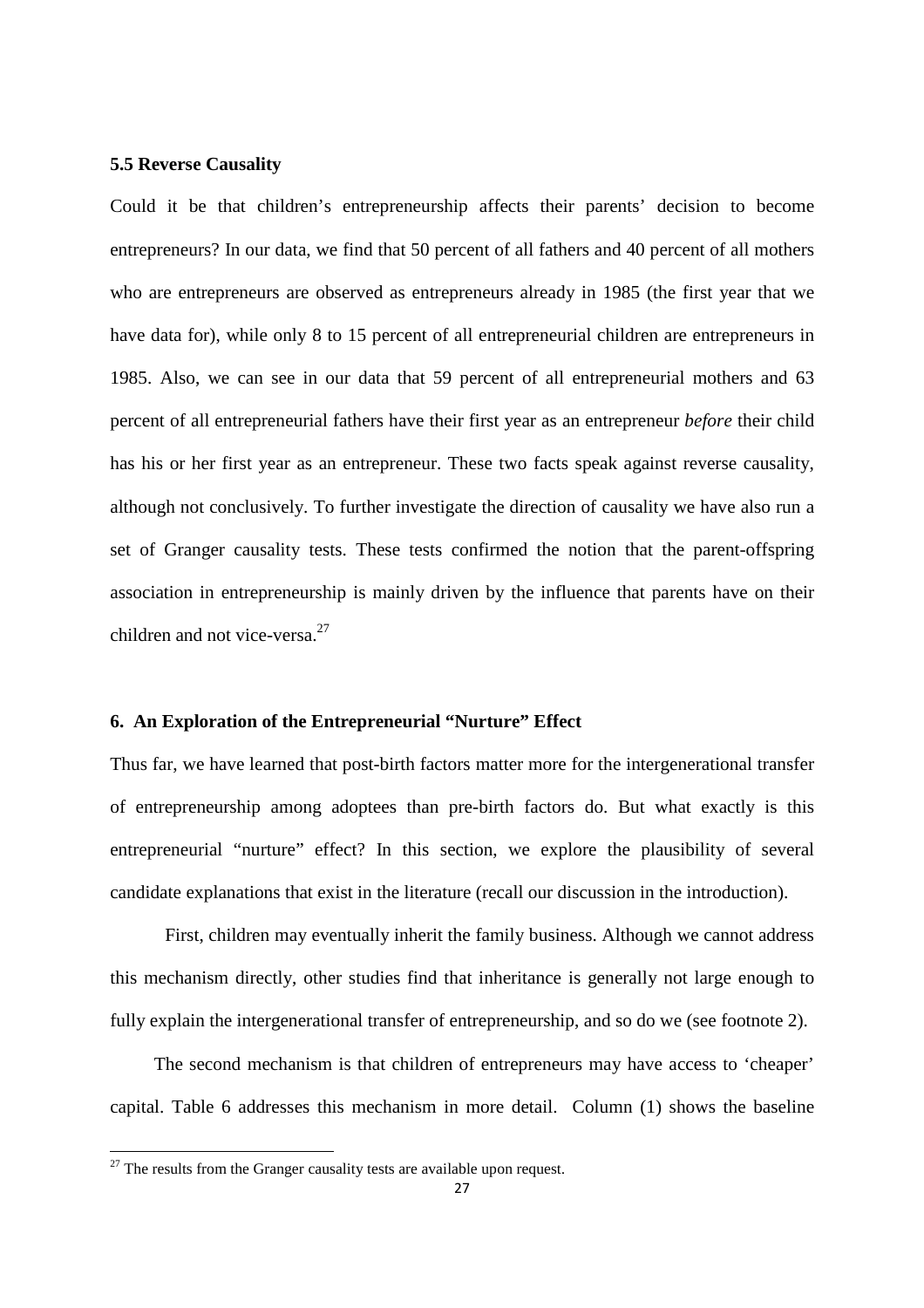nurture effect that we want to explain.<sup>28</sup> In column (2) we control for adoptive parents income, whereas column (3) includes a proxy for parental wealth, which is a dummy variable equal to one if either of the child's parents is in the top decile of pre-tax total factor income and zero otherwise. These control variables have no impact whatsoever on our estimate of the nurture effect. Thus, access to 'cheap' capital does not explain the nurturing effect.

 The third mechanism is that entrepreneurial parents may provide their children with general business human capital and, thereby, enhancing their prospects as entrepreneurs. This cannot be tested directly in the realm of our study. However, two observations speak against this hypothesis. First, as was shown in Table 5, adding parental education and income variables – as indirect proxies of general business human capital – to the basic equation does not change the main result. Second, the discussion of Table 4 indicated that children of entrepreneurs do not outperform other entrepreneurs.

 The fourth mechanism is that parents may pass on occupation-specific skills to their children. This is tested in column (5) of Table 6 by adding controls for two-digit industry codes for where mothers and fathers work as proxies for their occupations. Alternatively, if the share of entrepreneurs tends to be higher in some occupations than in others (e.g., plumbers or dentists), and if occupations are correlated across generations, then this could lead to a correlation in entrepreneurship across generations. The inclusion of industry dummies lowers the nurturing effect of fathers by 10%, but has no effect on the nurturing effect of mothers. This suggests that (at most) a small proportion of the adoptive parent-child correlation can be explained in terms of the transfer of occupation-specific skills (or, in our case, industry-specific).

 In summary, Table 6 presents an initial attempt to give the nurture effect a causal interpretation by examining a set of potential underlying mechanisms. We show that a small

<sup>&</sup>lt;sup>28</sup> The nurture effect for adoptive fathers is 0.089 and for adoptive mothers it is 0.91. The coefficients are slightly different from those reported in Table 3, as column (1) only includes the information on adoptive parents.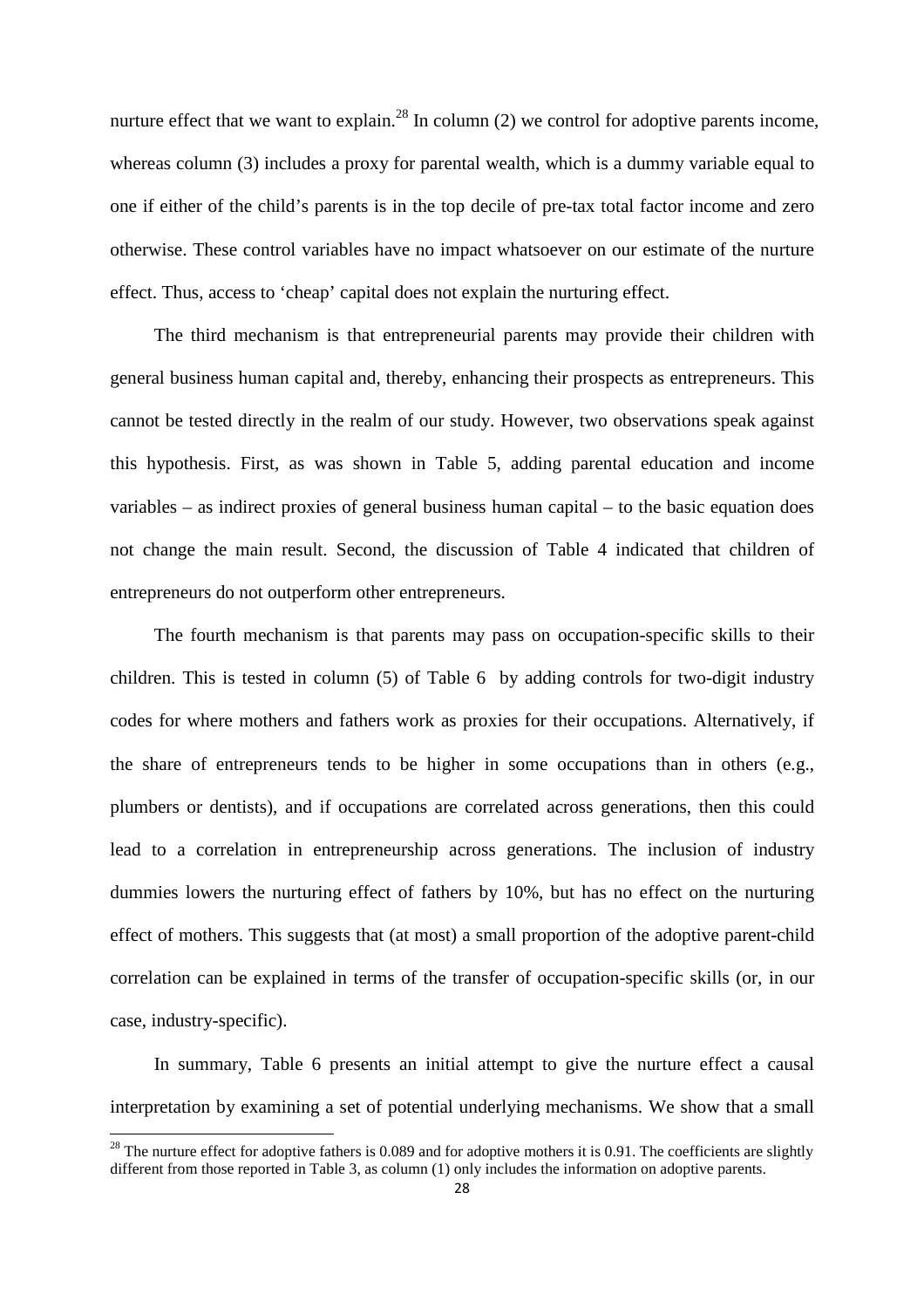part of this "causal" effect may be due to the transfer of occupation-specific skills (actually, industry-specific) and argue that it is unlikely that inheritances of businesses, parental wealth or the acquisition of general business human capital explain any significant part of the entrepreneurial nurture effect that we find. Next, we turn to parental role modeling.

#### **6.1 Parents as Role Models**

We address role modeling by allowing the effects of entrepreneurial fathers and mothers to vary for daughters and sons. A stronger same sex transmission of entrepreneurship can be seen as an indication of the presence of role modeling. Namely, based on role model identification theory and homophily, role models are more often of the same gender (Ruef et al. 2003). More specifically, if the nurture part of the parent-child association is particularly strong for mothers and their daughters on the one hand, and for fathers and their sons on the other hand, we could view this as evidence of role modeling. An alternative interpretation of a stronger same sex transmission is that it results from different behavior of parents towards same sex children. For example, Thomas (1994) finds that mothers invest more in the education of their daughters, and fathers channel more resources towards their sons.

In Table 7, we show the results from various tests related to this role modeling hypothesis. The top panel shows the results from estimating the transmission of the entrepreneurship status of adoptive parents to their children, for daughters and sons separately, where each column reflects a separate regression equation. The bottom panel shows the results for the parents of own-birth children. These are interesting as well for testing our role modeling hypothesis since the 'nature' part of this relationship is not likely to be different for boys and girls. Furthermore, the sample of own-birth children is much larger and is therefore helpful to generate more precise estimates of the differential nurturing effects of fathers and mothers on sons and daughters.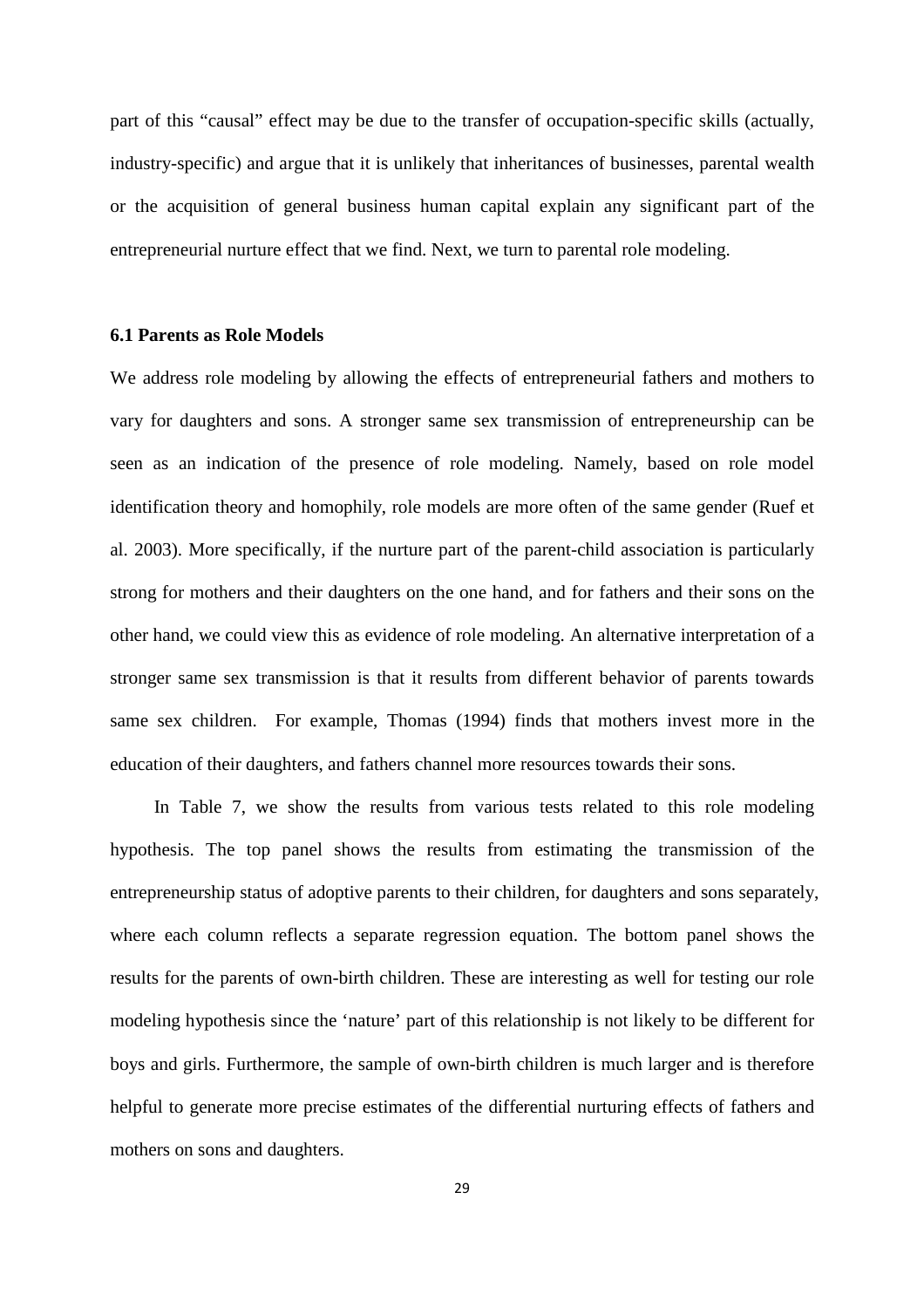Column (1) of Table 7 shows what we call the basic result for the role modeling exercise. The only controls included are the county dummies for the children and the birth year dummies of the children and their rearing parents. The left hand side of the upper panel shows that the transmission of entrepreneurship from adoptive parents to girls goes exclusively via the mother. The right hand side shows that the strongest effect for boys is caused by the father. The single sided F-tests show that the differences between the positive coefficients pertaining to the father's and mother's entrepreneurship status dummies are significant (at the 10%-level) in the expected direction, for both girls and boys.

The bottom half of the first column shows comparable results for the larger sample of own-birth children. In this case, parents affect the entrepreneurship status of the children, through a combination of pre- and post-birth factors. The difference though is clear: fathers affect sons more strongly, whereas for daughters the effect of the mother is significantly larger. The summed *percentage* effects of fathers and mothers on the likelihood of entrepreneurship are strikingly similar for boys and girls. Note that, Table 2 showed us that entrepreneurship is almost twice as likely among boys, so in order to compare the effects of either parent in percent increase one needs to double the coefficients for girls.

Column (2) includes controls for labor market characteristics of the nurturing parents. The estimates resemble those from the baseline role modeling exercise in column (1), which might have been expected based on the results shown in Tables 5 and 6. This suggests we find a direct 'entrepreneurship' role modeling effect rather than an indirect effect through occupational choice or education that is transmitted from fathers (mothers) to sons (daughters). Column (3) includes the entrepreneurship status and birth year dummies of the set of birth parents who adopt away and mimics the baseline role modeling result.

Finally, in Column (4) we try to distinguish between our role modeling interpretation of the stronger same sex transmission and the alternative explanation that parents invest more in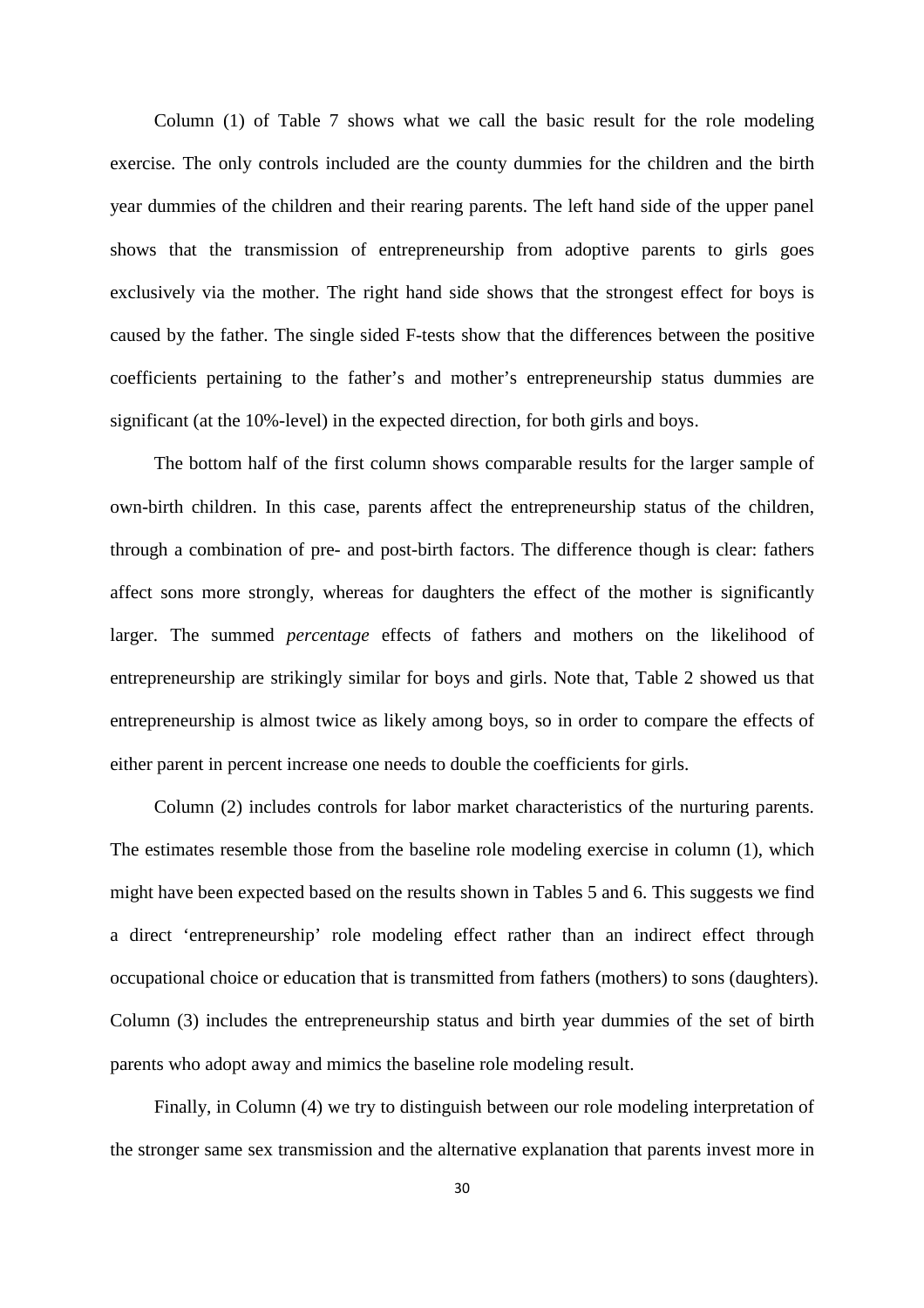their children of the same sex. We do so by including the (mean centered) number of sisters (brothers) and an interaction term with the entrepreneurship status of the mother (father) in the estimation for girls (boys): If the same sex parent-child transmission of entrepreneurship is driven by differential parenting efforts, one would expect a negative interaction effect. That is, the effect of having an entrepreneur for a father is stronger for sons that do not have to share their father's attention with a brother, whereas this should have no impact on the transmission under our role-modeling explanation.

Our findings from Column (1) to (3) remain largely unchanged when we allow the same sex parent-child transmission of entrepreneurship to vary by the number of same sex siblings. In our sample of adoptees we do not find any support for the interpretation of stronger same sex parenting efforts; the interaction term in the girls equation is insignificant, while for boys it is significant, but positive. In the larger sample of own-birth children, there is indication that the same sex parent-child transmission of entrepreneurship is diminishing with the number of same sex siblings. However, the mothers still affect daughters more strongly, whereas for sons the effect of the father is larger. That is, as long as girls do not have more than two sisters and boys do not have more than two brothers (which holds for 91 percent of our sample).

All in all, Table 7 shows that the entrepreneurship transmission effect of the same sex nurturing parent is consistently larger than of the other sex nurturing parent. Moreover, the difference cannot be fully explained by differences in parenting efforts. We consider this evidence of role modeling.

#### **7. Conclusion**

Questions concerning the origins of entrepreneurship have attracted a lot of attention, and for good reasons. Entrepreneurship has important economic and social benefits, that could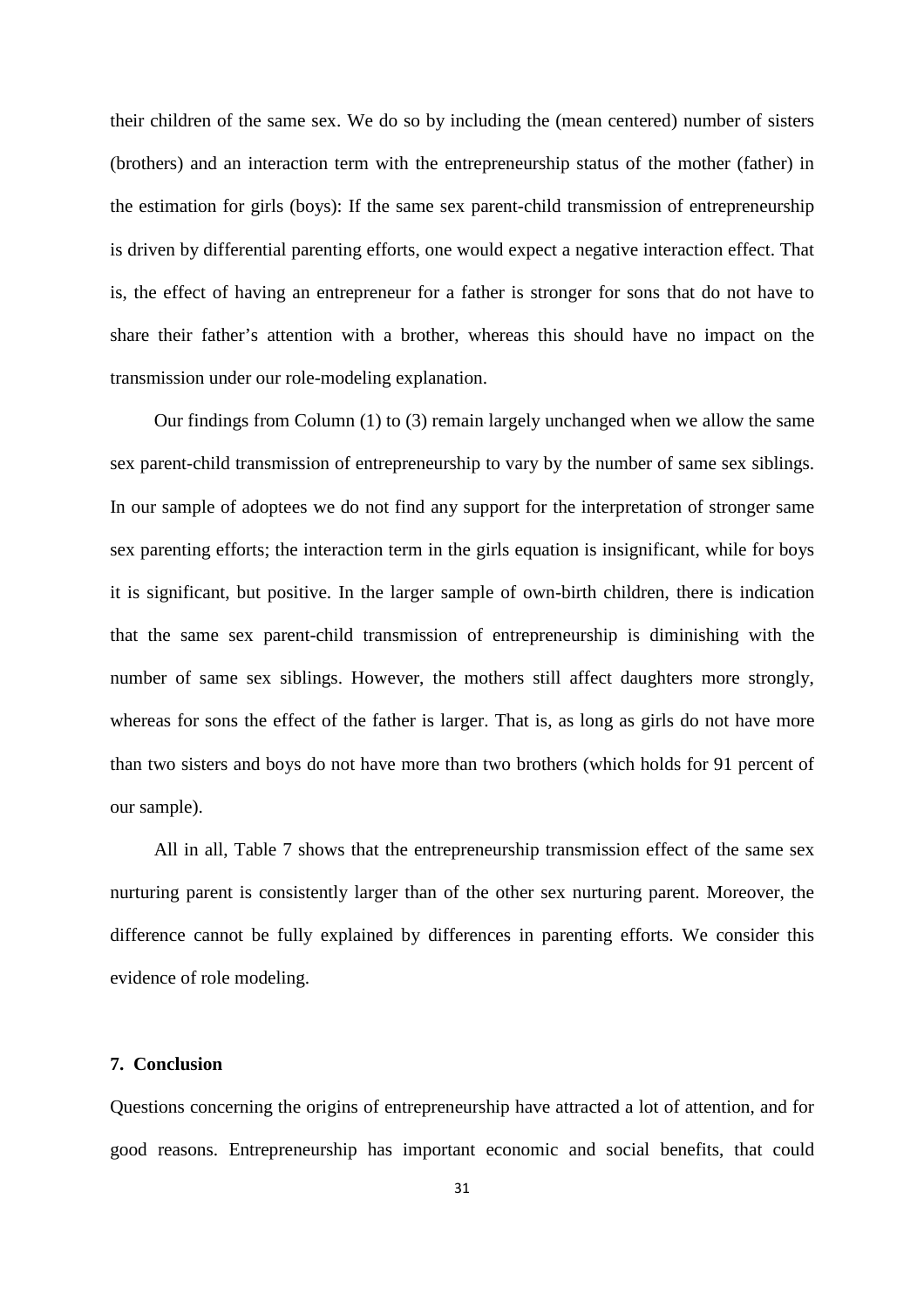potentially justify both private and public spending on entrepreneurial training, business school educations, and public programs aimed at promoting entrepreneurship. The true value of these policies, however, cannot be judged correctly without more information concerning the origins and maleability of entrepreneurship.

The most unambiguous and least debated stylized fact emerging from entrepreneurship economics concerning the origins of entrepreneurship is the high correlation between the entrepreneurial choices of parents and their children. The chance of becoming an entrepreneur is 1.3 to 3 times larger for children whose fathers or mothers have been entrepreneurs (Arum and Mueller 2004, Colombier and Masclet 2008, and Dunn and Holtz-Eakin 2000).<sup>29</sup> We present a similar estimate (1.6 times larger) using a large and representative sample of the Swedish population.

The key question our paper addresses is to what extent this strong intergenerational transmission of entrepreneurship is driven by pre-birth or post-birth factors. In essence, we want to know whether entrepreneurs are born or bred. The larger the contribution of nurture vis-à-vis nature, the larger the potential benefit of programs aimed at fostering entrepreneurship.

We identify pre-birth and post-birth factors by analyzing employment histories of Swedish adoptees together with their biological and adoptive parents. Our decomposition exercise reveals a strong correlation of entrepreneurship between both types of parents and their children. In line with recent twin studies, we find evidence of biological underpinnings of entrepreneurship (Nicolaou et al. 2008, Zhang et al. 2009, and Nicolaou and Shane 2010). Our main results, however, shed a different light on the *relative* importance of pre-birth and post-birth factors. We find that the influence of adoptive parents is twice as large as the influence of biological parents.

 $29$  A recent study even indicates a correlation between the entrepreneurial intentions of grandparents and children (Laspita et al., 2012).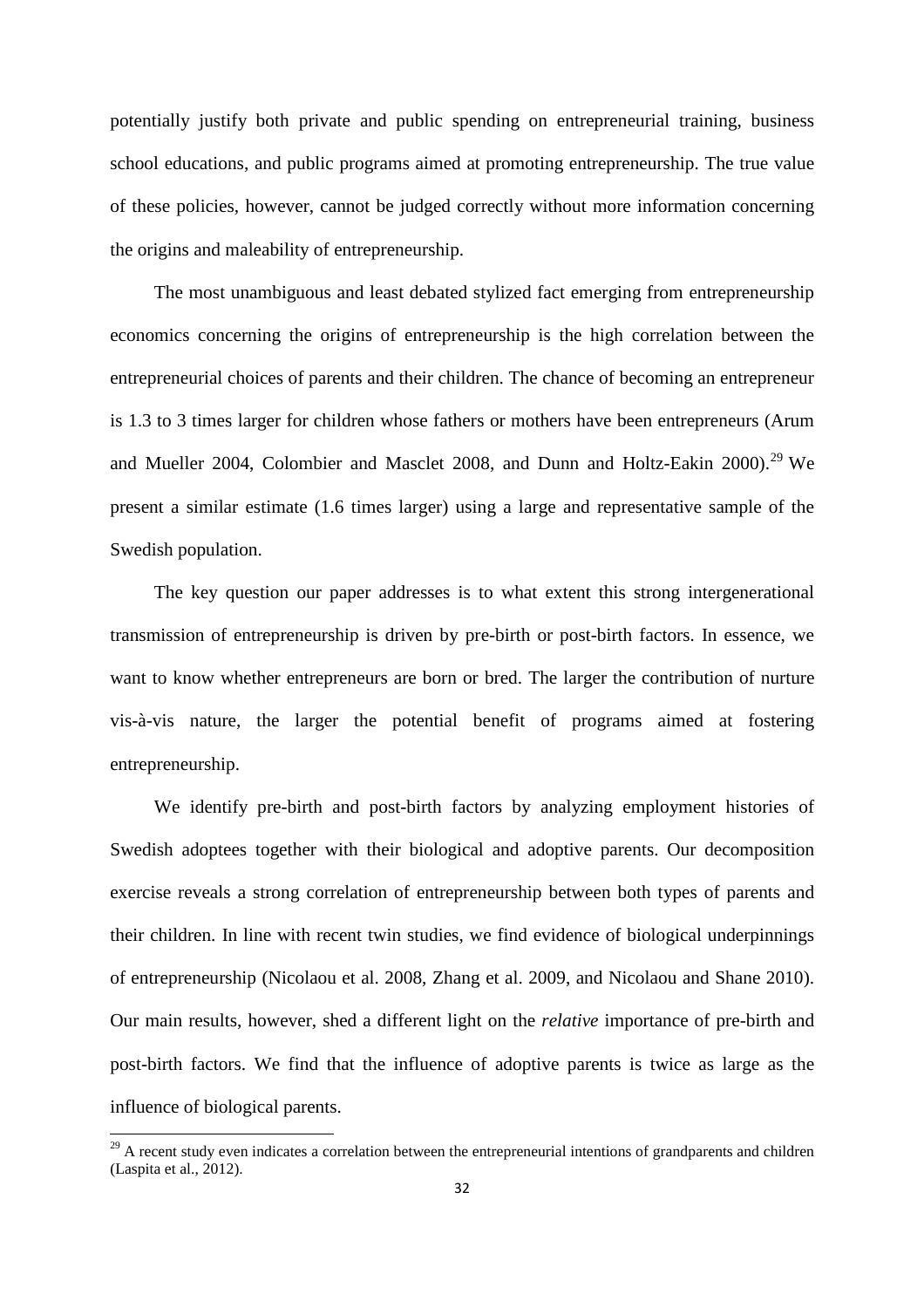A direct comparison of our results with the recent twin studies is not possible, as we address the question of nature versus nurture from a different angle. Twin studies decompose the *total* variation in entrepreneurship choices into genes, shared and non-shared environment, whereas we decompose the intergenerational association. Thus, twin studies allow for a larger set of environmental influences and they allow pre-birth factors that promote entrepreneurship to be passed on from non-entrepreneurial parents as well. Twin studies find that 40% of the variance in entrepreneurship choices is explained by genes, and with the exception Zhang et al. (2009), they find *no* influence of the twins' shared environment. These findings stand in stark contrast to our own findings. In particular, the zero effect of the twins' shared environment is difficult to reconcile with our findings since shared environment should include most of our important post-birth factors, such as role modeling. Since both adoption studies and twin studies have their own methodological challenges it is important to analyze this important question using both methods. We are the first to do so using the adoption method. We view that as the first contribution of this study.

Our second main contribution is the identification of a parental nurture effect that has a stronger impact on their offspring's choice to become an entrepreneur than the mechanical impact that they have through passing on their genes. Our third contribution is that we explore a set of likely explanation for this important nurturing effect. Previous studies on intergenerational entrepreneurship have identified and measured five nurturing mechanisms: (i) the inheritance of a family business, (ii) access to cheaper capital, (iii) less costly acquisition of general business human capital, (iv) the transfer of industry- or firm-specific human capital, and (v) a kind of "catch all" explanation that includes preferences and parental role modeling. In contrast to previous studies, we can explore these different mechanisms while at the same time controlling for genes. We find weak evidence against mechanisms  $(i)$  –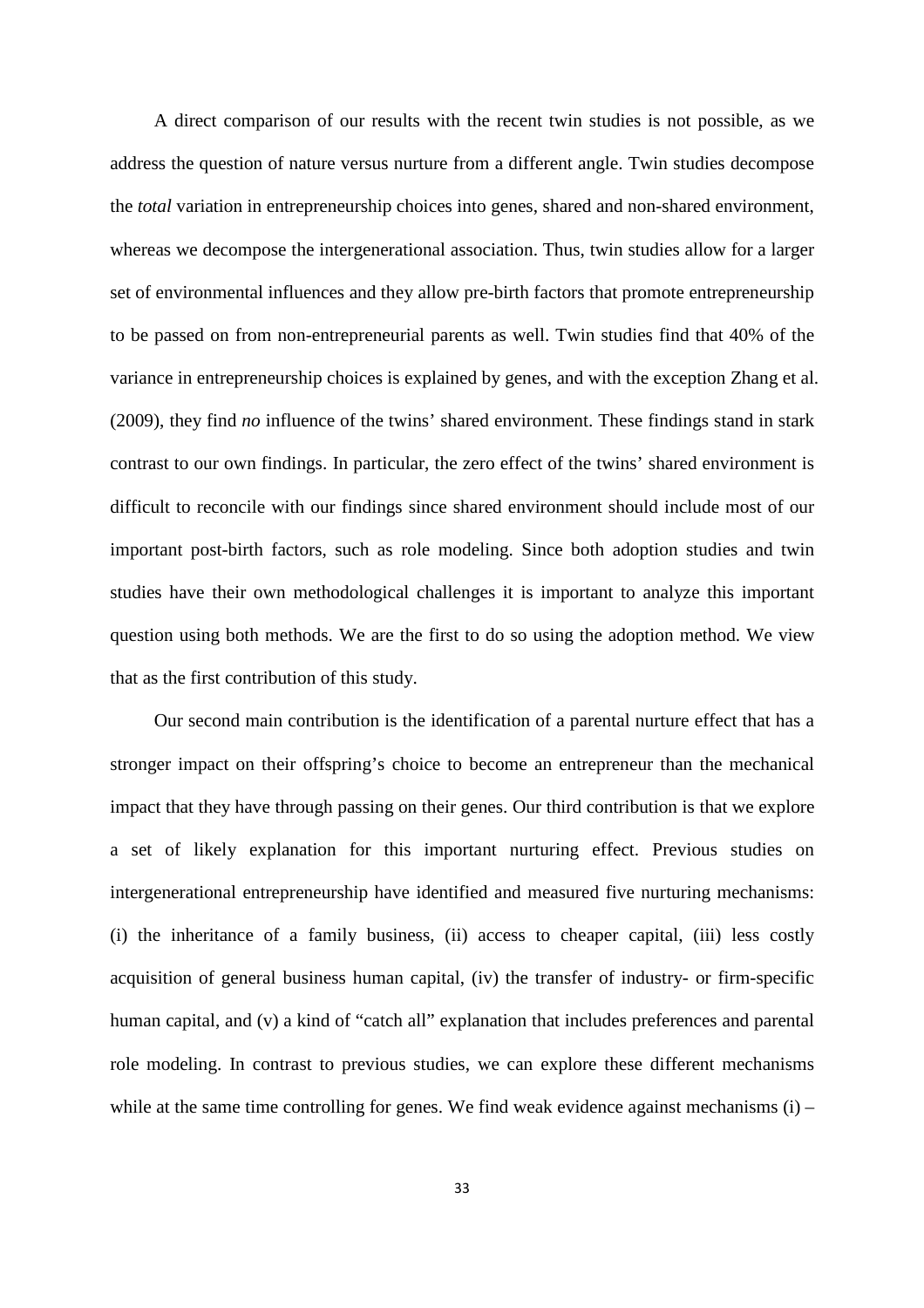(iv) and strong evidence in favor of parental role modeling. We obtain this result based on an analysis of gender specific parent child transmissions of entrepreneurship.

Our finding that the main underlying mechanism of the parental transmission of entrepreneurship is role modeling deepens our understanding of the role that parents play in fostering entrepreneurship. Moreover, this finding raises a number of intriguing questions relating role modeling to entrepreneurship that could be placed on the research agenda. Recent empirical evidence indicates that networks and peer groups (e.g., Djankov, Qian, Roland, & Zhuravskaya, 2006; Nanda & Sorensen, 2010; Stuart and Ding, 2006) as well as regional inheritances and clusters (Reynolds, Storey and Westhead, 1994; Lafuente, Vailliant, and Rialp, 2007) influence entrepreneurship decisions. This literature suggests that role modeling may be driving these effects. Given our result about the fruitful role of parental role models, further research into the nature and effect of other role models, for instance entrepreneurs in the classroom, in regions, peer groups or networks, might point out the (non- )specificity of parental role models and the possible substitution possibilities in the wider social networks of people.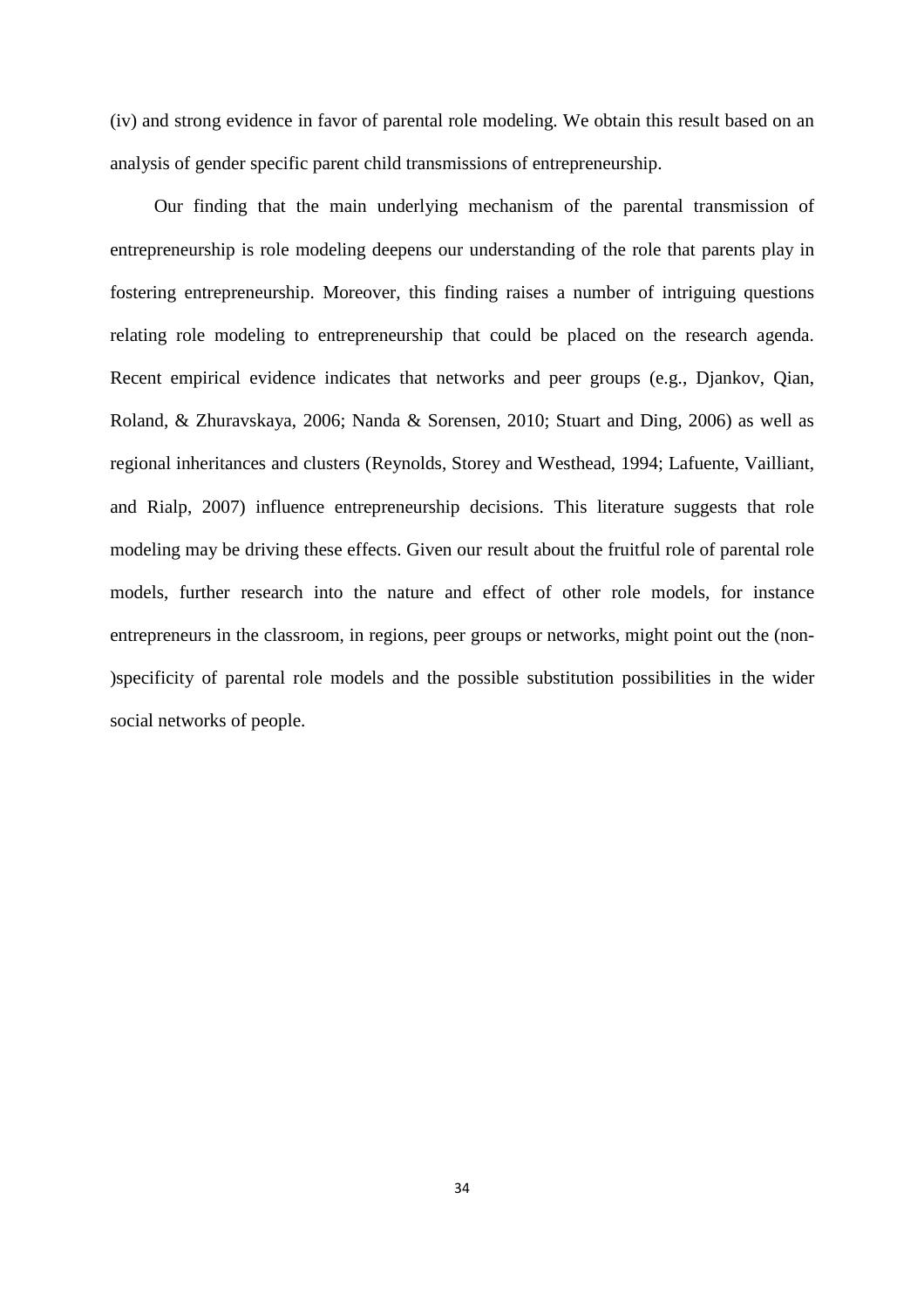#### **References**

Acs, Z. J. (1999). *Are Small Firms Important? Their Role and Impact*. Boston: Kluwer Academic.

Aldrich, H. E., L. A. Renzuli, and N. Langton (1998). Passing on privilege: resources provided by self-employed parents to their self-employed children, *Research in Social Stratification and Mobility*, Vol. 16: 291–317.

Arum, R. and W. Mueller (eds.) (2004). *The Reemergence of Self-employment: A Comparative Study of Self-employment Dynamics and Social Inequality*, Princeton NJ, Princeton University Press

Barnhuset, A. (1955) *Adoption: En vägledning för myndigheter, tjänstemän och förtroendemän, vilka har att syssla med frågor angående adoption*, Direktionenen over Allmänna Barnhuset i samråd med Medicinstyrelsen och Socialstyrelsen.

Baron, R., G. Markman. (2003). Beyond social capital: The role of entrepreneurs' social competence in their financial success. *Journal of Business Venturing*, Vol. 18: 41–60.

Birch, D. (1979). *The Job Creation Process*. Center for the Study of Neighborhood and Regional Change. Cambridge: MIT Press.

Björklund, A., M. Lindahl, and E. Plug (2006) The Origins of Intergenerational Associations: Lessons from Swedish Adoption Data, *Quarterly Journal of Economics* Vol. 121: 999 - 1028.

Blanchflower, D. G. and A. J. Oswald (1998). What makes an entrepreneur? *Journal of Labor Economics*, Vol. 16: 26-60.

Bohman, M. (1970) *Adopted Children and Their Families: A Follow-Up Study of Adopted Children, Their Background, Environment and Adjustment*, Proprius Förlag, Stockholm.

Bosma, N., J. Hessels, V. Schutjens M. van Praag, and I. Verheul (2012). Entrepreneurship and role models, *Journal of Economic Psychology*, Vol. 33: 410–424.

Bouchard, T. J. and J. C. Loehlin (2001) Genes, Evolution, and Personality, *Behavior Genetics*, Vol. 31: 243-273.

Carroll, G. R., and E. Mosakowski, (1987). The career dynamics of self-employment, *Administrative Science Quarterly*, Vol. 32: 570–589.

Cesarini D., C.T. Dawes , M. Johannesson, P. Lichtenstein and B. Wallace (2009a) Genetic Variation in Preferences for Giving and Risk-Taking, *Quarterly Journal of Economics,* Vol. 124: 809-842.

Cesarini D., M. Johannesson, P. Lichtenstein and B. Wallace (2009b) Heritability of Overconfidence, *Journal of the European Economic Association,* Vol. 7: 617-627.

Colombier, N. and D. Masclet (2008). Intergenerational correlation in self-employment: some further evidence from French ECHP data, *Small Business Economics*, Vol. 30: 423–37

Corak, M. and P. Piraino (2011) The Intergenerational Transmission of Employers, *Journal of Labor Economics*, Vol. 29: 37-68.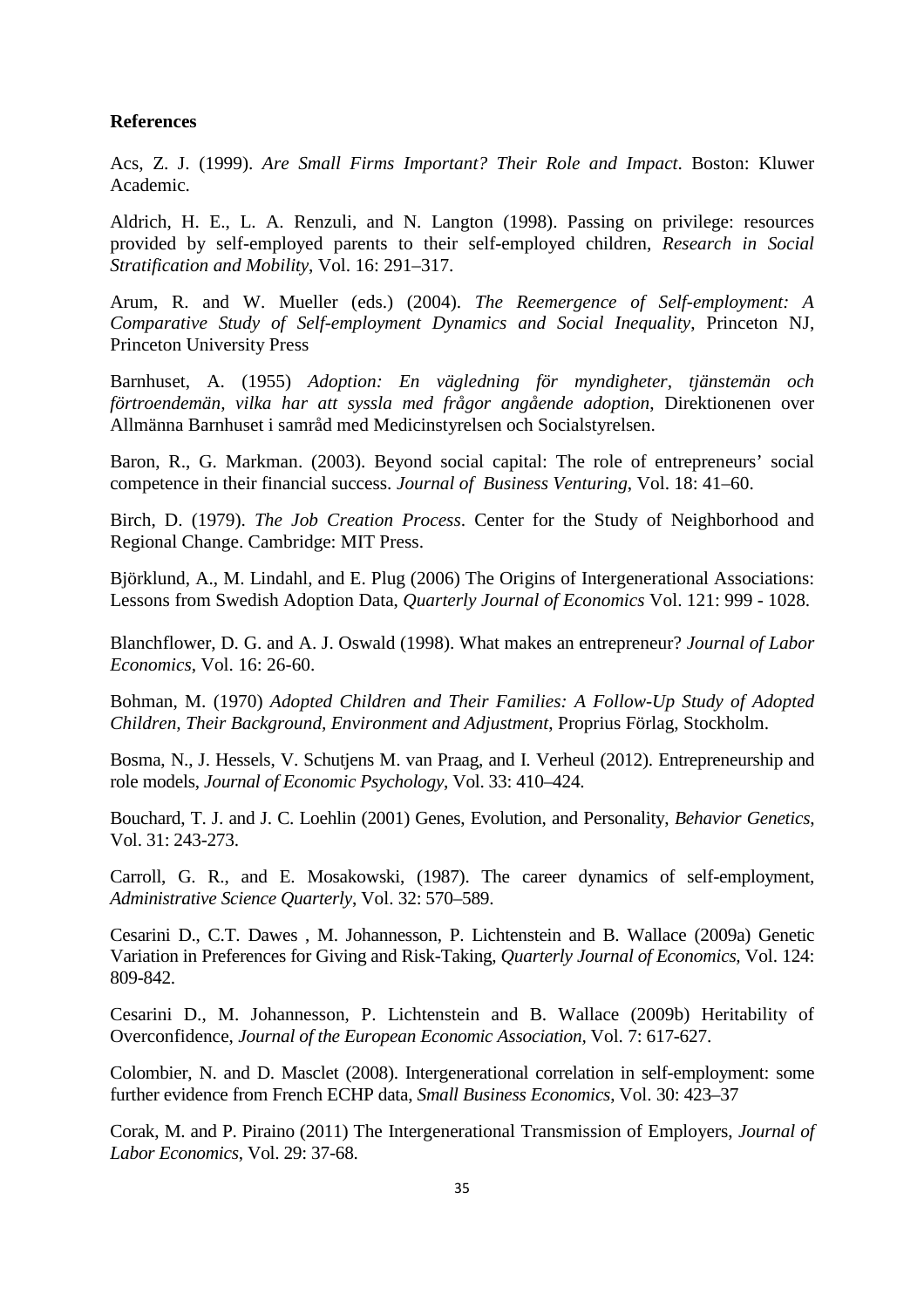Djankov, S., Y. Qian, G. Roland, and E. Zhuravskaya (2006). Who Are China's Entrepreneurs? *American Economic Review*, Vol. 96: 348–352 .

Dunn, T. and D. Holtz-Eakin (2000). Financial capital, human capital and the transition to selfemployment: evidence from intergenerational links, *Journal of Labor Economics*, Vol. 18: 282– 305

Fairlie, R. W. and A. M. Robb (2007a). Families, human capital, and small business: evidence from the Characteristics of Business Owners Survey, *Industrial and Labor Relations Review*, Vol. 60: 225–245

Fairlie, R. W. and A. M. Robb (2007b). Why are black-owned businesses less successful than white-owned businesses? The role of families, inheritances and business human capital, *Journal of Labor Economics*, Vol. 25: 289–323

Hjalmarsson, R. and M. J. Lindquist (2011) The Origins of Intergenerational Associations in Crime: Lessons from Swedish Adoption Data, CEPR Discussion Paper No. 8318.

Klapper, L., L. Laeven and R. Rajan (2006). Entry regulation as a barrier to entrepreneurship, *Journal of Financial Economics*, 82, pp. 591–629

Koellinger, P., Minniti, M. and Schade, C. (2007). I think I can, I think I can: Overconfidence and entrepreneurial behavior, *Journal of Economic Psychology,* Vol. 28: 502-527.

Koellinger, P. D., M. J. H. M. van der Loos, P. J. F. Groenen, A. R. Thurik • F. Rivadeneira F. J. A. van Rooij A. G. Uitterlinden, and A. Hofman (2010) Genome-wide association studies in economics and entrepreneurship research: promises and limitations, *Small Business Economics*, Vol. 35: 1–18.

Laband, D. N. and B. F. Lentz (1983) Like Father, like Son: Toward an Economic Theory of Occupational Following, *Southern Economic Journal*, Vol. 50: 474-493.

Lafuente, E., Y. Vailliant, and J. Rialp (2007). Regional Differences in the Influence of Role Models: Comparing the Entrepreneurial Process of Rural Catalonia, *Regional Studies***,** Vol. 41: 779 – 796.

Lentz, B. F. and D. N. Laband (1990). Entrepreneurial success and occupational inheritance among proprietors, *Canadian Journal of Economics*, Vol. 23: 563–79

McPherson, M., Smith-Lovin, L. and Cook, J. (2001). Birds of a feather: Homophily in social networks. *Annual Review of Sociology*, Vol. 27: 415–444

Moore, R. L. (1983). Employer Discrimination: Evidence from Self-Employed Workers, *Review of Economics and Statistics*, Vol. 65: 496–501.

Nanda, R. and J. B. Sørensen (2010) Workplace Peers and Entrepreneurship, Management Science, Vol. 56, pp. 1116–1126.

Nicolaou, N., S. Shane, L. Cherkas, J. Hunkin, and T. D. Spector (2008) Is the tendency to engage in entrepreneurship genetic? *Management Science*, Vol. 54: 167–179.

Nicolaou, N. and S. Shane (2009) Can genetic factors influence the likelihood of engaging in entrepreneurial activity? *Journal of Business Venturing*, Vol. 24: 1–22.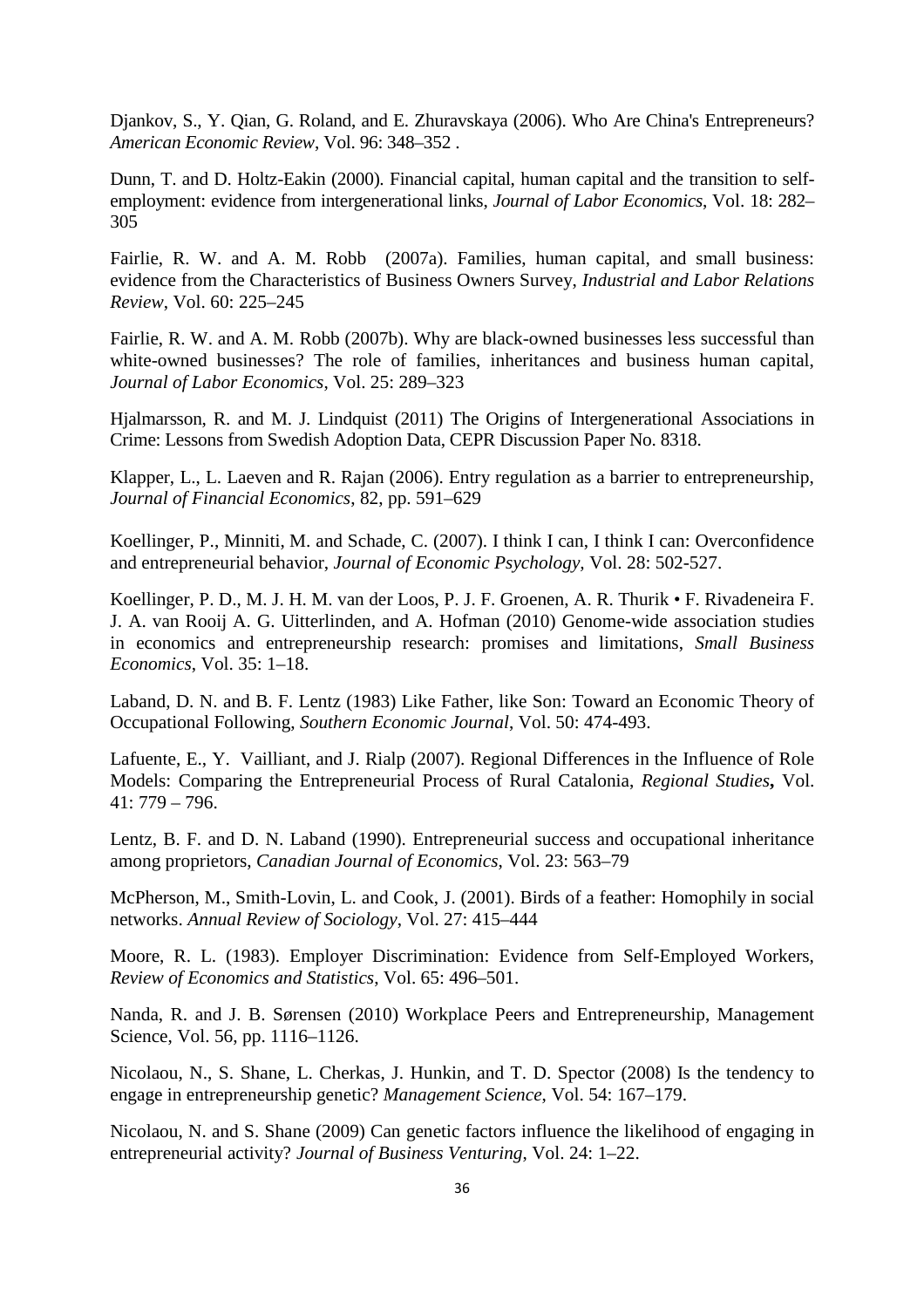Nicolaou, N. and S. Shane (2010) Entrepreneurship and occupational choice: Genetic and environmental influences, *Journal of Economic Behavior & Organization*, Vol. 76: 3–14.

Nicolaou, N. and S. Shane (2011) The genetics of entrepreneurship, in D. B. Audretsch. O. Falck, S. Heblich, and A. Lederer (eds.) *Handbook of Research on Innovation and Entrepreneurship*, Cheltenham: Edward Elgar.

Nordlöf, B. (2001) *Svenska adoptioner i Stockholm 1918-1973*, FoU-rapport 2001:8, Socialtjänstförvaltningen.

Parker, S. (2009). The Economics of entrepreneurship, Cambridge University Press, Cambridge, UK.

Reynolds, P.D., Storey, D. and Westhead, P. (1994). Cross-national comparisons of the variation in new firm formation rates, *Regional Studies,* Vol. 28: 443-456.

Roberts, E. B. (1991). *Entrepreneurs in high technology*, New York: Oxford University Press.

Ruef, M., H.E. Aldrich, and N.C. Carter (2003) The structure of founding teams: homophily, strong ties, and isolation among U.S. entrepreneurs, *American Sociological Review,* Vol. 68: 195-222.

Shane, S. (2009). Why encouraging more people to become entrepreneurs is bad public policy. *Small Business Economics,* Vol. 33: 141–149.

Sørensen, J. B. (2007). Closure and Exposure: Mechanisms in the Intergenerational Transmission of Self-employment." *Research in the Sociology of Organizations,* Vol. 25: 83- 124.

Storey, D. J. (2006). Evaluating SME policies and programmes: Technical and political dimensions, in M. Casson, B. Yeung, A. Basu and N. Wadeson (eds.), *The Oxford Handbook of Entrepreneurship*, Oxford, Oxford University Press, pp. 248–78

Stuart, T. E. and W. W. Ding (2006). When Do Scientists Become Entrepreneurs? The Social Structural Antecedents of Commercial Activity in the Academic Life Sciences, *American Journal of Sociology*, Vol. 1: 97-144.

Thomas, D. (1994) Like Father, like Son; Like Mother, like Daughter: Parental Resources and Child Height, *Journal of Human Resources*, Vol. 29, pp. 950-988.

Tsou, M. W., J. T. Liu, and J. K. Hammit (2012) "The intergenerational transmission of education: Evidence from Taiwanese adoptions," *Economics Letters* 115(1), 134-136.

Van Praag, M. and P. Versloot (2007) What is the value of entrepreneurship? A review of recent research, *Small Business Economics*, vol. 29(4), pages 351-382

Vollebergh, W. A. M., J. Idema, and Q. A. W. Raaijmakers (2001). Intergenerational transmission and the formation of cultural orientations in adolescence and young adulthood. *Journal of Marriage and the Family*, Vol. 63: 1185–1198.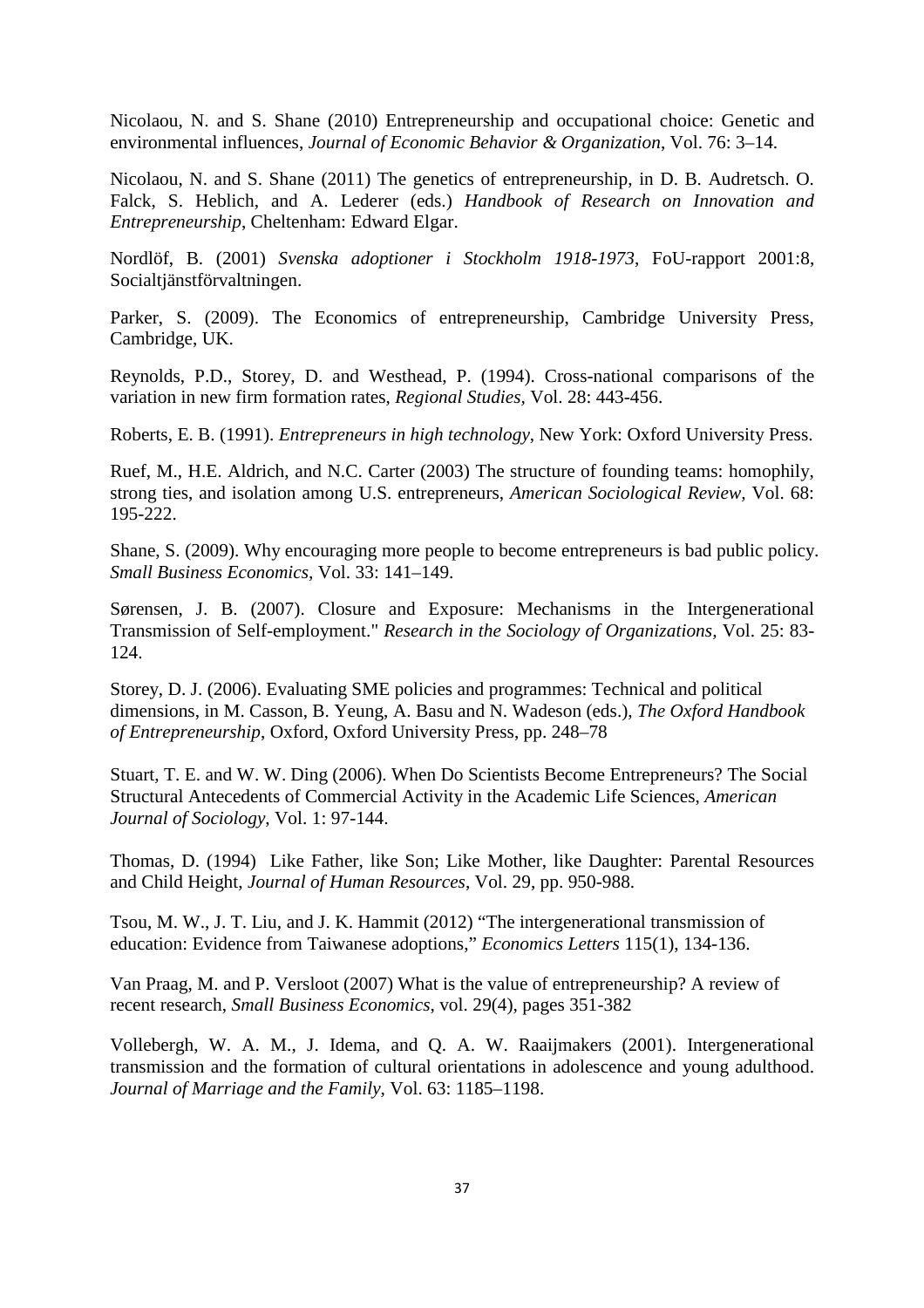# **Table 1. Sample Restrictions**

| <b>Sample Restriction</b>                                                                                | Non-<br>Adoptees | Adoptees | Changes in<br>Non-Adoptees | Changes in<br>Adoptees |
|----------------------------------------------------------------------------------------------------------|------------------|----------|----------------------------|------------------------|
| (1) All individuals adopted by at<br>least one parent                                                    |                  | 143,490  |                            |                        |
| (2) Keep Only those Adopted by<br>both parents (and both are<br>identified)                              |                  | 91,447   |                            | $-52,043$              |
| (3) All non-adopted individuals                                                                          | 7,408,044        |          |                            |                        |
| (4) All index non-adopted<br>individuals                                                                 | 2,448,405        |          | $-4,959,639$               |                        |
| (5) Exclude children born abroad                                                                         | 1,987,817        | 46,807   | $-460,588$                 | $-44,640$              |
| (6) Exclude children with one or<br>more parents born before 1920                                        | 1,524,512        | 20,720   | $-463,305$                 | $-26,087$              |
| (7) Exclude all children who died<br>or emigrated from Sweden before<br>1985                             | 1,491,342        | 20,540   | $-33,170$                  | $-180$                 |
| (8) Exclude all children with one<br>or more parents who died or<br>emigrated from Sweden before<br>1985 | 1,437,623        | 17,639   | $-53,791$                  | $-2,901$               |
| (5) Exclude children born 1970 or<br>later                                                               | 449,750          | 10,000   | $-987,873$                 | $-7,639$               |
| (10) Exclude children with<br>biological mothers missing                                                 | 422,389          | 8,513    | $-27,361$                  | $-1,487$               |
| (11) Keep those for whom both<br>biological parents are identified                                       | 412,183          | 3,941    | $-10,206$                  | $-4,572$               |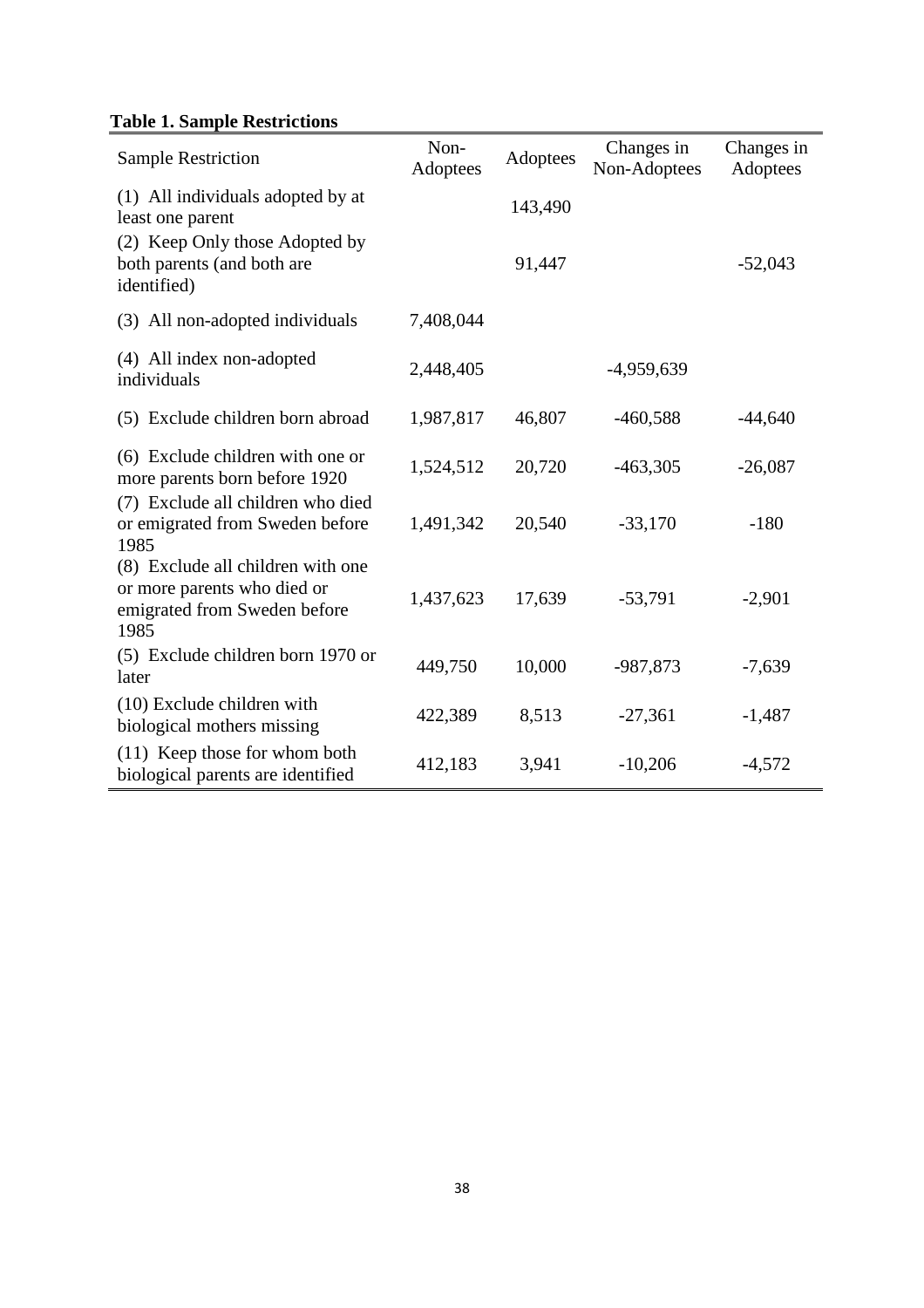|                                     | Own-birth children |                         | Adopted children |           |  |
|-------------------------------------|--------------------|-------------------------|------------------|-----------|--|
|                                     | Mean               | <b>SD</b>               | Mean             | <b>SD</b> |  |
| <b>Daughters</b>                    |                    |                         |                  |           |  |
| Entrepreneur                        | 0.14               | 0.35                    | 0.14             | 0.35      |  |
| Incorporated                        | 0.04               | 0.20                    | 0.04             | 0.20      |  |
| Entrepreneurial Income <sup>a</sup> | 11.54              | 0.95                    | 11.54            | 1.00      |  |
| Income                              | 11.70              | 0.46                    | 11.64            | 0.48      |  |
| <b>Years of Schooling</b>           | 12.40              | 2.23                    | 12.22            | 2.00      |  |
| Age in $1985^b$                     | 24.9               | 6.44                    | 22.3             | 4.28      |  |
| Sons                                |                    |                         |                  |           |  |
| Entrepreneur                        | 0.25               | 0.43                    | 0.23             | 0.42      |  |
| Incorporated                        | 0.11               | 0.31                    | 0.08             | 0.26      |  |
| <b>Entrepreneurial Income</b>       | 11.85              | 0.85                    | 11.71            | 0.82      |  |
| Income                              | 12.02              | 0.49                    | 11.90            | 0.51      |  |
| <b>Years of Schooling</b>           | 11.96              | 2.33                    | 11.67            | 1.99      |  |
| Age in 1985                         | 24.9               | 6.45                    | 22.5             | 4.44      |  |
| Mothers                             |                    | <b>Birth Parents</b>    |                  |           |  |
| Entrepreneur                        | 0.15               | 0.36                    | 0.10             | 0.30      |  |
| Incorporated                        | 0.02               | 0.15                    | 0.02             | 0.13      |  |
| Entrepreneurial Income              | 11.58              | 0.84                    | 11.37            | 0.97      |  |
| Income                              | 11.57              | 0.57                    | 11.59            | 0.51      |  |
| <b>Years of Schooling</b>           | 9.52               | 2.72                    | 9.37             | 2.46      |  |
| Age in 1985                         | 50.7               | 7.38                    | 45.5             | 6.73      |  |
| Fathers                             |                    |                         |                  |           |  |
| Entrepreneur                        | 0.26               | 0.44                    | 0.20             | 0.40      |  |
| Incorporated                        | 0.05               | 0.21                    | 0.04             | 0.20      |  |
| <b>Entrepreneurial Income</b>       | 12.05              | 0.70                    | 11.80            | 0.92      |  |
| Income                              | 12.21              | 0.45                    | 11.96            | 0.48      |  |
| <b>Years of Schooling</b>           | 9.69               | 2.98                    | 9.17             | 2.52      |  |
| Age in 1985                         | 53.5               | 7.38                    | 48.6             | 7.24      |  |
| <b>Mothers</b>                      |                    | <b>Adoptive Parents</b> |                  |           |  |
| Entrepreneur                        |                    |                         | 0.15             | 0.36      |  |
| Incorporated                        |                    |                         | 0.02             | 0.15      |  |
| Entrepreneurial Income              |                    |                         | 11.67            | 0.74      |  |
| Income                              |                    |                         | 11.54            | 0.56      |  |
| <b>Years of Schooling</b>           |                    |                         | 9.67             | 2.83      |  |
| Age in 1985                         |                    |                         | 53.6             | 5.97      |  |
| <b>Fathers</b>                      |                    |                         |                  |           |  |
| Entrepreneur                        |                    |                         | 0.27             | 0.45      |  |
| Incorporated                        |                    |                         | 0.04             | 0.20      |  |
| Entrepreneurial Income              |                    |                         | 12.22            | 0.65      |  |
| Income                              |                    |                         | 12.33            | 0.43      |  |
| <b>Years of Schooling</b>           |                    |                         | 10.20            | 3.10      |  |
| Age in $1985$                       |                    |                         | 55.9             | 5.77      |  |

**Table 2a. Descriptive Statistics: means and standard deviations** 

(a) *Entrepreneurial Income* is only reported for those with *Entrepreneur* = 1. (b) Our data on self employment start in 1985.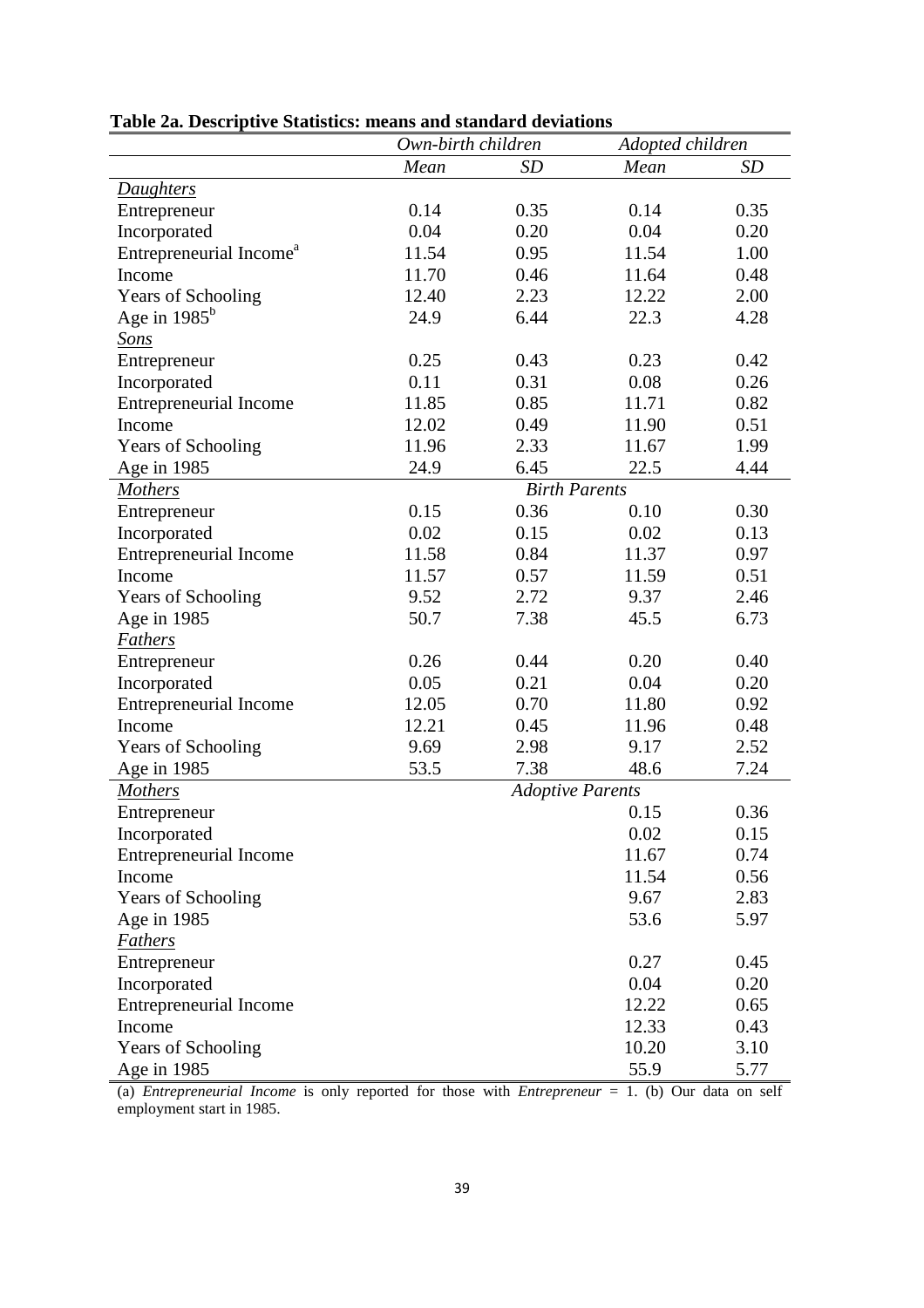# **Table 2b. Correlations of** *Entrepreneur*

|                |                                       | Own-birth children |          |                  |          |       |
|----------------|---------------------------------------|--------------------|----------|------------------|----------|-------|
|                |                                       |                    |          | 2                |          | 3     |
|                | Respondent Entrepreneur               | 1.000              |          |                  |          |       |
| $\overline{2}$ | Biological father <i>Entrepreneur</i> | $0.120*$           |          | 1.00             |          |       |
| 3              | Biological mother <i>Entrepreneur</i> | $0.112*$           |          | $0.381*$         |          | 1.00  |
|                |                                       |                    |          | Adopted children |          |       |
|                |                                       | 4                  | 5        | 6                |          | 8     |
| $\overline{4}$ |                                       | 1.000              |          |                  |          |       |
|                | Respondent <i>Entrepreneur</i>        |                    |          |                  |          |       |
| 5              |                                       | $0.045*$           | 1.000    |                  |          |       |
|                | Biological father <i>Entrepreneur</i> |                    |          |                  |          |       |
| 6              |                                       | 0.025              | $0.065*$ | 1.000            |          |       |
|                | Biological mother <i>Entrepreneur</i> |                    |          |                  |          |       |
| $\overline{7}$ |                                       | $0.090*$           | 0.002    | 0.009            | 1.000    |       |
|                | Adoptive father <i>Entrepreneur</i>   |                    |          |                  |          |       |
| 8              | Adoptive mother <i>Entrepreneur</i>   | $0.079*$           | 0.005    | $-0.027$         | $0.416*$ | 1.000 |
|                | *Correlation is significant (p<0.05). |                    |          |                  |          |       |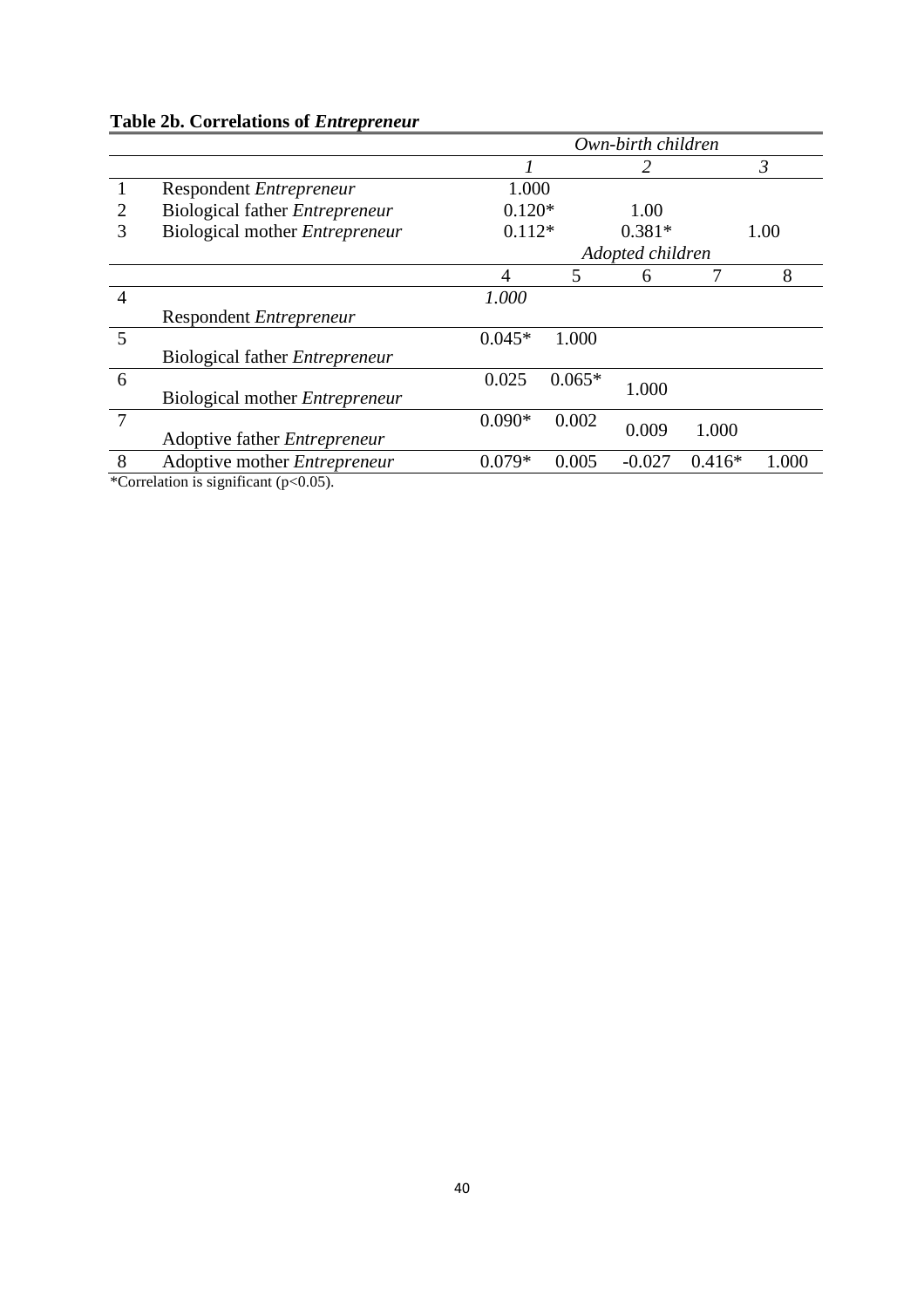| radic 9: Daschiic results, ever been an entrepreneur |                 |                 |                 |                 |
|------------------------------------------------------|-----------------|-----------------|-----------------|-----------------|
|                                                      | (1)             | (2)             | (3)             | (4)             |
| <b>Own-Birth Children</b>                            |                 |                 |                 |                 |
| Entrepreneur_Bioparent                               | $0.116***$      |                 |                 |                 |
|                                                      | $[.001]$        |                 |                 |                 |
|                                                      | (61%)           |                 |                 |                 |
| Entrepreneur_Biofather                               |                 | $0.115***$      |                 | $0.088***$      |
|                                                      |                 | $[.002]$        |                 | [0.002]         |
|                                                      |                 | (61%)           |                 | (46%)           |
| Entrepreneur_Biomother                               |                 |                 | $0.128***$      | $0.089***$      |
|                                                      |                 |                 | [0.002]         | [0.002]         |
|                                                      |                 |                 | (67%)           | (47%)           |
| <b>Adoptive Children</b>                             |                 |                 |                 |                 |
| Entrepreneur_Bioparent                               | $0.037**$       |                 |                 |                 |
|                                                      | [0.015]         |                 |                 |                 |
|                                                      | (19%)           |                 |                 |                 |
| Entrepreneur_Biofather                               |                 | $0.042**$       |                 | $0.043**$       |
|                                                      |                 | [0.017]         |                 | [0.017]         |
|                                                      |                 | (22%)           |                 | (23%)           |
| Entrepreneur_Biomother                               |                 |                 | 0.034           | 0.030           |
|                                                      |                 |                 | [0.023]         | [0.023]         |
|                                                      |                 |                 | (18%)           | (16%)           |
| Entrepreneur_Adparent                                | $0.084***$      |                 |                 |                 |
|                                                      | [0.014]         |                 |                 |                 |
|                                                      | (44%)           |                 |                 |                 |
|                                                      |                 | $0.087***$      |                 | $0.069***$      |
| Entrepreneur_Adfather                                |                 |                 |                 |                 |
|                                                      |                 | [0.015]         |                 | [0.016]         |
|                                                      |                 | (46%)           | $0.093***$      | (36%)           |
| Entrepreneur_Admother                                |                 |                 |                 | $0.065***$      |
|                                                      |                 |                 | [0.019]         | [0.021]         |
|                                                      |                 |                 | (49%)           | (34%)           |
| Sum of biological and                                | 0.121           |                 |                 |                 |
| adoptive parent coefficients                         | [0.021]         |                 |                 |                 |
|                                                      | $0.080 - 0.161$ |                 |                 |                 |
| Sum of biological and                                |                 | 0.129           |                 | 0.112           |
| adoptive father coefficients                         |                 | [0.022]         |                 | [0.023]         |
|                                                      |                 | $0.085 - 0.173$ |                 | $0.066 - 0.158$ |
| Sum of biological and                                |                 |                 | 0.128           | 0.095           |
| adoptive mother coefficients                         |                 |                 | [0.030]         | [0.032]         |
|                                                      |                 |                 | $0.069 - 0.186$ | $0.033 - 0.156$ |
| F-Test of differential effects of                    | 4.97**          | $4.25**$        | $4.10**$        | $3.13*$         |
| bio- and adoptive parents <sup>a</sup>               |                 |                 |                 |                 |
| Year of Birth dummies Child                          | <b>YES</b>      | <b>YES</b>      | <b>YES</b>      | <b>YES</b>      |
| Year of birth dummies Parents                        | <b>YES</b>      | <b>YES</b>      | <b>YES</b>      | <b>YES</b>      |
| Year County of Residence                             | <b>YES</b>      | <b>YES</b>      | <b>YES</b>      | <b>YES</b>      |
| Dummies Child in 1965                                |                 |                 |                 |                 |
| <b>Biological Observations</b>                       | 412183          | 412183          | 412183          | 412183          |
| <b>Adoptive Observations</b>                         | 3941            | 3941            | 3941            | 3941            |

**Table 3: Baseline results, ever been an entrepreneur**

All (OLS-)estimations include a gender dummy for the child. *Robust standard errors* are given between brackets. The percentages between parentheses convert the estimates from percentage points to percentage as compared to the prevalence of entrepreneurship in the relevant sample of children (19% for both samples, see Table 2). <sup>a</sup>Column 4 presents the F-test of a differential effect of the summed birth parent coefficients versus the adoptive parents coefficients. Separate tests for the fathers and mothers cannot reject that bio- and adoptive parents are the same.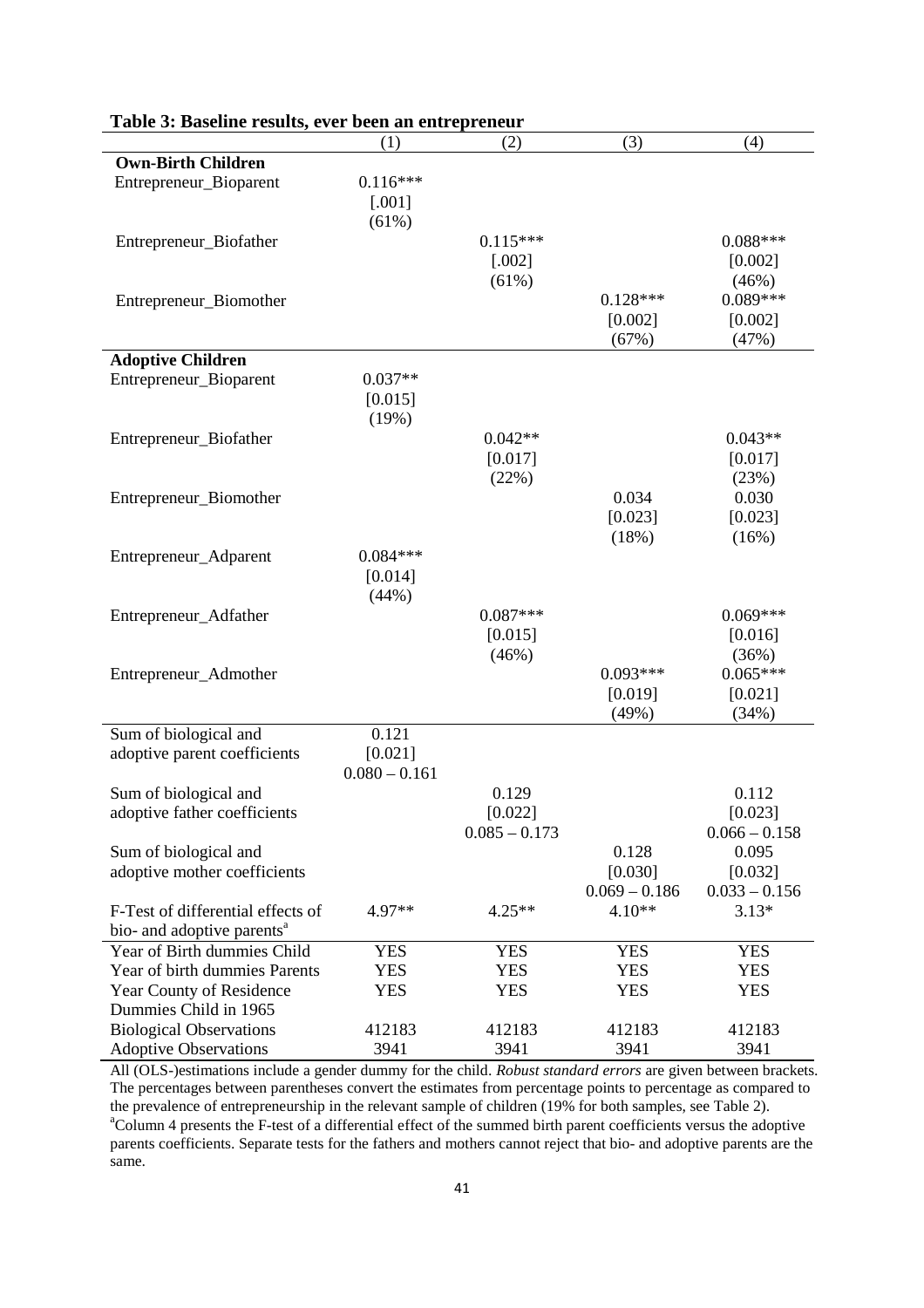|                                   | (1)             | (2)           | (3)           | (4)                                                                    | (5)              |
|-----------------------------------|-----------------|---------------|---------------|------------------------------------------------------------------------|------------------|
| Definition of                     | Entrepreneu     | Entrepreneur_ | Entrepreneur_ | Entrepreneur_                                                          | Entrepreneur_    |
|                                   | <b>Baseline</b> | Incorporated  | $>=$ 3 years  | Higher income                                                          | $\geq$ 3 years & |
|                                   |                 |               |               |                                                                        | Higher income    |
| % entrepreneurs                   | 100%            | 40%           | 70%           | 70%                                                                    | 50%              |
| in definition                     |                 |               |               |                                                                        |                  |
| PART A                            |                 |               |               | Stricter definitions of entrepreneurship apply to children only        |                  |
| <b>Own-birth Children</b>         |                 |               |               |                                                                        |                  |
| Entrepreneur_bio                  |                 |               |               |                                                                        |                  |
|                                   | $0.116***$      | $0.048***$    | $0.095***$    | $0.060***$                                                             | $0.051***$       |
| p                                 | [0.001]         | [0.001]       | [0.001]       | [0.001]                                                                | [0.001]          |
|                                   | 61%             | 66%           | 71%           | 45%                                                                    | 52%              |
|                                   |                 |               |               |                                                                        |                  |
| <b>Adopted</b><br><b>Children</b> |                 |               |               |                                                                        |                  |
| Entrepreneur_                     | $0.037**$       | 0.000         | $0.021*$      | $0.020*$                                                               | 0.008            |
| Bioparent                         | [0.015]         | [0.009]       | [0.013]       | [0.012]                                                                | [0.009]          |
|                                   | 19%             | 0%            | 16%           | 15%                                                                    | 8%               |
| Entrepreneur_                     | $0.084***$      | $0.031***$    | $0.069***$    | $0.044***$                                                             | $0.034***$       |
| Adparent                          | [0.014]         | [0.009]       | [0.012]       | [0.011]                                                                | [0.009]          |
|                                   | 44%             | 43%           | 52%           | 33%                                                                    | 34%              |
| bio-+adoptive                     | $0.121***$      | $0.031**$     | $0.090***$    | $0.064***$                                                             | $0.042***$       |
| parent coeff                      | [0.02]          | [0.012]       | [0.018]       | [0.016]                                                                | [0.013]          |
|                                   | $.08 - .16$     | $.01 - .06$   | $.06 - .12$   | $.03 - .09$                                                            | $.02 - .07$      |
| F-Test bio- minus                 | 4.97**          | 5.87**        | $7.21***$     | 2.19                                                                   | $3.61*$          |
| adoptive parent                   |                 |               |               |                                                                        |                  |
| coeff                             |                 |               |               |                                                                        |                  |
| <b>PART B</b>                     |                 |               |               | Stricter definitions of entrepreneurship apply to children and parents |                  |
| <b>Own-birth Children</b>         |                 |               |               |                                                                        |                  |
| Entrepreneur_                     |                 |               |               |                                                                        |                  |
|                                   | $0.116***$      | $0.159***$    | $0.101***$    | $0.061***$                                                             | $0.057***$       |
| Bioparent                         | [0.001]         | [0.003]       | [0.001]       | [0.001]                                                                | [0.001]          |
|                                   | 61%             | 209%          | 76%           | 46%                                                                    | 58%              |
| <b>Adopted</b>                    |                 |               |               |                                                                        |                  |
| <b>Children</b>                   |                 |               |               |                                                                        |                  |
| Entrepreneur_                     | $0.037**$       | 0.021         | 0.019         | 0.013                                                                  | 0.006            |
| Bioparent                         | [0.015]         | [0.019]       | [0.014]       | [0.014]                                                                | [0.014]          |
|                                   | 19%             | 28%           | 14%           | 10%                                                                    | 6%               |
| Entrepreneur_                     | $0.084***$      | $0.171***$    | $0.068***$    | $0.031**$                                                              | $0.032***$       |
| Adparent                          | [0.014]         | [0.031]       | [0.013]       | [0.012]                                                                | [0.012]          |
|                                   | 44%             | 225%          | 51%           | 23%                                                                    | 32%              |
| bio-+adoptive                     | $0.121***$      | $0.192***$    | $0.087***$    | $0.044**$                                                              | $0.038**$        |
| parent coeff                      | [0.02]          | [0.037]       | [0.019]       | [0.019]                                                                | [0.017]          |
|                                   | $.08 - .16$     | $.12 - .26$   | $.05 - .12$   | $.01 - .08$                                                            | $.00 - .07$      |
| F-Test bio- minus                 | 4.97**          | 17.57***      | 5.98**        | 0.90                                                                   | 1.92             |
| adoptive parent                   |                 |               |               |                                                                        |                  |
| coeff                             |                 |               |               |                                                                        |                  |
| # Non-adopted                     | 412183          | 412183        | 412183        | 412183                                                                 | 412183           |
| #Adoptive                         | 3941            | 3941          | 3941          | 3941                                                                   | 3941             |

|  | Table 4: Replication of Table 3 with stricter definitions of entrepreneurship |
|--|-------------------------------------------------------------------------------|
|--|-------------------------------------------------------------------------------|

All (OLS-)estimations include a gender dummy for the child. *Robust standard errors* are given in brackets. The percentages between parentheses convert the estimates from percentage points to percentage as compared to the prevalence of entrepreneurship in the relevant sample of children and according to the relevant definition of entrepreneurship. Approx five percent of the entrepreneurial income data is missing.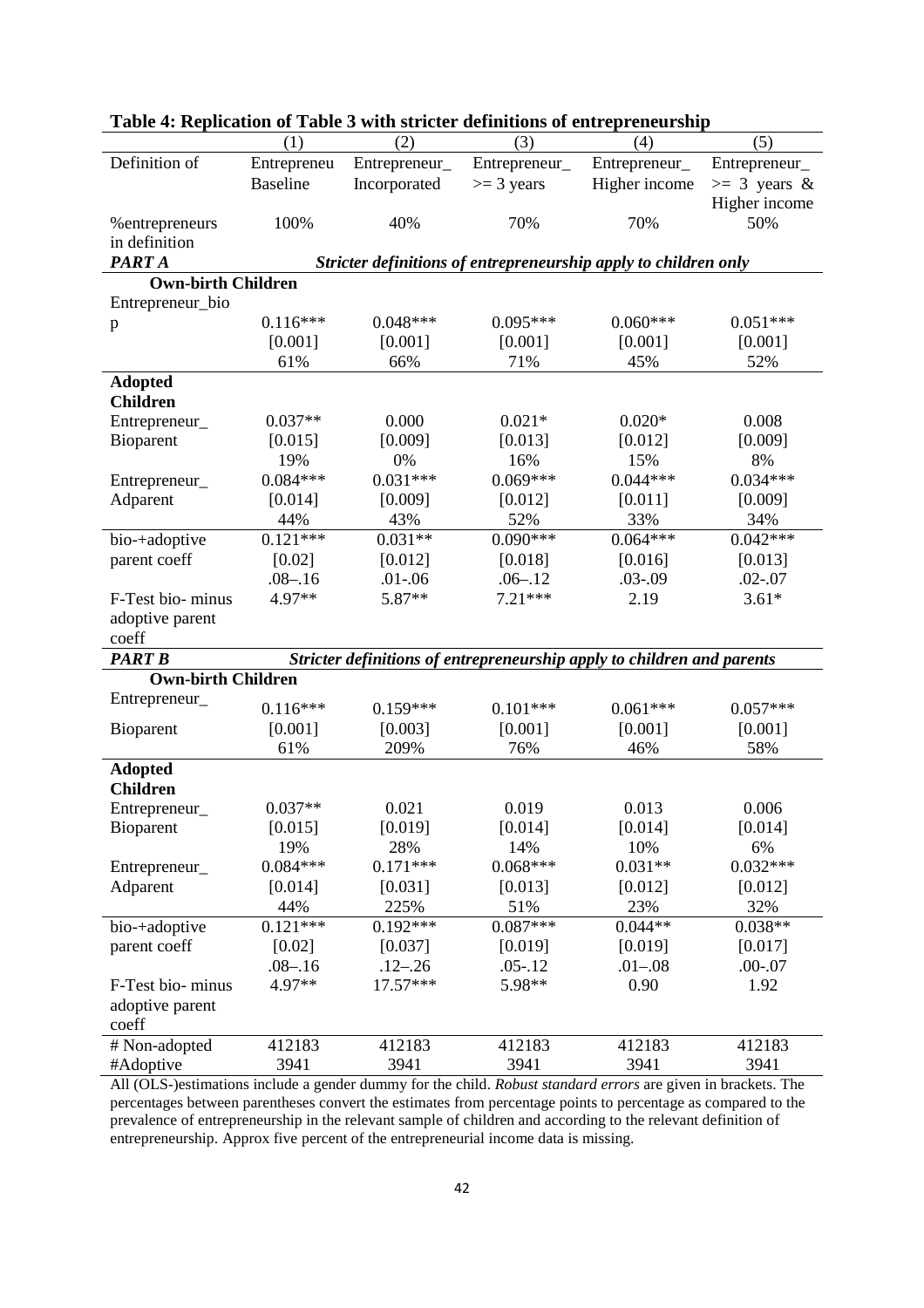#### **Table 5: Sensitivity analysis**

|      |                                         |            | Parent     |            | Father     |            | Mother     |
|------|-----------------------------------------|------------|------------|------------|------------|------------|------------|
|      |                                         | Bio        | Adoptive   | Bio        | Adoptive   | Bio        | Adoptive   |
|      | Adopted Children (n=3941)               |            |            |            |            |            |            |
| (1)  | <b>Baseline Results (from</b>           | $0.037**$  | $0.084***$ | $0.042**$  | $0.087***$ | 0.034      | $0.093***$ |
|      | Table 3)                                | [0.015]    | [0.014]    | [0.017]    | [0.015]    | [0.023]    | [0.019]    |
|      | Test for Non-Random Assignment          |            |            |            |            |            |            |
| (2)  | Exclude biological                      |            | $0.084***$ |            | $0.089***$ |            | $0.091***$ |
|      | parent entrepreneurship                 |            | [0.014]    |            | [0.015]    |            | [0.019]    |
|      | and characteristics                     |            |            |            |            |            |            |
| (3)  | Exclude adoptive parent                 | $0.036**$  |            | $0.041**$  |            | 0.030      |            |
|      | entrepreneurship and                    | [0.015]    |            | [0.016]    |            | [0.023]    |            |
|      | characteristics                         |            |            |            |            |            |            |
| (4)  | Include biological parent               | $0.035**$  | $0.084***$ | $0.040**$  | $0.088***$ | 0.033      | $0.093***$ |
|      | education and income <sup>a</sup>       | [0.015]    | [0.014]    | [0.017]    | [0.015]    | [0.023]    | [0.019]    |
| (5)  | Include adoptive parent                 | $0.037**$  | $0.083***$ | $0.041**$  | $0.089***$ | 0.034      | 0.093***   |
|      | education and income <sup>a</sup>       | [0.015]    | [0.014]    | [0.016]    | [0.015]    | [0.023]    | [0.019]    |
|      | Missing Biological Fathers ( $n=8513$ ) |            |            |            |            |            |            |
| (6)  | Include all with                        |            |            |            |            | $0.037**$  | $0.095***$ |
|      | identified biological                   |            |            |            |            | [0.015]    | [0.013]    |
|      | mothers                                 |            |            |            |            |            |            |
|      | Test for Non-linearities $(n=3941)$     |            |            |            |            |            |            |
| (7)  | Include interaction term                | $0.045**$  | $0.085***$ | $0.036*$   | $0.077***$ | 0.034      | $0.088***$ |
|      | between biological and                  | [0.018]    | [0.016]    | [0.019]    | [0.017]    | [0.024]    | [0.020]    |
|      | adoptive parent b                       |            |            |            |            |            |            |
|      | Own-Birth Children                      |            |            |            |            |            |            |
|      | Comparable Samples                      |            |            |            |            |            |            |
| (8)  | Baseline (columns (1)                   | $0.116***$ |            | $0.088***$ |            | $0.089***$ |            |
|      | and $(3)$ of Table 3)                   | [0.001]    |            | [0.002]    |            | [0.002]    |            |
|      | N=412183                                |            |            |            |            |            |            |
| (9)  | <b>Positively Selected</b>              | $0.102***$ |            | $0.086***$ |            | $0.078***$ |            |
|      | Parents: Characteristics                | [0.014]    |            | [0.016]    |            | [0.020]    |            |
|      | match those of adoptive                 |            |            |            |            |            |            |
|      | parents $(n=3939)$                      |            |            |            |            |            |            |
| (10) | <b>Negatively Selected</b>              | $0.116***$ |            | $0.112***$ |            | $0.078***$ |            |
|      | Parents: Characteristics                | [0.016]    |            | [0.018]    |            | [0.025]    |            |
|      | match those of biological               |            |            |            |            |            |            |
|      | parents with adopted                    |            |            |            |            |            |            |
|      | away children $(n=3742)$                |            |            |            |            |            |            |

<sup>a</sup> Education levels are included by using dummies for the number of years of education, where missing observations are included in a separate dummy variable. Missing values for parental income levels are set equal to their means. The results are similar when these observations are excluded.

 $b$  The interaction terms are not tabulated. The estimates for these interaction terms are  $-0.011$  [0.033], 0.039 [0.039], and 0.008 [0.075] for column 1 to 3, respectively.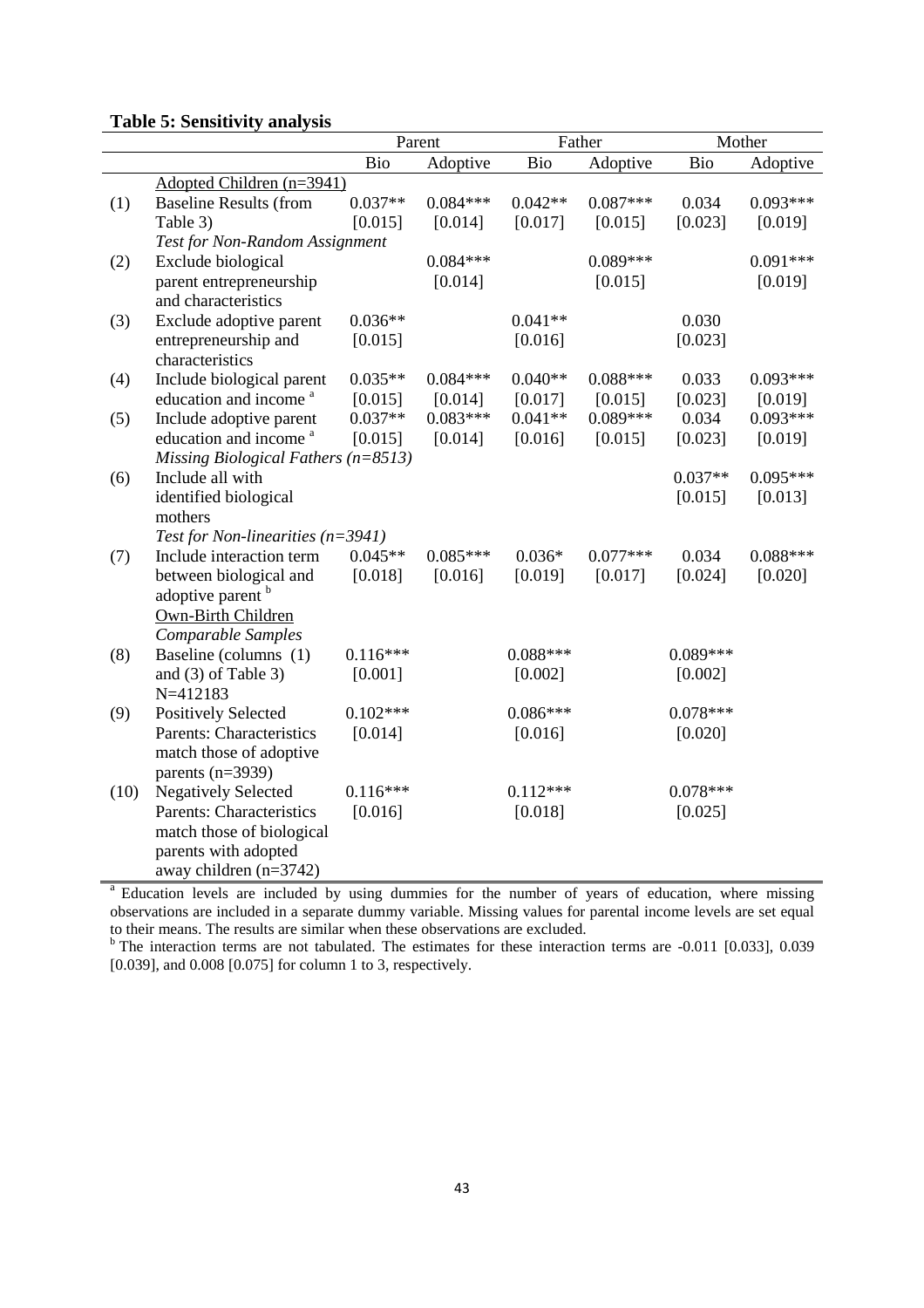| $\overline{\phantom{a}}$ | $\left( 1\right)$ | (2)                       | (3)             | (4)              |  |
|--------------------------|-------------------|---------------------------|-----------------|------------------|--|
|                          | Baseline          | Parental income           | Parental wealth | Parents industry |  |
|                          |                   | Panel A: Adoptive Fathers |                 |                  |  |
| Nurture effect           | $0.089***$        | $0.090***$                | $0.089***$      | $0.080***$       |  |
| [s.e.]                   | [0.015]           | [0.015]                   | [0.014]         | [0.019]          |  |
| % decrease               |                   | $-1\%$                    | $\overline{0}$  | 10%              |  |
| adj $R^2$                | 0.03              | 0.03                      | 0.03            | 0.03             |  |
|                          |                   | Panel B: Adoptive Mothers |                 |                  |  |
| Nurture effect           | $0.091***$        | $0.091***$                | $0.091***$      | $0.091***$       |  |
| [s.e.]                   | [0.019]           | [0.019]                   | [0.017]         | [0.024]          |  |
| % decrease               |                   | $\Omega$                  | $\theta$        | $\theta$         |  |
| adj $R^2$                | 0.03              | 0.03                      | 0.03            | 0.03             |  |

#### **Table 6. Exploring the Nurture Effect.**

OLS regressions. N = 3,941. Standard errors are robust; \*\*\* indicates significance at 1%. All regressions include a gender, birth year, and county dummy for each child. They also include a birth year dummy for the parent in question. Column (2) includes the income of both adoptive parents. Column (3) includes a dummy variable equal to 1 if the parent is considered to be "wealthy". This is proxied by the fact that they are in the top decile of the distribution of pre-tax total factor income. This variable is included for both adoptive parents. Column (4) includes 42 two-digit SNI industry codes (plus a code for missing) for both adoptive parents for the years 1986, 1991, 1996, 2001 and 2006.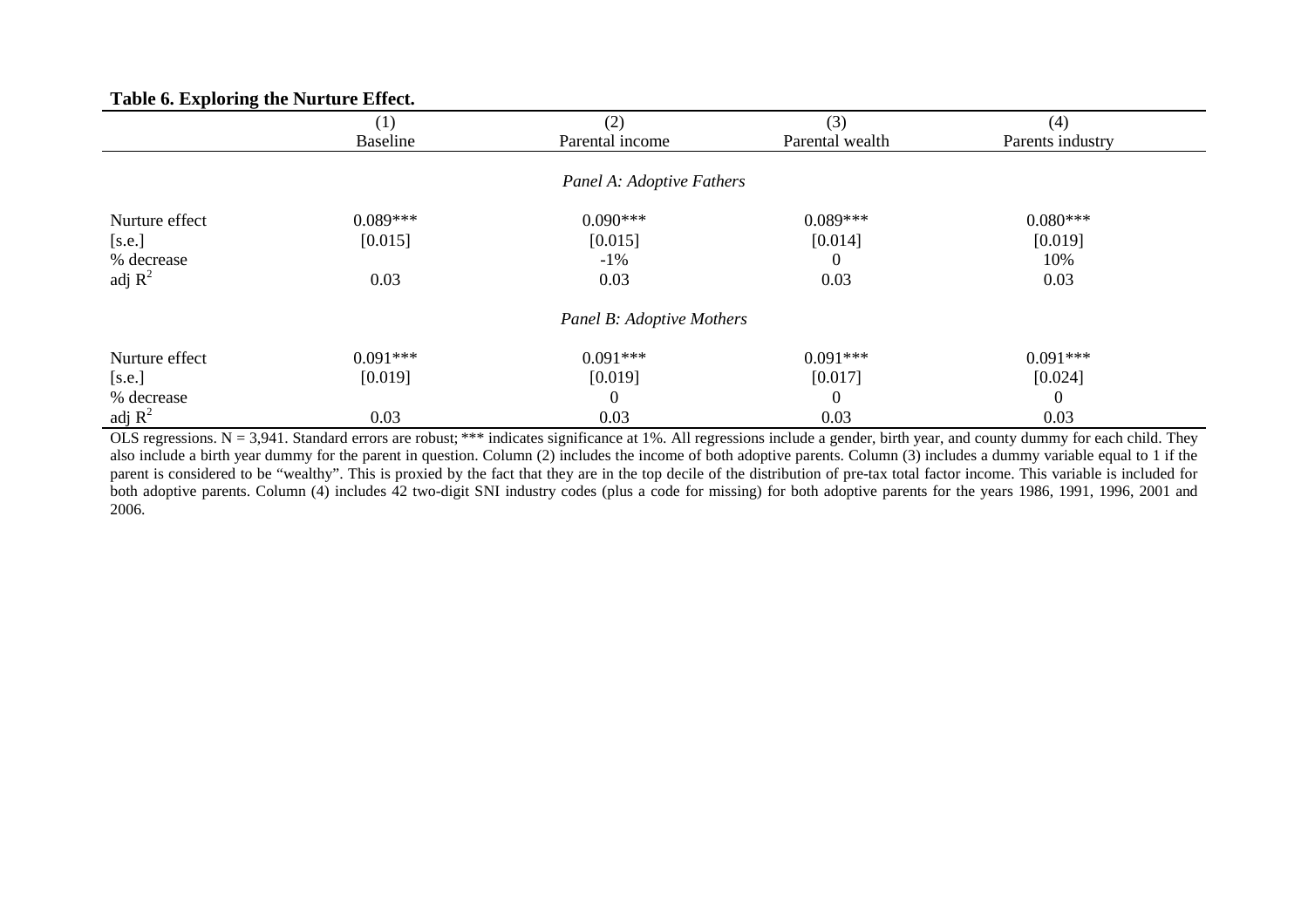|                                                                |            | $(1)^{*}$      |            | $(2)^{*}$      |           | $(3)*$      | $(4)$ *        |             |
|----------------------------------------------------------------|------------|----------------|------------|----------------|-----------|-------------|----------------|-------------|
| <b>Adopted children</b>                                        | Girls      | <b>Boys</b>    | Girls      | <b>Boys</b>    | Girls     | <b>Boys</b> | Girls          | <b>Boys</b> |
| Nurturing parents effect:                                      |            |                |            |                |           |             |                |             |
| Father                                                         | 0.006      | $0.126***$     | 0.009      | $0.125***$     | 0.000     | $0.125***$  | 0.003          | $0.126***$  |
| [s.e.]                                                         | [0.021]    | [0.024]        | [0.020]    | [0.024]        | [0.021]   | [0.025]     | [0.021]        | [0.029]     |
| Mother                                                         | $0.065**$  | $0.055*$       | $0.065**$  | $0.054*$       | $0.069**$ | $0.062**$   | $0.064**$      | $0.056*$    |
| [s.e.]                                                         | [0.027]    | [0.030]        | [0.027]    | [0.031]        | [0.027]   | [0.031]     | [0.027]        | [0.030]     |
| # sister $/$ # brothers                                        |            |                |            |                |           |             | $-0.010*$      | $-0.006$    |
| [s.e.]                                                         |            |                |            |                |           |             | [0.006]        | [0.007]     |
| # sister * Mother/ # brothers * Father                         |            |                |            |                |           |             | $-0.025$       | $0.029*$    |
| [s.e.]                                                         |            |                |            |                |           |             | [0.018]        | [0.016]     |
| F-test of difference (one-sided in expected direction)         | $2.28*$    | $2.42*$        | $2.00*$    | $2.35*$        | 2.94**    | $1.78*$     | $3.48**$       | 0.72        |
| ${\bf N}$                                                      | 1792       | 2149           | 1792       | 2149           | 1792      | 2149        | 1792           | 2149        |
| Non-adopted children                                           | Girls      | <b>Boys</b>    | Girls      | <b>Boys</b>    | Girls     | <b>Boys</b> | Girls          | <b>Boys</b> |
| Nurturing parents effect:                                      |            |                |            |                |           |             |                |             |
| Father                                                         | $0.042***$ | $0.131***$     | $0.044***$ | $0.133***$     |           |             | $0.042***$     | $0.132***$  |
| [s.e.]                                                         | [0.002]    | [0.002]        | [0.002]    | [0.002]        |           |             | [0.002]        | [0.002]     |
| Mother                                                         | $0.068***$ | $0.108***$     | $0.067***$ | $0.108***$     |           |             | $0.068***$     | $0.108***$  |
| [s.e.]                                                         | [0.003]    | [0.003]        | [0.003]    | [0.003]        |           |             | [0.003]        | [0.003]     |
| # sister / # brothers                                          |            |                |            |                |           |             | $-0.001$       | $0.002***$  |
| [s.e.]                                                         |            |                |            |                |           |             | [0.001]        | [0.001]     |
| # sister * Mother/ # brothers * Father                         |            |                |            |                |           |             | $-0.006***$    | $-0.011***$ |
| [s.e.]                                                         |            |                |            |                |           |             | [0.002]        | [0.002]     |
| F-test of difference (one-sided in expected direction)         | 46.28***   | 25.73***       | 33.89***   | 31.44***       |           |             | 49.14***       | 50.45***    |
| N                                                              | 200964     | 211219         | 200964     | 211219         |           |             | 200964         | 211219      |
| Controls included:                                             |            |                |            |                |           |             |                |             |
| Education & occupation dummies and income of                   |            | NO             |            | <b>YES</b>     |           | <b>YES</b>  | NO             |             |
| nurturing parents**                                            |            |                |            |                |           |             |                |             |
| Entrepreneur status and birth-year of non-nurturing<br>parents |            | N <sub>O</sub> |            | N <sub>O</sub> |           | <b>YES</b>  | N <sub>O</sub> |             |

**Table 7. Nurture mechanism: Role-modeling. Baseline estimation for sons and daughters separately** 

\*OLS regressions where the entrepreneurship status of both nurturing parents is included. Standard errors are robust. All regressions include birth year dummies and county of residence dummies in 1965 for the "boys"/"girls" as well as birth-year dummies for the nurturing parents. Column (2) includes the education and occupation dummies and income levels of both nurturing parents. Column (3) includes, in addition, the entrepreneurship status and birth-year dummies of the biological parents of adopted children. Column (4) includes the (mean-centered) number of sisters (brothers) in the girls (boys) regression, and an interaction of this variable with the mother's (father's) entrepreneurship status.\*\*The equations estimated on the smaller adopted children samples of boys and girls in columns (2) and (3) do not include the occupation dummies in addition to the income controls and all birth year, county and education dummies.